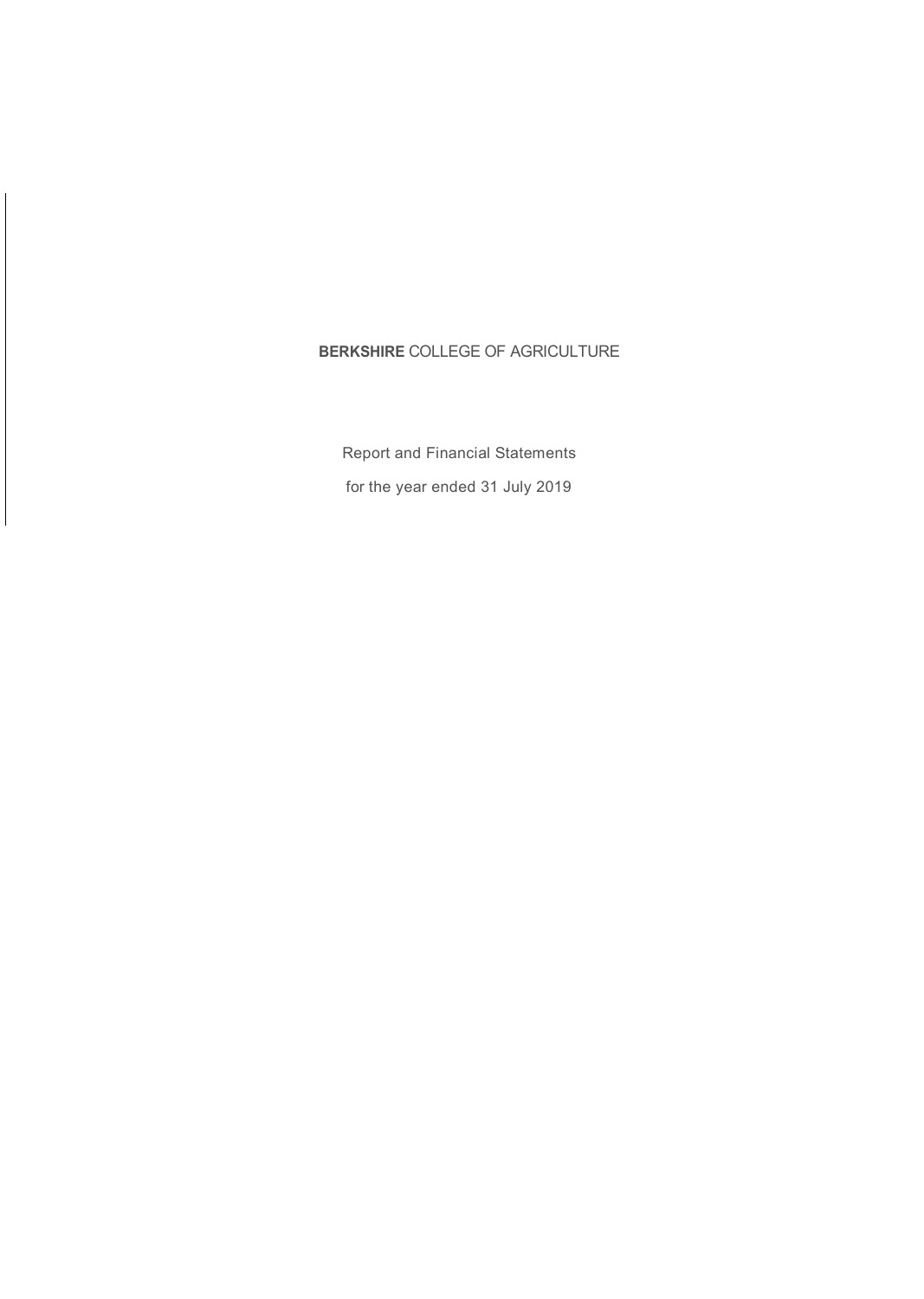### **For the year ended 31 July 2019**

### **Key Management Personnel, Board of Governors and Professional advisers**

### **Key management personnel**

Key management personnel are defined as members of the College Senior Leadership Team and were represented by the following in 2018/19:

| G May          | Principal and Accounting Officer                   |
|----------------|----------------------------------------------------|
| A Entwistle    | Vice Principal                                     |
| R Munday       | <b>Finance Director</b>                            |
| L Hadden       | <b>Assistant Principal</b>                         |
| G Moore        | Assistant Principal (resigned on 16 June 2019)     |
| N Prior        | Assistant Principal (resigned on 14 February 2019) |
| D Fairbairn    | Assistant Principal (appointed on 1 April 2019)    |
| L Peters       | Assistant Principal (appointed on 22 April 2019)   |
| K Stencel-Wade | MIS Direct or                                      |
| <b>T</b> Reeve | Director of Governance                             |
| S Armitage     | <b>Head of Estates and Facilities</b>              |

### **Board of Governors**

A full list of Governors is given on page 15 of these financial statements. T Reeve acted as Clerk to the Corporation (renamed Director of Governance on 27 March 2019} throughout the period.

### **Principal and Registered Office**

Hall Place Burchetts Green Maidenhead Berkshire SL6 6QR

### **Professional advisers**

#### **Financial statements auditors and reporting accountants**

RSM UK Audit LLP The Pinnacle 170 Midsummer Boulevard Milton Keynes MK91BP

#### **Other assurance providers**

ICCA Education and Training Skills Limited (resigned 31 July 2019} 46 The Priory Queensway Birmingham 84 7LR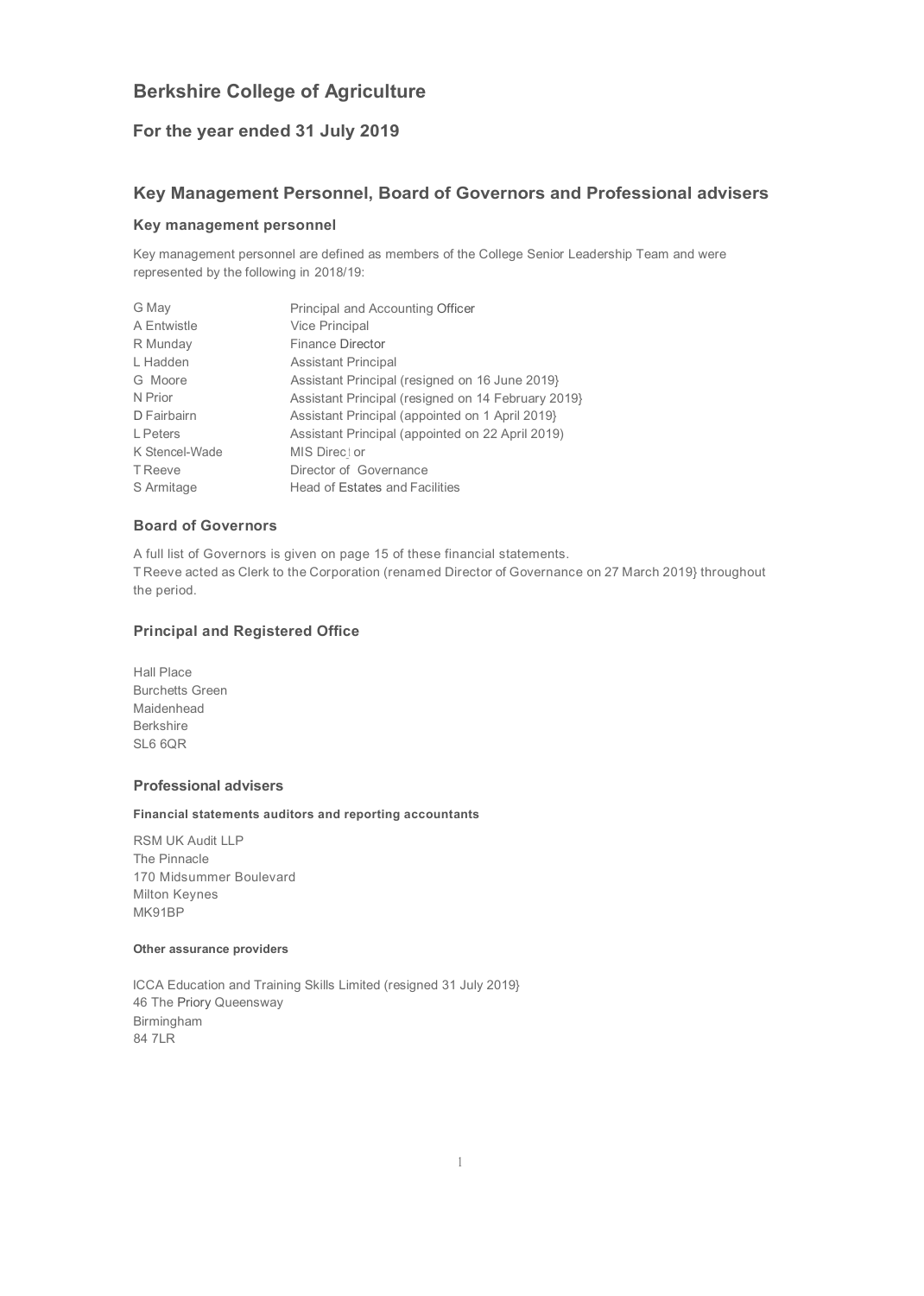### **For the year ended 31 July 2019**

### **Key Management Personnel, Board of Governors and Professional advisers**

### **Other assurance providers (continued)**

Dan Grant Associates Limited 34 School Lane Appleby Scunthorpe North Lincolnshire DNlS OAN

#### **Bankers**

Lloyds Bank Pie 25 Gresham Street London EC2V 7HN

### **Solicitors**

Field Seymour Parkes LLP 1 London Street Reading RGl 4PN

### **Chartered Surveyors** & **Land Agents**

Mulberry Rural 6 Miller Drive Winnersh Wokingham RG41 SRP

#### **Insurance Brokers** & **Consultants**

Butterworth Spengler Insurance Brokers Cherryfield Drive Kirkby Liverpool L32 8SF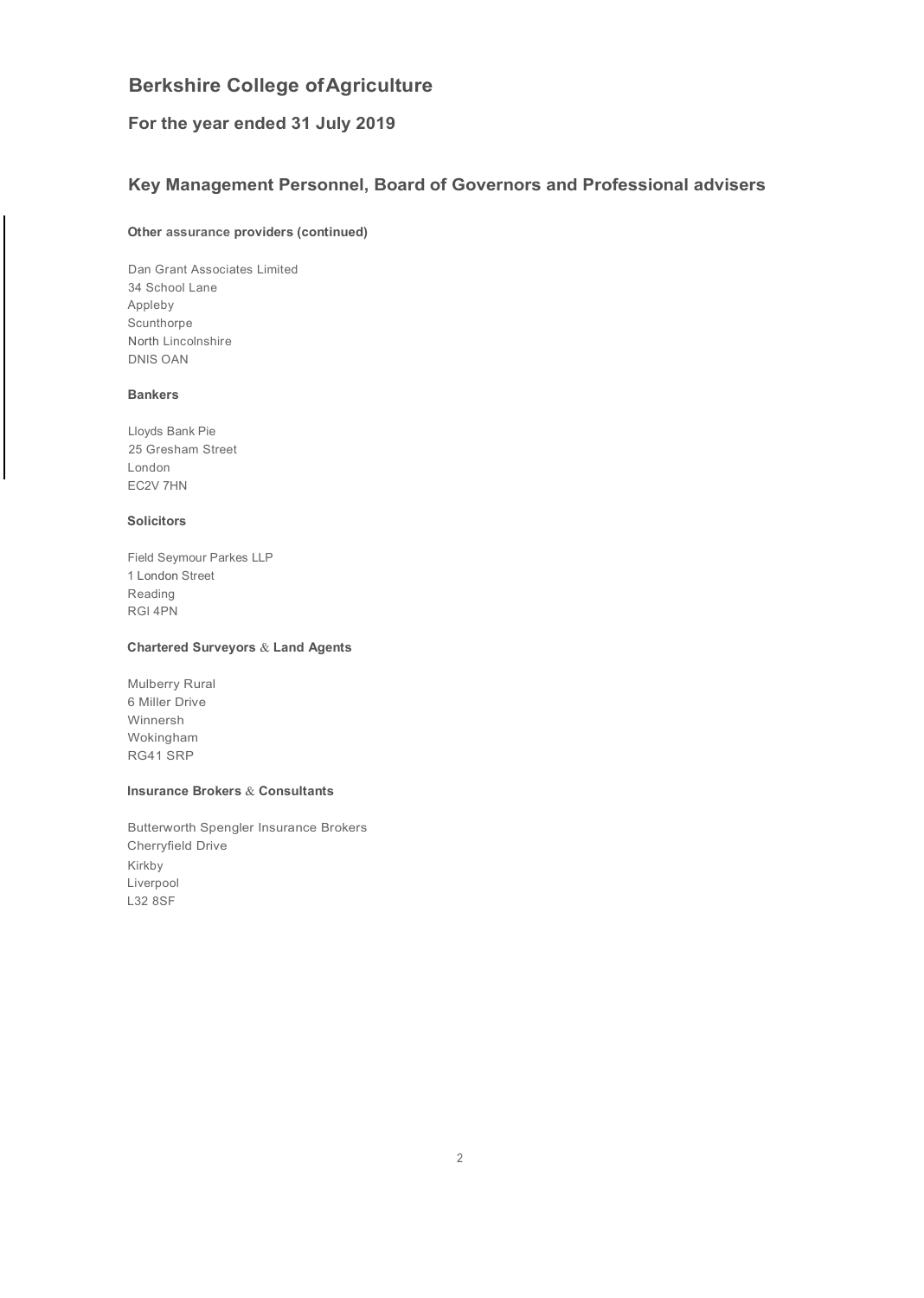**For the year ended 31 July 2019**

## **CONTENTS**

### **Page number**

| Report of the Governing Body                                                        | 4  |
|-------------------------------------------------------------------------------------|----|
| Statement of Corporate Governance and Internal Control                              | 14 |
| Governing Body's statement on the College's regularity, propriety and               |    |
| compliance with Funding body terms and conditions of funding                        | 21 |
| Statement of Responsibilities of the Members of the Corporation                     | 22 |
| Independent Auditor's Report to the Corporation of Berkshire College of Agriculture | 23 |
| Statement of Comprehensive Income                                                   | 26 |
| Balance Sheet as at 31 July 2019                                                    | 27 |
| Statement of Changes in Reserves                                                    | 28 |
| Statement of Cash Flows                                                             | 29 |
| Notes to the Financial Statements                                                   | 30 |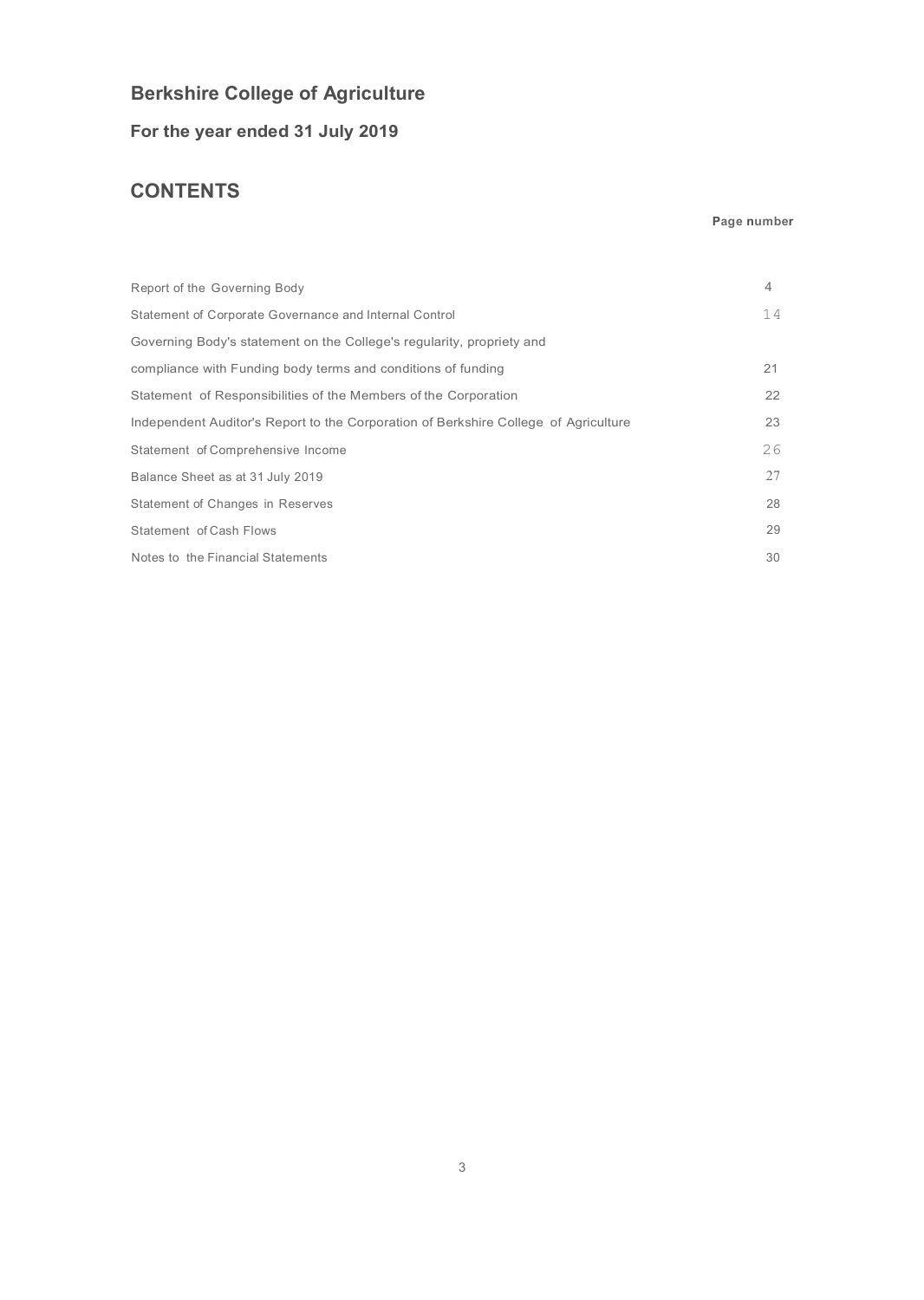### **Report of the Governing Body**

### **For the year ended 31 July 2019**

### **NATURE, OBJECTIVES AND STRATEGIES**

The members present their report and the audited financial statements for the year ended 31 July 2019.

### **Legal status**

The Corporation was established under the Further and Higher Education Act 1992 for the purpose of conducting Berkshire College of Agriculture. The College is an exempt charity for the purposes of Part 3 of the Charities Act 2011.

The Corporation was incorporated as Berkshire College of Agriculture (BCA) on 1 April 1993.

### **College values**

As a provider of education and skills training and as an employer the College's values are:

- Continuous improvement; striving towards achieving the highest standards in all that we do,
- The provision of ambitious and well-informed teaching and learning to all students,
- Transparency and openness in all our operations,
- Stretching individuals to reach their full potential, and
- The development of employability skills and resilience that equips students for life inmodern Britain.

### **Public Benefit**

BCA is an exempt charity under the Part 3 of the Charities Act 2011 and is regulated by the Secretary of State for Education as Principal Regulator for all FE Corporations in England. The members of the Governing Body, who are trustees of the charity, are disclosed on page 15.

In setting and reviewing the College's strategic objectives, the Governing Body has had due regard for the Charity Commission's guidance on public benefit and particularly upon its supplementary guidance on the advancement of education. The guidance sets out the requirement that all organisations wishing to be recognised as charities must demonstrate, explicitly, that their aims are for the public benefit.

In delivering its mission, the College provides the following identifiable public benefits through the advancement of education:

- High-quality teaching,
- Widening participation and tackling social exclusion,
- Excellent employment record for students,
- Strong student support systems,
- Links with employers, industry and commerce, and
- Links with Local Enterprise Partnerships (LEPs).

### **Implementation of strategic plan**

BCA is a specialist land-based college with significant GFE provision, located on a single site on the outskirts of Maidenhead, Berkshire. The campus includes 144-hectare estate comprising a range of land-based units, including an equine Centre, animal unit with a zoo, landscaped gardens and excellent sport facilities.

In 2018-2019 there were 1,369 funded students aged 16-18. A further 106 students aged 14-16 attended parttime study programmes in partnership with local schools. The College has its own apprenticeship programme which specialises in land-based apprenticeships.

The College was inspected by Ofsted in March 2017 and was graded 'Good'.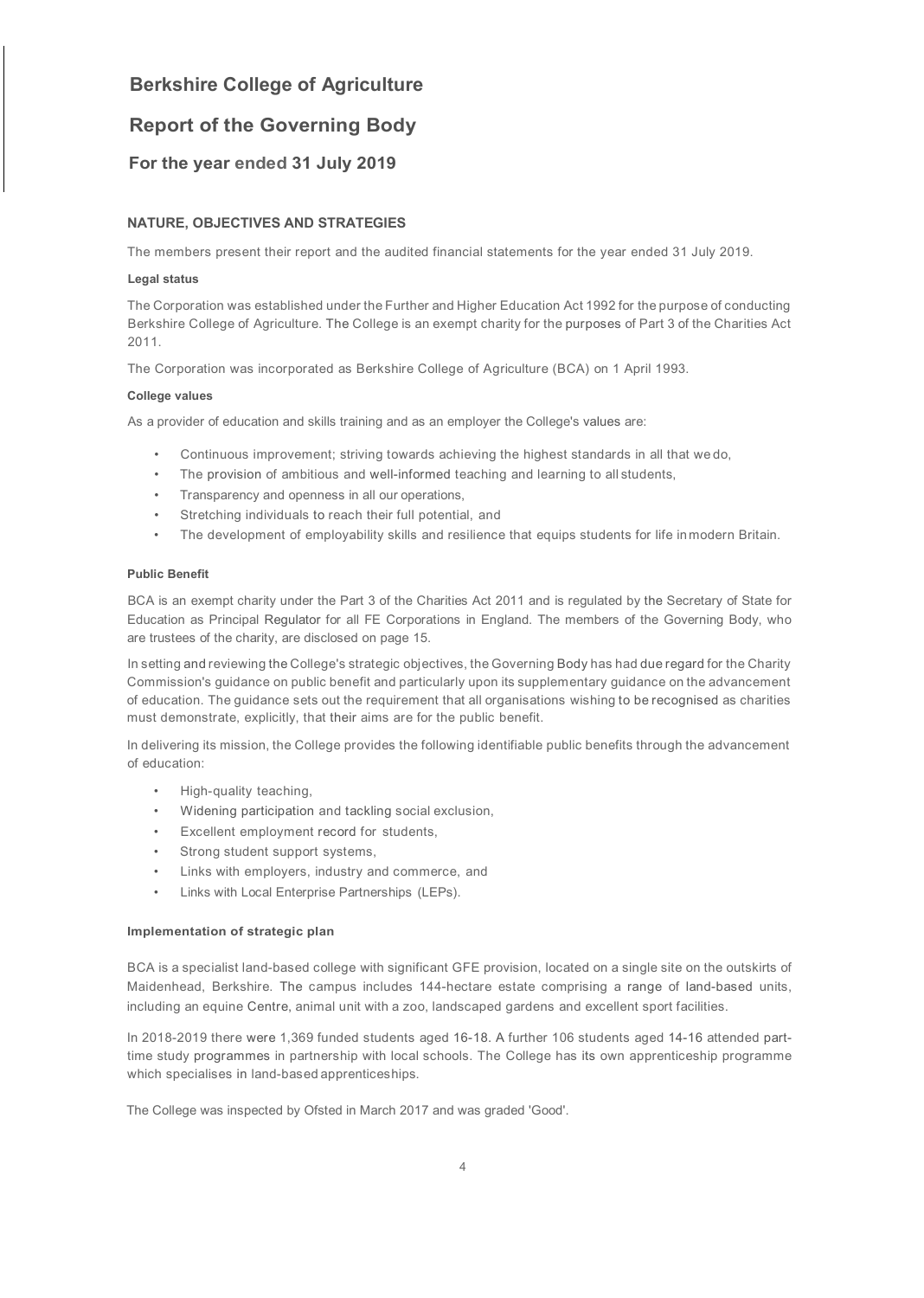### **Report of the Governing Body**

### **For the year ended 31 July 2019**

The proportion of students from minority ethnic heritage groups is approximately 15% by number of leavers. The population by gender programmes is split 57% female against 43% males and 54% of all students have a learning difficulty, disability or reported health problem by number of leavers.

### **The College Vision 2016 - 2020 (strategic plan)**

- To be the local provider of choice; all learning opportunities are of outstanding quality (Ofsted pilot in March 2019 confirmed the continued improvement in quality and opportunities for our students).
- Expansion of apprenticeship provision in partnership with employers through our skills plan (136 apprentices as at September 2019, all growth requests have been achieved in the period of the strategic plan).
- Grow full-time learner numbers to 1,500 (1,538 enrolled in September 2019).
- Deliver a balanced curriculum that meets the needs of every student and supports employment (as evidenced through the growth in learner numbers above).
- Foster a diverse community providing equality of opportunity for all (the College was awarded 'Leaders in Safeguarding' status in2019).
- Be recognised as a fair employer, which develops the potential of its entire staff.
- Lead and work in partnership to create a learning environment and infrastructure which contributes to cohesion, economic regeneration and work force development (Local Enterprise capital funding secured in 2018).

### **Financial Object ives 2019-2020**

To develop a sound financial base {solvency and liquidity) based on the following:

- Total borrowing costs will be maintained below 4.5% of EBITDA in any one year.
- Continuing to deliver operating surpluses being the surplus/deficit shown in the Statement of Comprehensive Income as adjusted for LGPS-related costs, RF grant income and related expenditure from 2017-2018 onwards.
- Continuing to improve financial management by producing timely monthly management accounts including clear and succinct narrative to explain variances and Key Performance Indicators, together with detailed departmental profitability reports.

To maintain the confidence of funding bodies, bankers and professional advisors through robust and timely provision of:

- Management Accounts.
- Statutory returns.
- Detailed cash flow forecasts.
- Annual budgets and half-yearly reforecasts.
- Internally improving awareness and organisational capability through:
	- o On-line access to monthly management accounts
	- o Provision of detailed budget reports to Heads of Department
	- o Termly presentation to all staff of ongoing financial performance

To improve College accommodation and equipment by:

- Generating sufficient funds to finance a planned maintenance programme.
- Generating sufficient funds to allow for investment in new infrastructure to support learning programmes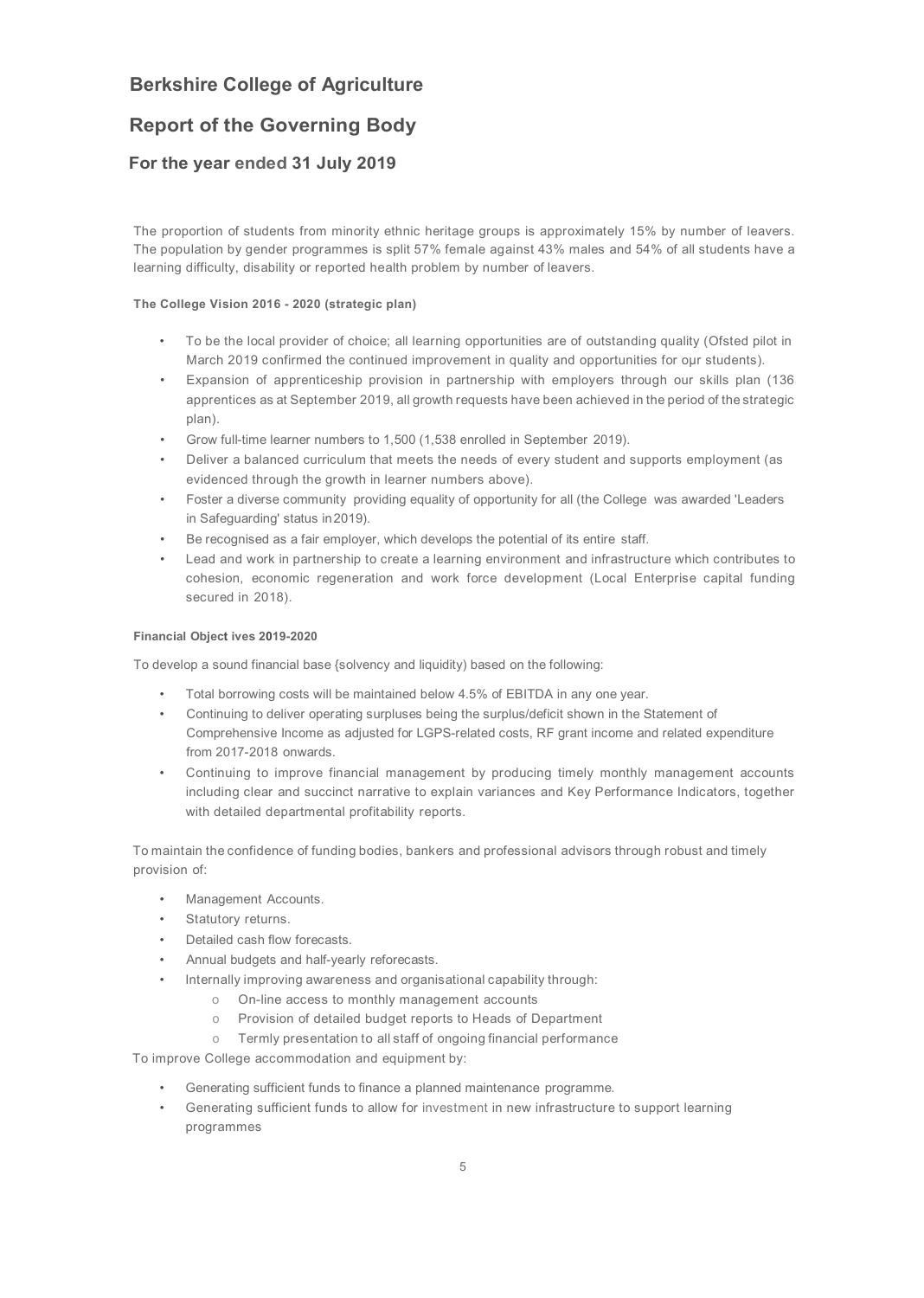## **Report of the Governing Body**

### **For the year ended 31 July 2019**

- Ensuring adequate procedures are in place to protect assets from loss, theft and negligence.
- Effective and regular staff training and development in all aspects of health and safety.

These will be monitored by the Audit Committee reporting to the Corporation.

### **Performance indicators**

The College's 2018-2019 key performance indicators monitored and reported against:

| Actual | <b>Budget</b> | Variance | Prior year | <b>Actual vs</b><br>Prior year |
|--------|---------------|----------|------------|--------------------------------|
| £000's | £000's        | £000's   | £000's     | £000's                         |

| <b>Financial</b><br>performance | Operating<br>surplus       | Income                    | 14,441   | 13,623                   | 818                      | 13,570                   | 871       |
|---------------------------------|----------------------------|---------------------------|----------|--------------------------|--------------------------|--------------------------|-----------|
|                                 |                            | Pay costs                 | (9,009)  | (8, 526)                 | (483)                    | (8,318)                  | (691)     |
|                                 |                            | Non-pay costs             | (5, 258) | (4, 923)                 | (335)                    | (5,044)                  | (214)     |
|                                 |                            | <b>Operating surplus</b>  | 174      | 174                      | $\overline{\phantom{a}}$ | 208                      | (34)      |
|                                 | To agree to<br><b>SOCI</b> | Grant income              | 551      | $\overline{\phantom{a}}$ | 551                      | 2,433                    | (1,882)   |
|                                 |                            | Estates strategy<br>costs | (241)    | $\overline{\phantom{a}}$ | (241)                    | $\overline{\phantom{a}}$ | (241)     |
|                                 |                            | Pension charges           | (813)    | (595)                    | (218)                    | (599)                    | (214)     |
|                                 |                            | Loss on disposal          | (8)      |                          | (8)                      | ۰                        | (8)       |
|                                 |                            | Surplus per SOCI          | (337)    | (421)                    | 84                       | 2,042                    | ${2,379}$ |

| Cash<br>balance | 1,137 | 599   | 538 | 367   | 770 |
|-----------------|-------|-------|-----|-------|-----|
| Loan<br>balance | 3,576 | 3,598 | 22  | 3,859 | 283 |

| Funding and fee income | Funding body<br>grants | 11,698 | 11,118 | 580 | 11,096 | 602 |
|------------------------|------------------------|--------|--------|-----|--------|-----|
|                        | <b>Tuition fees</b>    | 991    | 673    | 318 | 712    | 279 |
|                        | <b>Totals</b>          | 12,689 | 11,791 | 898 | 11,808 | 881 |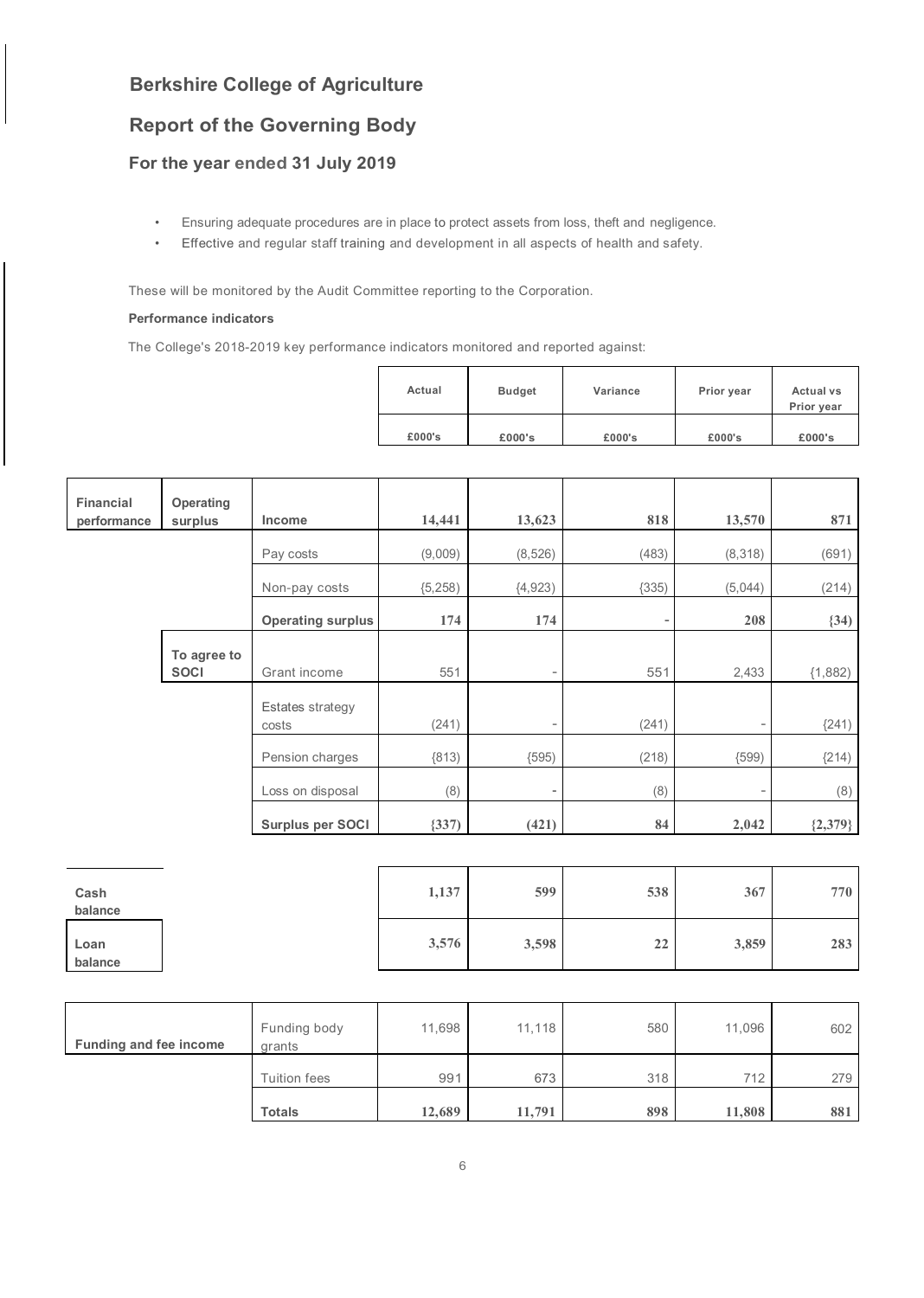### **Report of the Governing Body**

### **For the year ended 31 July 2019**

The College is committed to observing the importance of sector measures and indicators and uses the FE Choices data available on the GOV.UK website which looks at measures such as success rates. The College is required to complete the annual Finance Record for the Education and Skills Funding Agency (ESFA}. The College is assessed by the ESFA as having a 'requires improvement' financial health grading.

### **FINANCIAL POSITION**

#### **Finan cial results**

The College generated an operating deficit of £337k (2017-18: operating surplus of £2,042k}. The College has accumulated reserves of £3,451k (2017-18: £4,537k} and net cash position of £1,137k (2017-18: £367k}.

Total income was £14,993k (2017-18: £16,002k}. ESFA grant funding increased in the year to £11,632k compared to £10,829k in the previous year, an increase of 7.4%. This was as a result of increased student numbers in 2017- 18 which generated additional ESFA funds in 2018-19 under the lagged funding rules. The reduction in the grant from the Department for Education (£552k (2017-18 £2,640}} explained most of the decrease in total income in the year.

Expenditure has increased by £1,370k in the year to £15,330k from £13,960k in 2017-18. This can be attributed to an increase in staff costs of £996k and an increase in other operating costs of £536k.

Interest and other finance costs payable were £395k (2017-18: £484k}, including payments to Lloyds and interest payments incurred under the terms of the LGPS pension plan.

Total net assets have decreased to £3,451k from £4,537k at the previous year-end, predominantly due the pension charge in the year.

The College has net current liabilities of £728k (2017-18: £880k).

The College subsidiary company, BCA Landbase Ltd, has remained dormant (with effect from 1 August 1998) but will be retained. BCA Landbase Ltd did not trade during 2018-19.

#### **Treasury policies and objectives**

Treasury management is the management of the College's cash flows, its banking, money market and capital market transactions; the effective control of the risks associated with those activities; and the pursuit of optimum performance consistent with those risks.

The College has a separate treasury management policy in place.

Short term borrowing for temporary revenue purposes is authorised by the Accounting Officer. All other borrowing requires the authorisation of the Corporation and shall comply with the requirements of the Financial Regulations and Financial Procedures.

#### **Cash flows and liquidity**

Cash inflows from operations for the year were £2,915k (2017-18 £3,798k). The cash balance at year end amounted to £1,137k (2017-18: £367k).

The size of the College's total borrowing and its approach to interest rate management have been calculated to ensure a reasonable margin between the cost of servicing debt and the requirements of operating cash flow.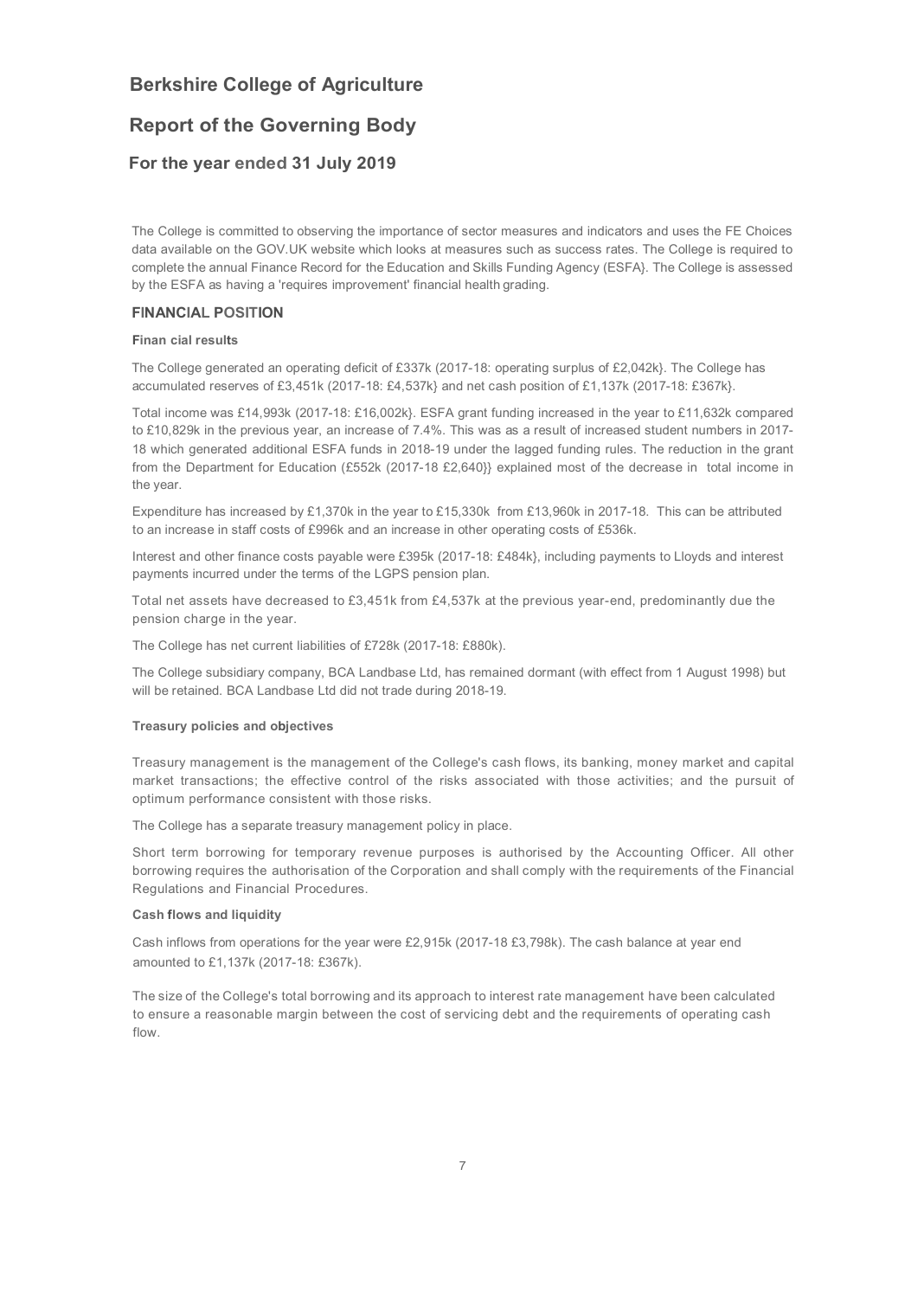### **Report of the Governing Body**

### **For the year ended 31 July 2019**

### **Reserves**

The College has no formal Reserves Policy but recognises the importance of reserves in the financial stability of any organisation, and ensures that there are adequate reserves to support the College's core activities. As at the balance sheet date the Income and Expenditure reserve stands at  $E\{6,861\}$ k (2018:  $E(5,849)$ k). It is the Corporation's intention to increase reserves over the life of the strategic plan through the generation of annual operating surpluses.

### **CURRENT AND FUTURE DEVELOPMENTS AND PERFORMANCE**

The College has significant reliance on the ESFA for its principal funding source, largely through recurrent grants. In 2018-19 the ESFA provided 80% of the College's total income (2017-18: 80%).

College objectives are set within the framework of the College's Strategic Plan and priorities agreed with the ESFA. The Corporation sets targets for retention, achievement and success rates annually, by level and by age.

Students benefit from excellent work placement and employability across all curriculum areas. In 2018-19 the College worked with 1,465 employers. The impact can be seen in student destinations where 93% of learners went on to employment, apprenticeship or further study.

### **Curriculum developments**

Outcomes for students are good in the main component of all study programmes. Students make a good level of progress against their entry position in their main programme area.

Points of note:

- Very effective actions (intervention and targeted learning support) to raise achievement rates across all curriculum areas; achievement for 2018-19 88.6% (2017-18 84.1%} against a national rate of 82.5%.
- Achievement rates are high in the majority of subject areas. The achievement rates for learners with high needs have increased year on year with achievement being 54% for those with a declared difficulty/disability or health problem.
- The majority of students progress to further study, employment or apprenticeships. 2018-19 had a 87.9% rate on its meaningful destinations for leavers. Students who apply to higher education successfully obtain a place at university. The courses that they go on to study match well to their initial goals and ambitions.
- In the main component of the study programme the majority of students meet or exceed their target grades, making good progress compared to their starting point.
- Very thorough and effective arrangements for safeguarding students.
- Very good resources to support and enhance learning.

The College purchased the trading assets of Arborcare Associates Limited on 1 August 2018.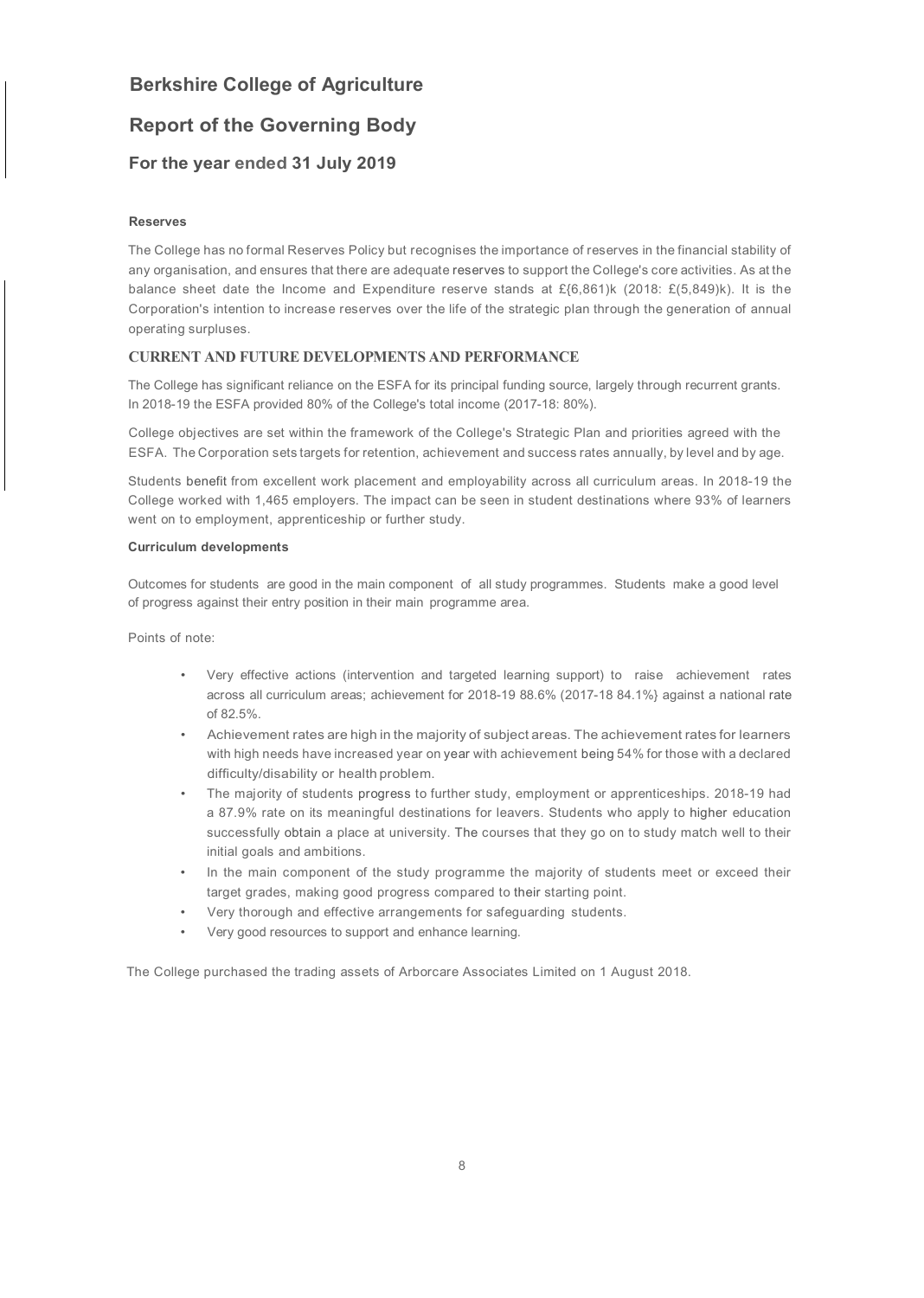### **Report of the Governing Body**

### **For the year ended 31 July 2019**

#### **Payment performance**

The Late Payment of Commercial Debts (Interest) Act 1998, which came into force on 1 November 1998, requires colleges, in the absence of agreement to the contrary, to make payments to suppliers within 30 days of either the provision of goods or services or the date on which the invoice was received. The target set by the Treasury for payment to supp liers within 30 days is 95 per cent.

During the accounting period 1 August 2018 to 31 July 2019, the College paid 97% of its invoices within 30 days. The College incurred nointerest charges in respect of late payment for this period.

#### **Future prospects**

The College's finances are healthy. The College has benefited from a steady increase in student numbers in recent years which has generated a surplus in line with projections and budget. During the last financial year, the College made a deficit of £337k despite positive cash movement of £770k. The closing cash position for the year was £1,137k. The deficit was comprised of a £174k operating surplus {2018: £208k operating surplus), together with the grant from the Department for Education of £552k {2018: £2,640k) less pension charges of £813k (2018: £599k) and the spending of Department for Education grant monies amounting to £240k (2017- 18: £nil) on an estates strategy project.

The College is mindful of the continued financial pressures facing all parents and strives to ensure value for money whilst continuing to invest in the recruitment, development and retention of outstanding teachers, as well as ensure that the facilities are maintained and improved, to secure the future success of the College and its students.

#### **RESOURCES**

The College has various resources that it can deploy in pursuit of its strategic objectives.

#### **Financial**

The College has £3,451k of net assets (2018: £4,537k) after allowing for £10,824k pension liability and long-term debt of £3,279k {2018: £9,262k and £3,576k respectively).

#### **People**

The College employs 278 people (expressed as full-time equivalents) (2018: 260), of whom 106 are teaching staff {2018: 99).

#### **Reputation**

The College has a very good external profile which enables effective partnership with a number of key stakeholders. The improvement in the brand and reputation of the College over recent years has been significant as evidenced by the growth in full-time applications.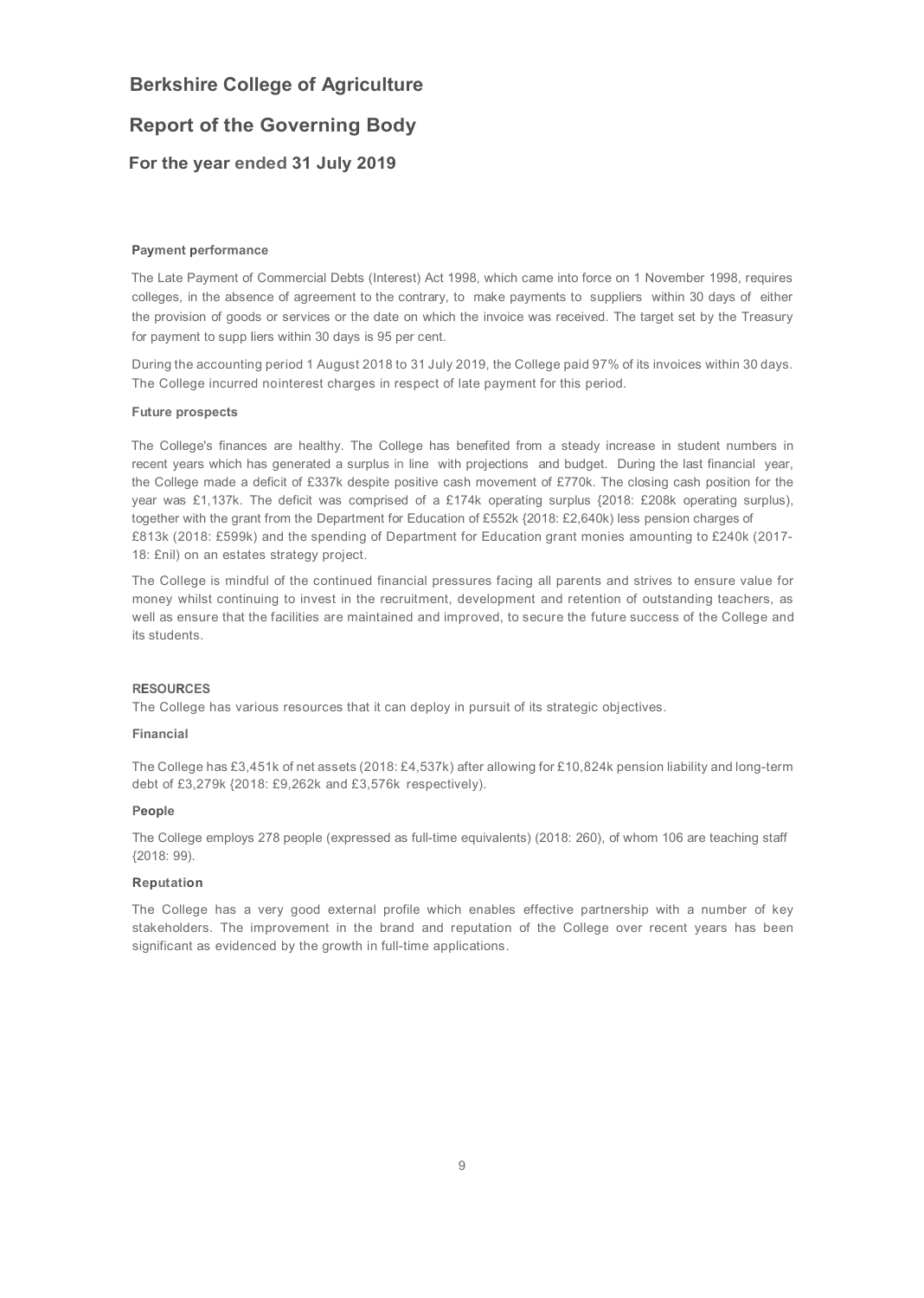### **Report of the Governing Body**

### **For the year ended 31 July 2019**

#### **Estate**

Tangible resources include the main college site, the new buildings constructed within the last fourteen years and Hall Place, a Grade 1 listed mansion.

The estate provides resources for livery and equine facilities primarily to support student practical teaching, duty periods and assessment. Equine facilities and events continue to make a positive contribution towards physical resources and maintaining and replacing practical facilities whilst also promoting the college within the industry.

Farming activities operate through a College managed contractor's agreement for arable operations, with livestock through internal management. Arable operations produced a small contribution to finances and resources for livestock. The College manages, either through contract, or its own operations, the making of hay and haylage for farm livestock andhorses.

#### **Accommodation**

The College manages a number of domestic properties on short hold tenancies as essential staff accommodation.

#### **Lease Agreements**

A language school and children's nursery are continuing leases within the campus; the College co-operates with these independent companies in the conduct of its business. The College has agreements with Vodafone for site access, Thames Valley Drainage for a sewage-pumping site and agreements with EE and 02 for telecommunication masts.

#### **Functions**

The College manages a successful conference and functions business ensuring full use of appropriate assets.

### **PRINCIPAL RISKS AND UNCERTAINTIES**

The College has undertaken further work during the year to develop and embed the system of internal control, including financial, operational and risk management which is designed to protect the College's assets and reputation.

Based on the strategic plan, the Audit Committee undertakes a comprehensive review of the risks to which the College is exposed. They identify systems and procedures, including specific preventable actions which should mitigate any potential impact on the College. The internal controls are then implemented and the subsequent year's appraisal will review their effectiveness and progress against risk mitigation actions. In addition to the annual review, the Audit Committee will also consider any risks which may arise as a result of a new area of work being undertaken by the College.

**A** risk register is maintained at the College level which is reviewed termly by the Audit Committee and more frequently where necessary. The risk register identifies the key risks, the likelihood of those risks occurring, their potential impact on the College and the actions being taken to reduce and mitigate the risks. Risks are prioritised using a consistent scoring system.

This is supported by a risk management training programme to raise awareness of risk throughout the College.

Outlined below is a description of the principal risk factors that may affect the College. Not all the factors are within the College's control. Other factors besides those listed below may also adversely affect the College.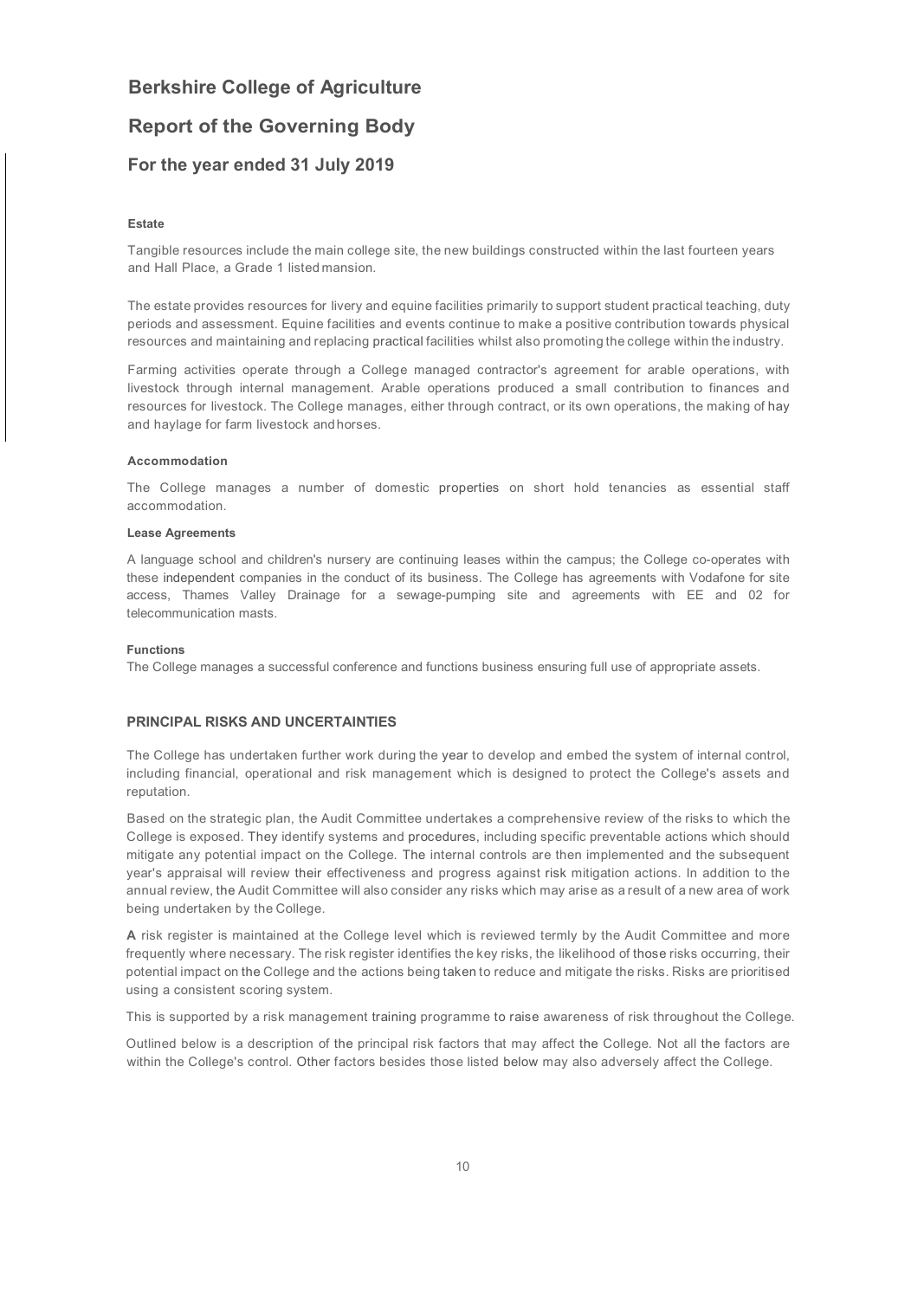### **Report of the Governing Body**

### **For the year ended 31 July 2019**

### **Government Funding**

The College has considerable reliance on continued Government funding through the further education sector funding bodies and HEFCE. In 2018-19, 80% of the College's revenue was public funded. It is planned to increase the level of government funding in absolute terms through growth in student numbers.

This risk is mitigated in a number of ways:

- Ensuring the College is rigorous in delivering high quality education and training and is competitive within a changing environment.
- A focus on maintaining and managing key relationships with funding bodies and local authorities.
- Working with the Local Enterprise Partnership to secure effective employer engagement within the College.
- Ensuring that resources and facilities are attractive, fit for purpose and are utilised effectively.
- Continually seeking value for money in procurement, contracts and staff deployment.
- Developing ways to increase the financial contribution of the asset base of the college.
- Developing productive relationships with a variety of third parties, especially local employers.

#### **Tuition Fee Policy**

BCA will increase tuition fees in line with market forces and the Consumer Price Index (CPI).

#### **Maintain Adequate Funding of Pension Liabilities**

There is a requirement to maintain adequate funding for potential pension liabilities in the light of stock market movements. The financial statements report the share of the Local Government Pension Scheme (LGPS) deficit on the College's balance sheet in line with the requirements of FRS102. This risk is mitigated by an agreed deficit recovery plan with the Royal County of Berkshire Pension Fund.

### **STAKEHOLDER RELATIONSHIPS**

In line with other colleges and with universities, BCA has many stakeholders. These include:

- Students,
- Education sector funding bodies,
- FE Commissioner,
- Staff,
- Local employers (with specific links),
- Local authorities,
- Local Enterprise Partnerships (LEPs),
- The local community,
- Other FE institutions,
- Trade unions, and
- Professiona Ibodies.

The College recognises the importance of these relationships and engages in regular communication with them through the college internet site and by meetings.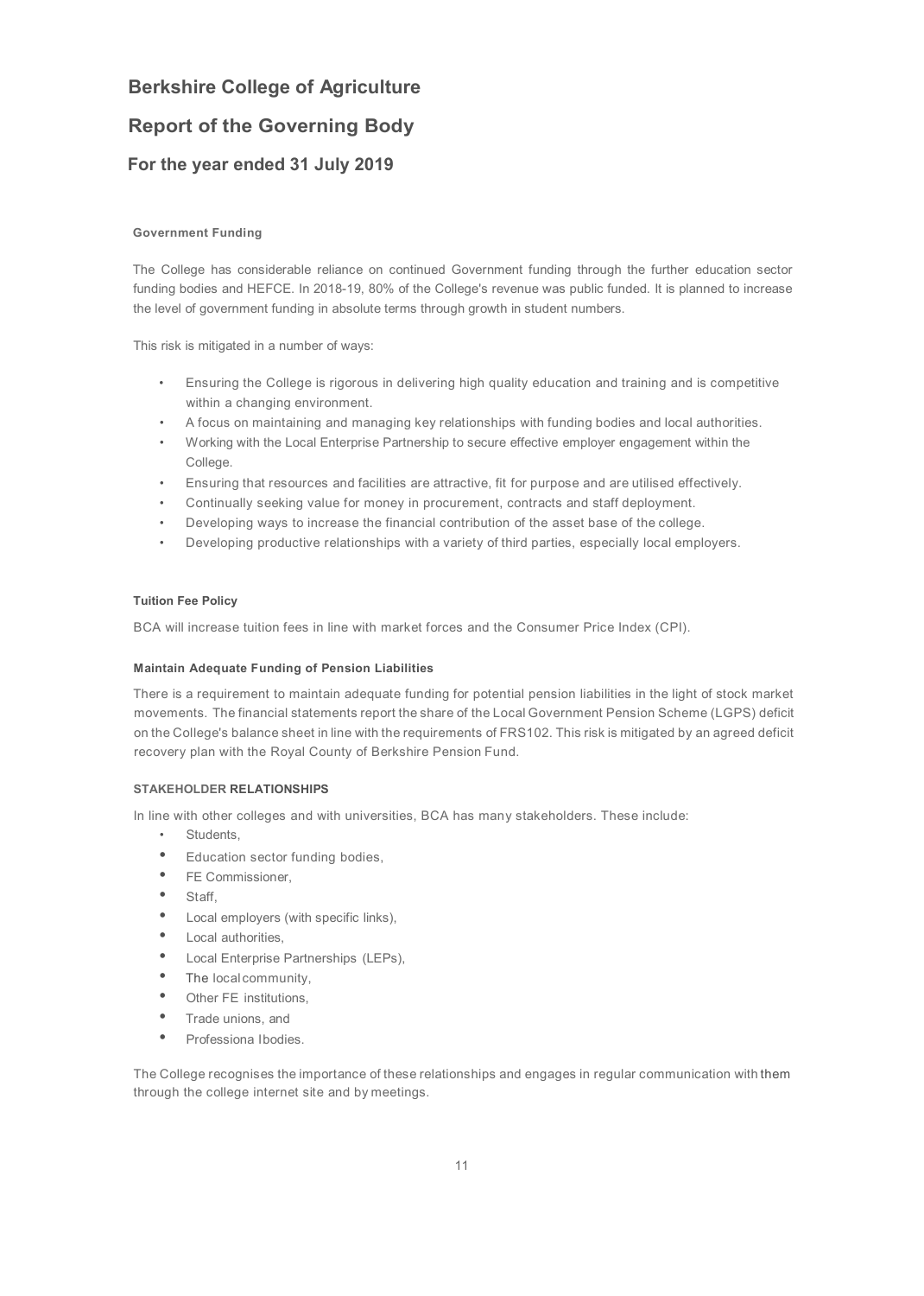### **Report of the Governing Body**

### **For the year ended 31 July 2019**

#### **TRADE UNION FACILITY TIME**

It is the view of the governors that no staff time was spent on Trade Union activities during the year.

#### **EQUAL OPPORTUNITIES**

The College is committed to ensuring equality of opportunity for all who learn and work here. We respect and value positively differences in race, gender, sexual orientation, disability, religion or belief and age. We strive vigorously to remove conditions which place people at a disadvantage and we will actively combat bigotry. This policy is resourced, implemented and monitored on a planned basis. The College's Equal Opportunities Policy is published on the College's intranet site.

The College publishes an Annual Equality Report and Equality Objectives to ensure compliance with all relevant equality legislation including the Equality Act 2010. The College undertakes equality impact assessments on all new policies and procedures and publishes the results. Equality impact assessments are also undertaken for existing policies and procedures on a prioritised basis.

### **DISABILITY STATEMENT**

The College seeks to achieve the objectives set down in the Disability Discrimination Act 1995 as amended by the Special Education Needs and Disability Acts 2001 and 2005.

The College seeks to achieve the objectives set down in the Equality Act 2010:

- a) As part of its accommodation strategy the College updated its access audit. Experts in this field conducted a full access audit during 2018/19, and the results of this formed the basis of funding capital projects aimed at improving access.
- b) The College has appointed an Access Co-ordinator, who provides information, advice and arranges support where necessary for students with disabilities.
- c) There is a list of specialist equipment, such as radio aids, which the College can make available for use by students and a range of assistive technology is available in the learning centre.
- d) The admissions policy for all students is described in the College charter. Appeals against a decision not to offer a place are dealt with under the complaints policy.
- e) The College has made a significant investment in the appointment of specialist lecturers to support students with learning difficulties and/or disabilities. There are a number of student support assistants who can provide a variety of support for learning. There is a continuing programme of staff development to ensure the provision of a high level of appropriate support for students who have learning difficulties and/or disabilities.
- f) Specialist programmes are described in College prospectuses, and achievements and destinations are recorded and published in the standard College format.
- g) Counselling and welfare services are described in the College Student Guide, which is issued to students together with the Complaints and Disciplinary Procedure leaflets at induction.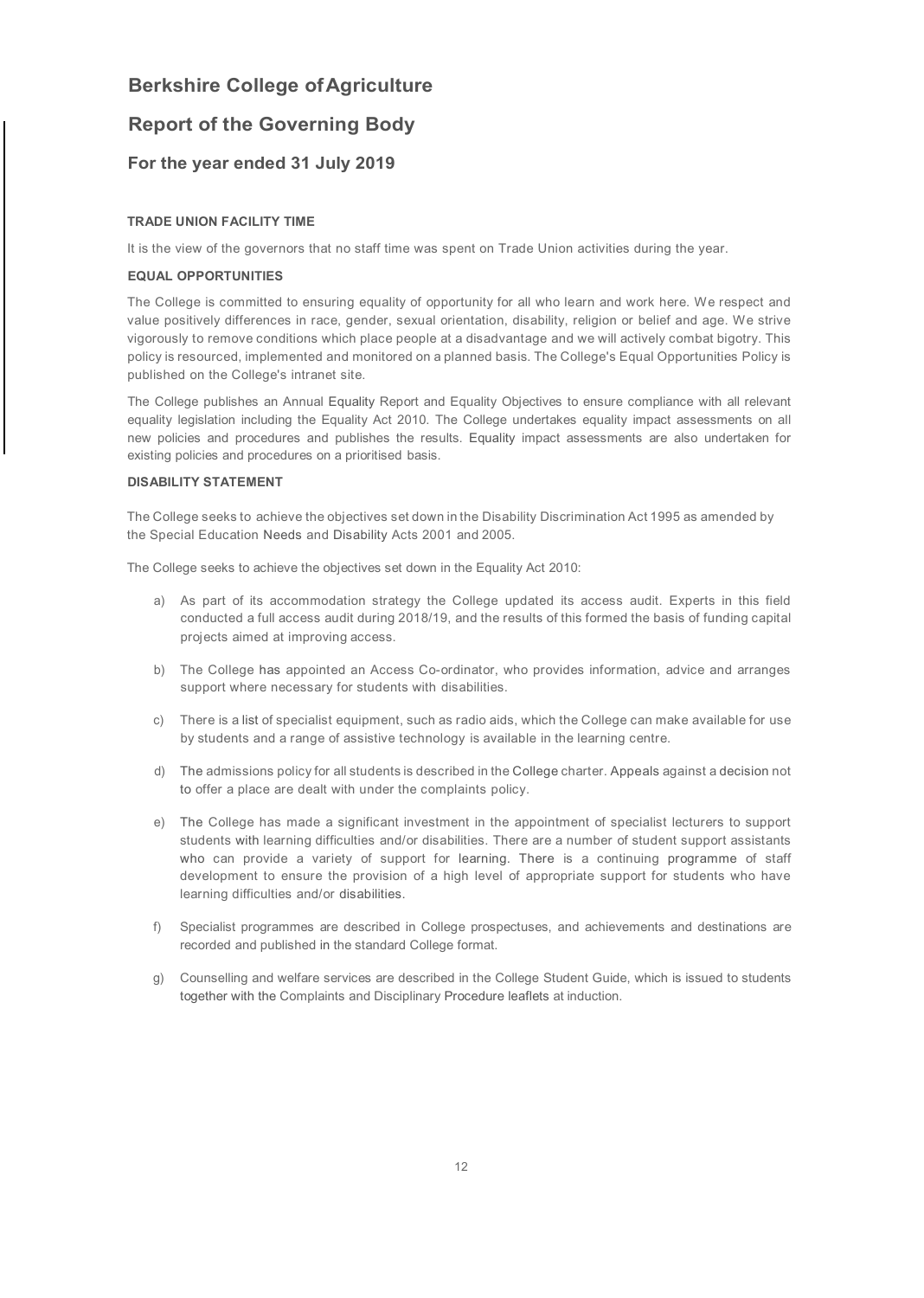## **Report of the Governing Body**

### **For the year ended 31 July 2019**

### **DISCLOSURE OF INFORMATION TO AUDITORS**

The members who held office at the date of approval of this report confirm that, so far as they are each aware, there is no relevant audit information of which the College's auditors are unaware; and each member has taken all the steps that he or she ought to have taken to be aware of any relevant audit information and to establish that the College's auditors are aware of that information.

Approved by order of the members of the Corporation on 11 December 2019 and signed on its behalf by:

A Goodwi

**PGoodwin** 

**Chair**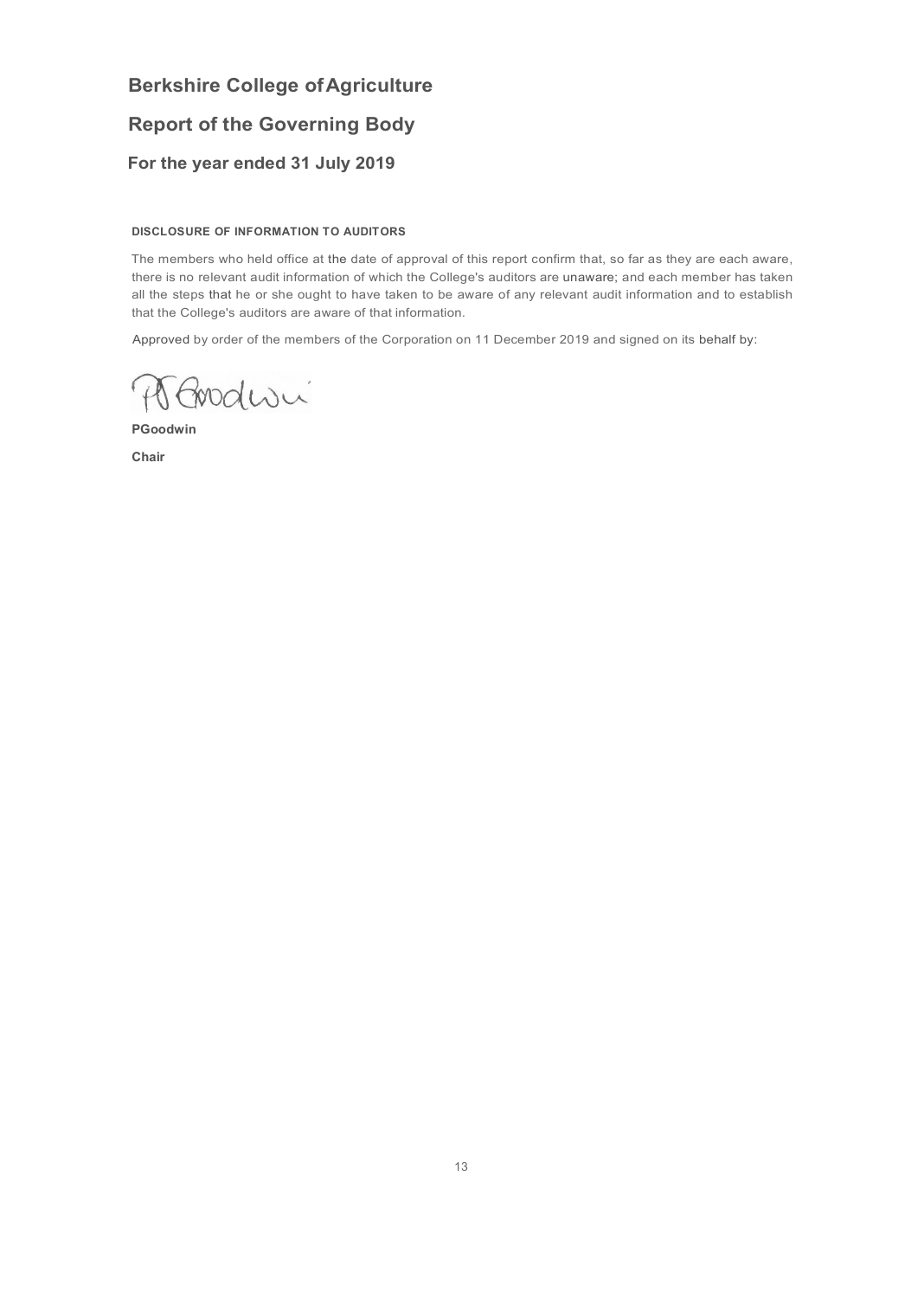### **Statement of Corporate Governance and Internal Control**

### **For the year ended 31 July 2019**

The following statement is provided to enable readers of the annual report and accounts of the College to obtain a better understanding of its governance and legal structure. This statement covers the period from 1 August 2018 to 31 July 2019 and up to the date of approval of the annual report and financial statements.

The College endeavours to conduct its business:

- i. in accordance with the seven principles identified by the Committee on Standards in Public Life (selflessness, integrity, objectivity, accountability,openness, honesty and leadership);
- ii. in full accordance with the guidance to college from the Associates of College in the Code of Good Governance for English College ("the Code"); and
- iii. having due regard to the UK Corporate Governance Code 2016 insofar as it is applicable to the further education sector.

The Governing Body recognises that, as a body entrusted with both public and private funds, it has a particular duty to observe the highest standards of corporate governance at all times. In carrying out its responsibilities, it takes full account of The Code of Good Governance or English Colleges issued by the Association of Colleges in March 2015, which it formally adopted on 1 August 2015. In the opinion of the Governors, the College complies with all the provisions of the Code, and it has complied throughout the year ended 31 July 2019.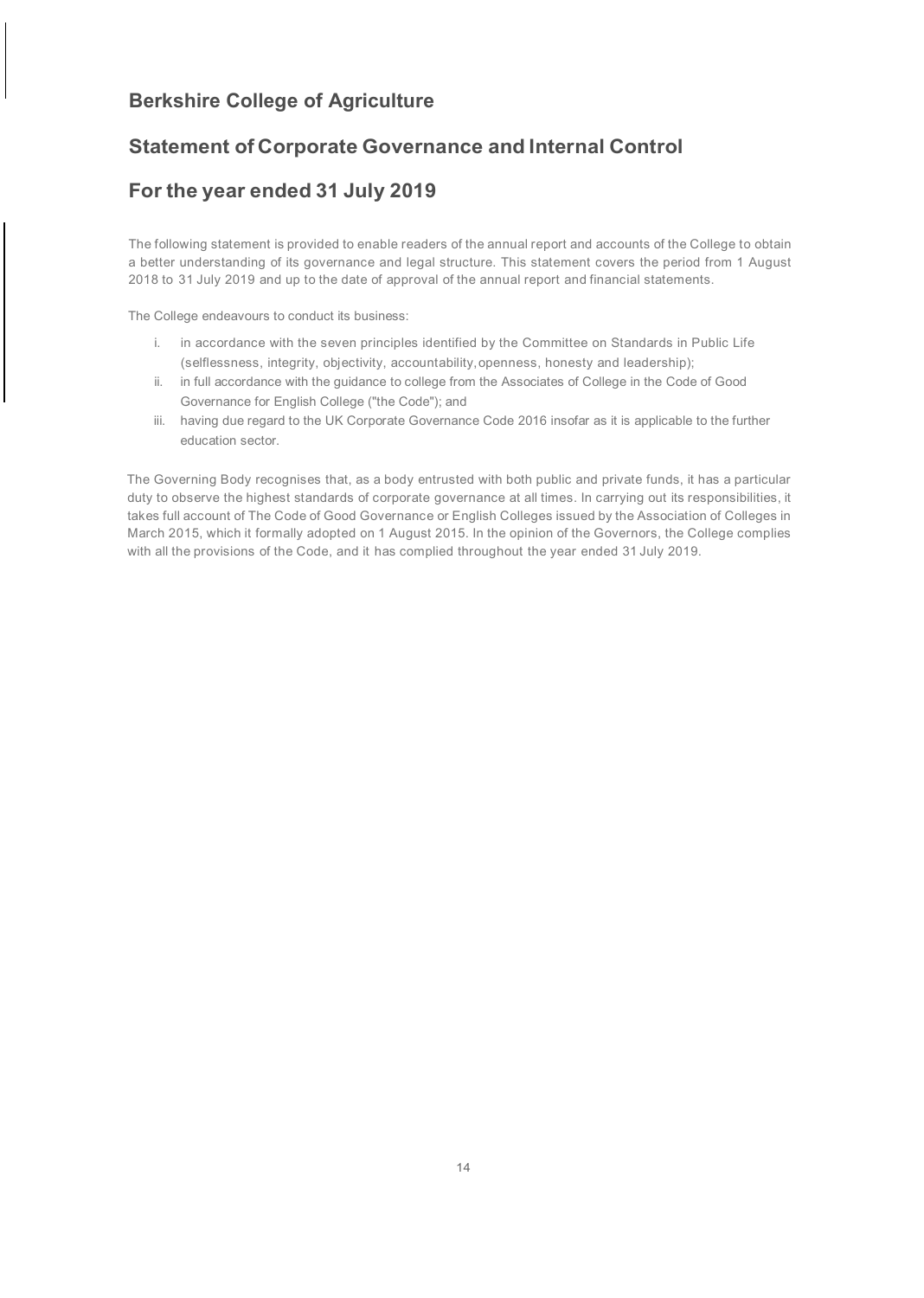## **Statement of Corporate Governance and Internal Control**

## **For the year ended 31 July 2019**

### **The Corporation**

The members who served on the Corporation during the year and up to the date of signature of this report were as listed in the table below.

| Category           | Date of Initial<br>Election | <b>Name</b>                    | Latest Date of Re-<br>appointment | <b>Expiry of Current</b><br><b>Term of Office</b> | $\frac{0}{0}$<br><b>Attendance</b> |
|--------------------|-----------------------------|--------------------------------|-----------------------------------|---------------------------------------------------|------------------------------------|
|                    |                             |                                |                                   |                                                   | 2018/19                            |
| <b>EXTERNAL</b>    | December 2018               | Danie   Clawson                | 12 December 2018                  | 11 December 2022                                  | 75                                 |
| $(11)$ *           | May 2017                    | Neil Dew -Gosling <sup>2</sup> | 17 May 2017                       | 16 May 2021                                       | 92                                 |
|                    | October 2015                | Pippa Goodwin <sup>1</sup>     | 7 October 2015                    | 6 October 2019                                    | 100                                |
|                    | May 2019                    | Charles McGurin                | 15 May 2019                       | 14 May 2023                                       | 100                                |
|                    | March 2014                  | Gareth Osborn                  | 26 March 2018                     | 25 March 2022                                     | 67                                 |
|                    | December 2009               | Frank Pitk in                  | 13 December 2017                  | 7 December 2021                                   | 90                                 |
|                    | May 2017                    | Daniela Shanly                 | 17 May 2017                       | 16 May 2021                                       | 83                                 |
|                    | December 2016               | Dave Snowden                   | 7 December 2016                   | 6 December 2020                                   | 67                                 |
|                    | May 2019                    | Jeremy Spooner                 | 15 May 2019                       | 14 May 2023                                       | 100                                |
|                    | May 2017                    | lan Thomson                    | 17 May 2017                       | 16 May 2021                                       | 100                                |
|                    | March 2014                  | Andrew Try                     | 26 March 2018                     | 25 March 2022                                     | 70                                 |
| STAFF $(2)$        | October 2016                | Neil Prior                     | 21 October 2016                   | Resigned 15<br>November 2018                      | 100                                |
|                    | February 2019               | Chris Lambert                  | 13 February 2019                  | 12 February 2023                                  | 100                                |
|                    | October 2016                | Janet Robertson                | 21 October 2016                   | 20 October 2020                                   | 100                                |
| <b>STUDENT (2)</b> | November 2017               | <b>Emily Hutt</b>              | <b>July 2018</b>                  | <b>July 2019</b>                                  | 83                                 |
|                    | November 2017               | Ryan York                      | September 2018                    | <b>July 2019</b>                                  | 100                                |
| <b>PRINCIPAL</b>   | September 2013              | Gillian May                    | N/A                               | N/A                                               | 100                                |
| Overall            |                             |                                |                                   |                                                   | 88                                 |

### **NOTES:**

<sup>1</sup> Corporation Chair

<sup>2</sup> Corporation Vice-Chair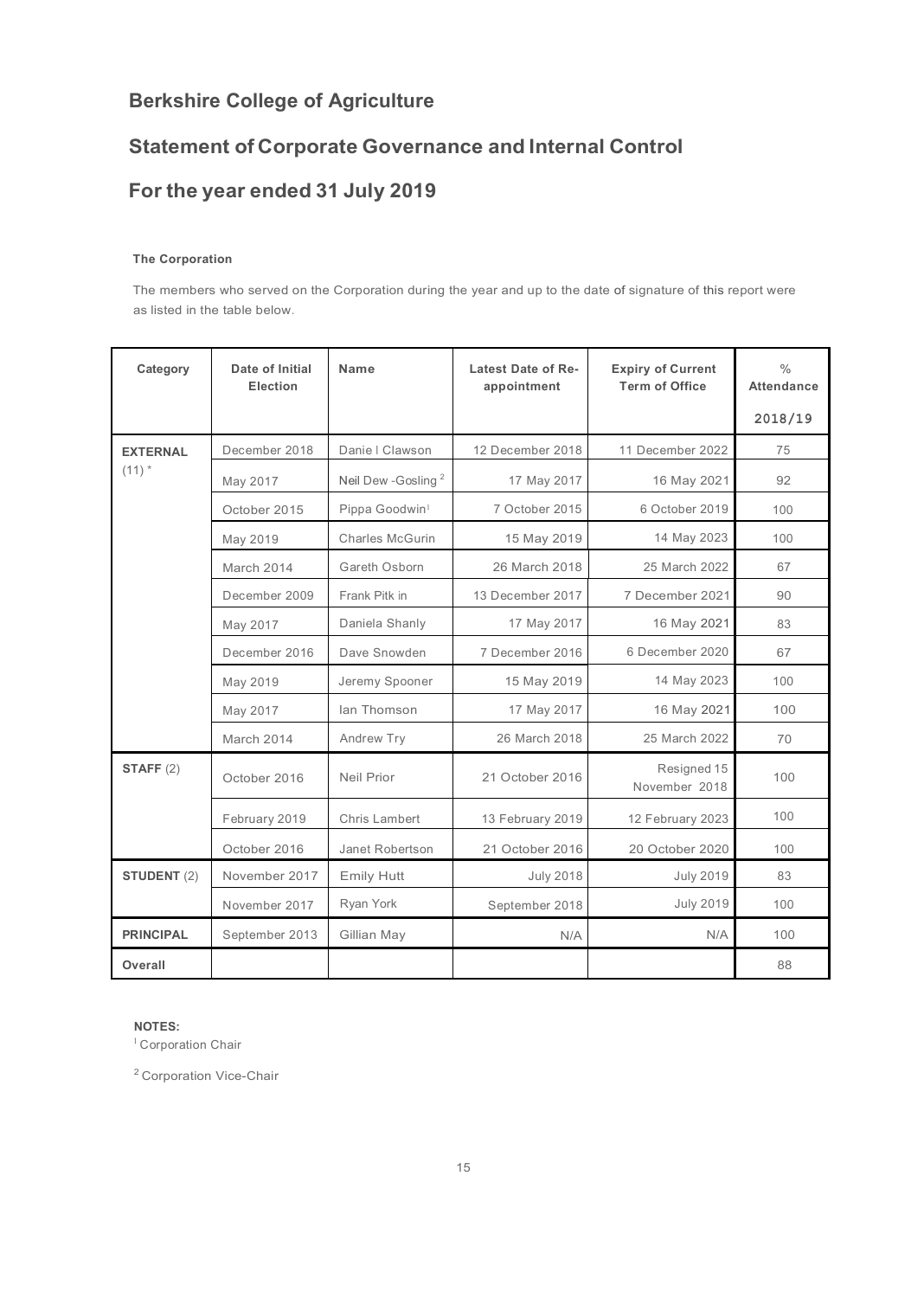### **Statement of Corporate Governance and Internal Control**

### **For the year ended 31 July 2019**

The determined number of Governors of the Corporation was 14 members at 1 August 2018 and was increased to 16 on 15 May 2019 toinclude:

- 11 external governors(\* 9 external governors prior to 15 May 2019)
- **Principal**
- 2 staff
- 2 students

The Clerk to the Corporation for the year to 31 July 2019 was Tracy Reeve, who was re-titled Director of Governance on 27 March 2019.

It is the Corporation's responsibility to bring independent judgement to bear on issues of strategy, performance, resources and standards of conduct.

The Corporation is provided with regular and timely information on the overall financial performance of the College together with other information such as performance against funding targets, proposed capital expenditure, quality matters and personnel-related matters such as health and safety and environmental issues. The Corporation meets each term.

The Corporation conducts its business through a number of committees. Each committee has terms of reference, which have been approved by the Corporation. These committees are remuneration, search and audit. Full minutes of all meetings, except those deemed to be confidential by the Corporation, are available on the College's website or from the Director of Governance at:

Berkshire College of Agriculture Hall Place Burchetts Green Maidenhead Berkshire SL6 6QR

The Director of Governance to the Corporation maintains a register of financial and personal interests of the governors. The register is available for inspection at the above address.

All governors are able to take independent professional advice in furtherance of their duties at the College's expense and have access to the Director of Governance, who is responsible to the Board for ensuring that all applicable procedures and regulations are complied with. The appointment, evaluation and removal of the Director of Governance are matters for the Corporation as a whole.

Formal agendas, papers and reports are supplied to governors in a timely manner, prior to Board meetings. Briefings are provided on an ad hoc basis.

The Corporation has a strong and independent non-executive element and no individual or group dominates its decision-making process. The Corporation considers that each of its non-executive members is independent of management and free from any business or other relationship which could materially interfere with the exercise of their independent judgement.

There is a clear division of responsibility in that the roles of the Chairman and Accounting Officer are separate.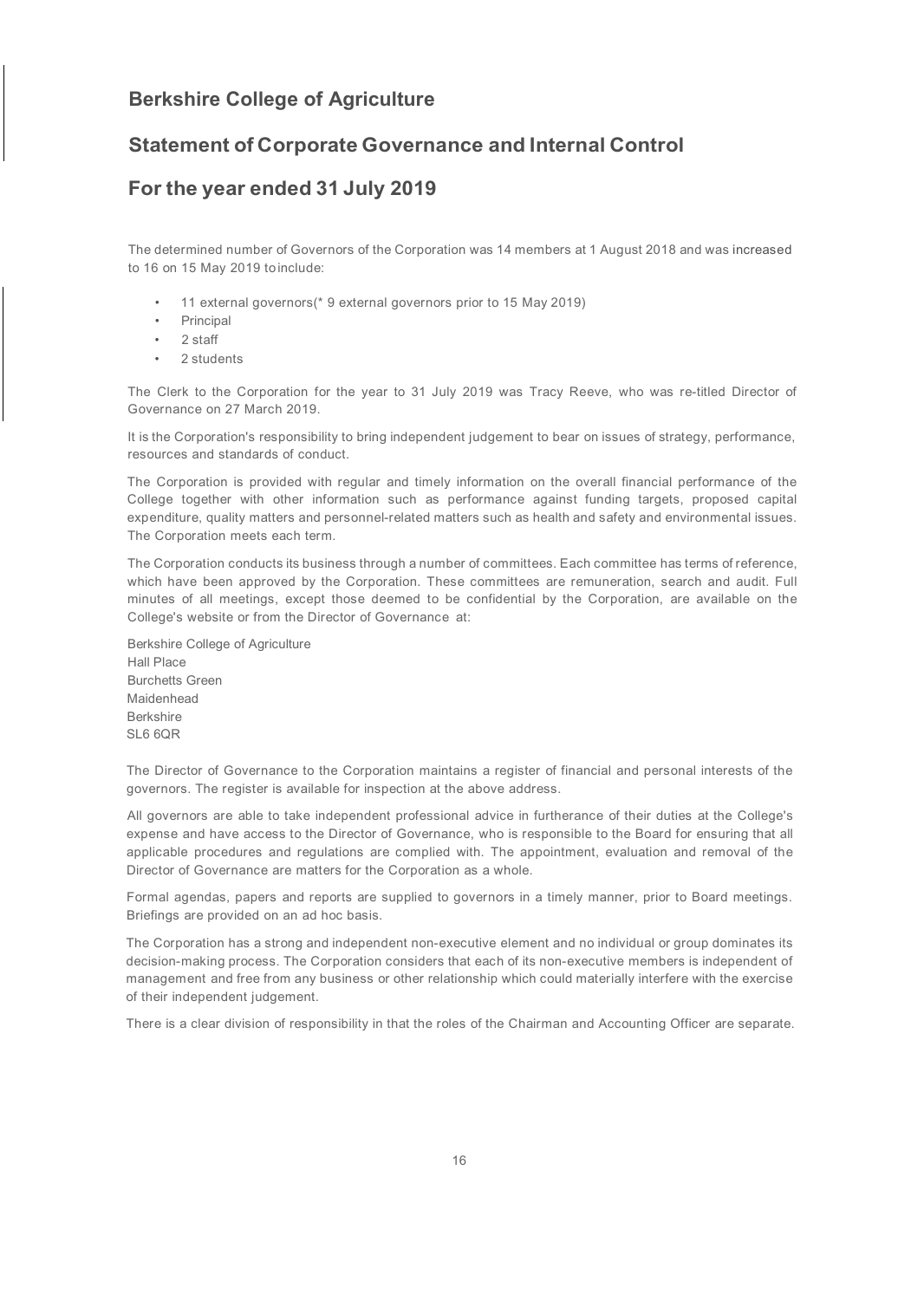### **Statement of Corporate Governance and Internal Control**

### **For the year ended 31 July 2019**

#### **Appointment s to the Corporation**

Any new appointments to the Corporation are a matter for the consideration of the Corporation as a whole. The Corporation has a search committee, consisting of three members of the Corporation, which is responsible for the selection and nomination of any new member for the Corporation's consideration. The Corporation is responsible for ensuring that appropriate training is provided as required. Members of the Corporation are appointed for a term of office not exceeding four years.

#### **Corporation performance**

The Governors of BCA continued to carry out their statutory duties in 2018/19 through well-attended board and sub-committee meetings. The Governors, with the Senior Leadership Team (SLT), provided strong direction for the College. There was active involvement of Governors in the College's strategic planning, and in monitoring the effective use of resources and the financial recovery of the College. Governors were fully involved in all aspects of strategic planning and decision making which arose from the Thames Valley Area Based Review. During the year the Governors continued to drive forward improvements in the effectiveness of governance systems and processes at BCA.

The Governor Link Scheme which allows Governors closer access to the work of the College continued to be a successful initiative from the perspective of Governors and College staff. This scheme, together with detailed briefings and close attention to audit and risk management issues, ensured that the Corporation remained effective in directing and challenging the work of the College. The composition of the Corporation includes a breadth of knowledge and relevant expertise. The student governors made a very positive contribution to the work of the governing body during 2018/19. Governors' training days are held each year to raise awareness of issues facing the College and to create a forum where the wider SLT could directly access the skills and experience of Governors and work with them to focus on College strategy.

#### **Remuneration Committee**

Throughout the year ending 31 July 2019 the College's Remuneration Committee comprised four members of the Corporation. The Committee's responsibilities are to make recommendations to the Board on the remuneration and benefits of the Accounting Officer and other key management personnel.

Details of remuneration for the year ended 31 July 2019 are set out in note 7 to the financial statements.

### **Audit Committee**

The Audit Committee comprises four members of the Corporation (excluding the Accounting Officer and Chair). The Committee operates in accordance with written terms of reference approved by the Corporation.

The Audit Committee meets on a termly basis and provides a forum for reporting by the College's internal, reporting accountants and financial statements auditors, who have access to the Committee for independent discussion, without the presence of College management. The Committee also receives and considers reports from the main FE funding bodies as they affect the College's business.

During the course of the year the members of Audit Committee agreed to change the model for the College such that third parties with appropriate skills and knowledge will be asked to review specific activities. As a consequence, ICCA, the College's internal auditors for the last five years, resigned at the end of their agreed tenure on 31 July2019.

The change in the model will not have an effect on the level of internal control, risk management controls and governance applied within the College.

Management is responsible for the implementation of agreed audit recommendations and internal audit undertakes periodic follow-up reviews to ensure such recommendations have been implemented.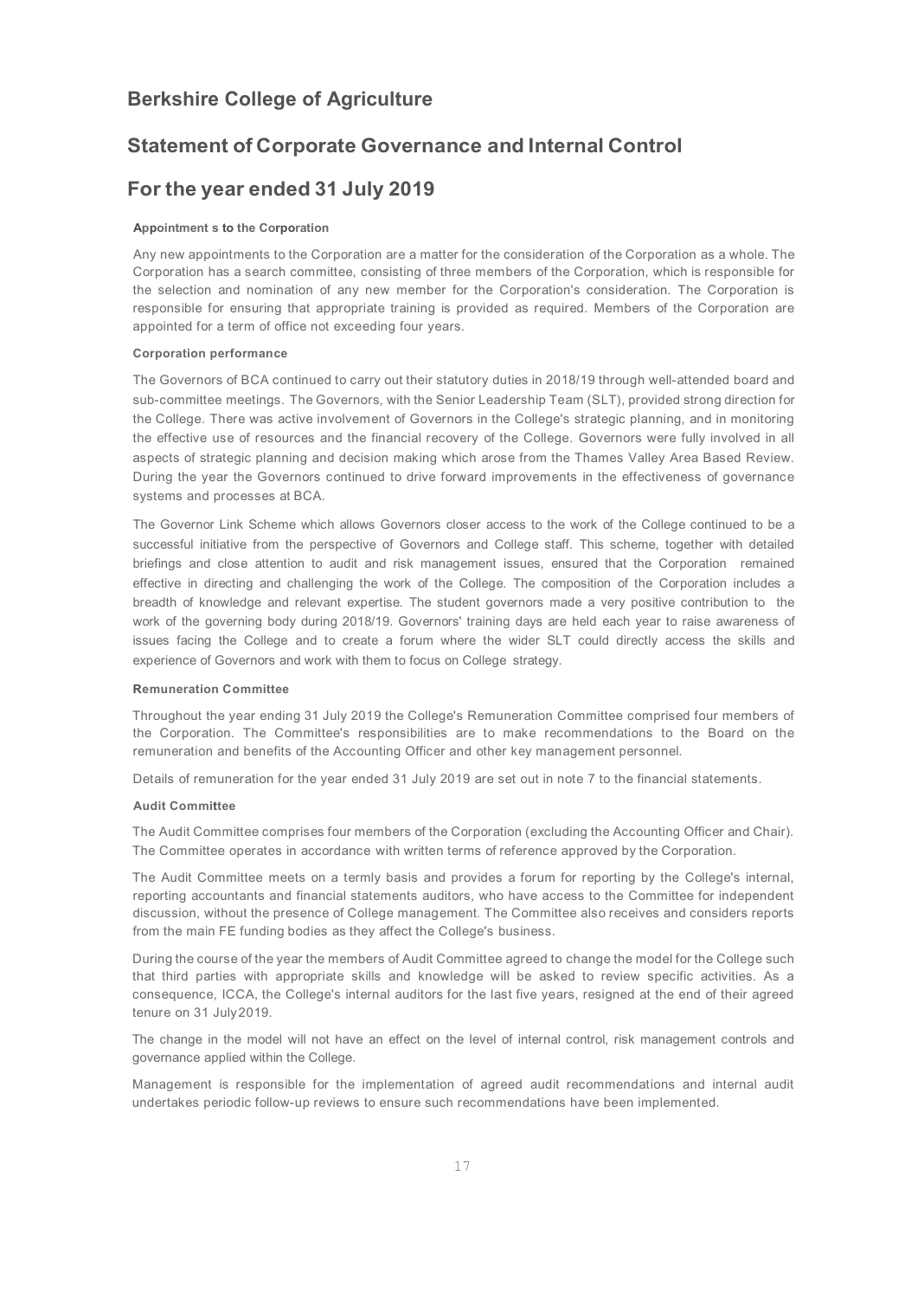### **Statement of Corporate Governance and Internal Control**

### **For the year ended 31 July 2019**

The Audit Committee also advises the Corporation on the appointment of internal, reporting accountants and financial statements auditors and their remuneration for audit and non-audit work as well as reporting annually to the Corporation.

#### **Internal control**

#### **Scope of responsibility**

The Corporation is ultimately responsible for the College's system of internal control and for reviewing its effectiveness. However, such a system is designed to manage rather than eliminate the risk of failure to achieve business objectives and can provide only reasonable and not absolute assurance against material misstatement or loss.

The Corporation has delegated the day-to-day responsibility to the Principal, as Accounting Officer, for maintaining a sound system of internal control that supports the achievement of the College's policies, aims and objectives, whilst safeguarding the public funds and assets for which she is personally responsible, in accordance with the responsibilities assigned to her in the Financial Memorandum between BCA and the funding bodies. She is also responsible for reporting to the Corporation any material weaknesses or breakdowns in internal control.

#### **The purpose of the system of internal control**

The system of internal control is designed to manage risk to a reasonable level rather than to eliminate all risk of failure to achieve policies, aims and objectives; it can therefore only provide reasonable and not absolute assurance of effectiveness. The system of internal control is based on an ongoing process designed to identify and prioritise the risks to the achievement of College policies, aims and objectives, to evaluate the likelihood of those risks being realised and the impact should they be realised, and to manage them efficiently, effectively and economically. The system of internal control has been in place in BCA for the year ended 31 July 2019 and up to the date of approval of the annual report and accounts.

#### **Capacity to handle risk**

The Corporation has reviewed the key risks to which the College is exposed together with the operating, financial and compliance controls that have been implemented to mitigate those risks. The Corporation is of the **view**  that there is a formal ongoing process for identifying, evaluating and managing the College's significant risks that has been in place for the period ending 31 July 2019 and up to the date of approval of the annual report and accounts. This process is regularly reviewed by theCorporation.

#### **The risk and control framework**

The system of internal control is based on a framework of regular management information, administrative procedures including the segregation of duties, and a system of delegation and accountability. In particular, it includes:

- comprehensive budgeting systems with an annual budget, which is reviewed and agreed by the governing body,
- regular reviews by the governing body of periodic and annual financial reports which indicate financial performance against forecasts,
- setting targets to measure financial and other performance,
- clearly defined capital investment control guidelines, and
- the adoption of formal project management disciplines, where appropriate.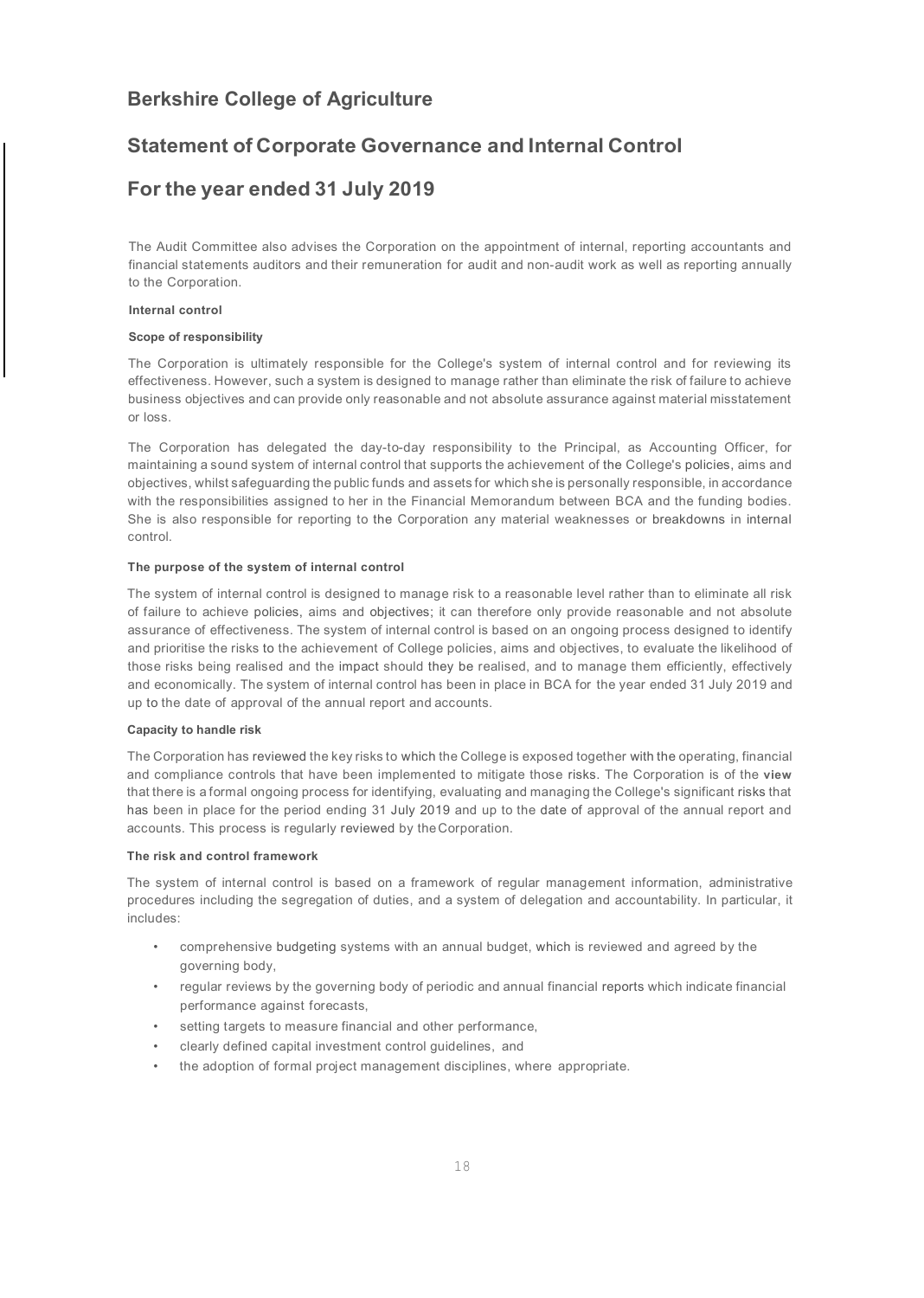### **Statement of Corporate Governance and Internal Control**

### **For the year ended 31 July 2019**

BCA has an internal audit service, which operates in accordance with the requirements of the ESFA's *Post 16 Audit Code of Practice.* The work of the internal audit service is informed by an analysis of the risks to which the College is exposed, and annual internal audit plans are based on this analysis. The analysis of risks and the internal audit plans are endorsed by the Corporation on the recommendation of the audit committee. At minimum, annually, the Head of Internal Audit (HIA) provides the governing body with a report on internal audit activity in the College. The report includes the HIA's independent opinion on the adequacy and effectiveness of the College's system of risk management, controls and governance processes.

### **Review of effectiveness**

As Accounting Officer, the Principal has responsibility for reviewing the effectiveness of the system of internal control. Her review of the effectiveness of the system of internal control is informed by:

- the work of the internal auditors,
- the work of the executive managers within the College who have responsibility for the development and maintenance of the internal control framework,
- comments made by the College's financial statements auditors and the reporting accountant for regularity assurance, the appointed funding auditors in their management letters and other reports, and
- The risk register.

The Principal has been advised on the implications of the result of her review of the effectiveness of the system of internal control by the Audit Committee, which oversees the work of the internal auditor and other sources of assurance, and a plan to address weaknesses and ensure continuous improvement of the system is in place.

The senior management team receives reports setting out key performance and risk indicators and considers possible control issues brought to their attention by early warning mechanisms, which are embedded within the departments and reinforced by risk awareness training. The senior management team and the Audit Committee also receive regular reports from internal audit and other sources of assurance, which include recommendations for improvement. The Audit Committee's role in this area is confined to a high-level review of the arrangements for internal control. The Corporation's agenda includes a regular item for consideration of risk and control and receives reports thereon from the senior management team and the Audit Committee. The emphasis is on obtaining the relevant degree of assurance and not merely reporting by exception. At its 11 December 2019 meeting, the Corporation carried out the annual assessment for the year ended 31 July 2019 by considering documentation from the senior management team and internal audit, and taking account of events since 1 August 2018.

Based on the advice of the Audit Committee and the Accounting Officer, the Corporation is of the opinion that the College has an adequate and effective framework for governance, risk management and control, and has fulfilled its statutory responsibility for *"the effective and efficient use of resources, the solvency of the institution and the body and the safeguarding of their assets".*

#### **Going concern**

The activities of the College, together with the factors likely to affect its future development and performance are set out in the Report of the Governing Body. The financial position of the College, its cash flow, liquidity and borrowings are presented in the financial statements and accompanying notes.

The Governing Body have reviewed the assessment of the College as a going concern and have considered the cash flow position of the College.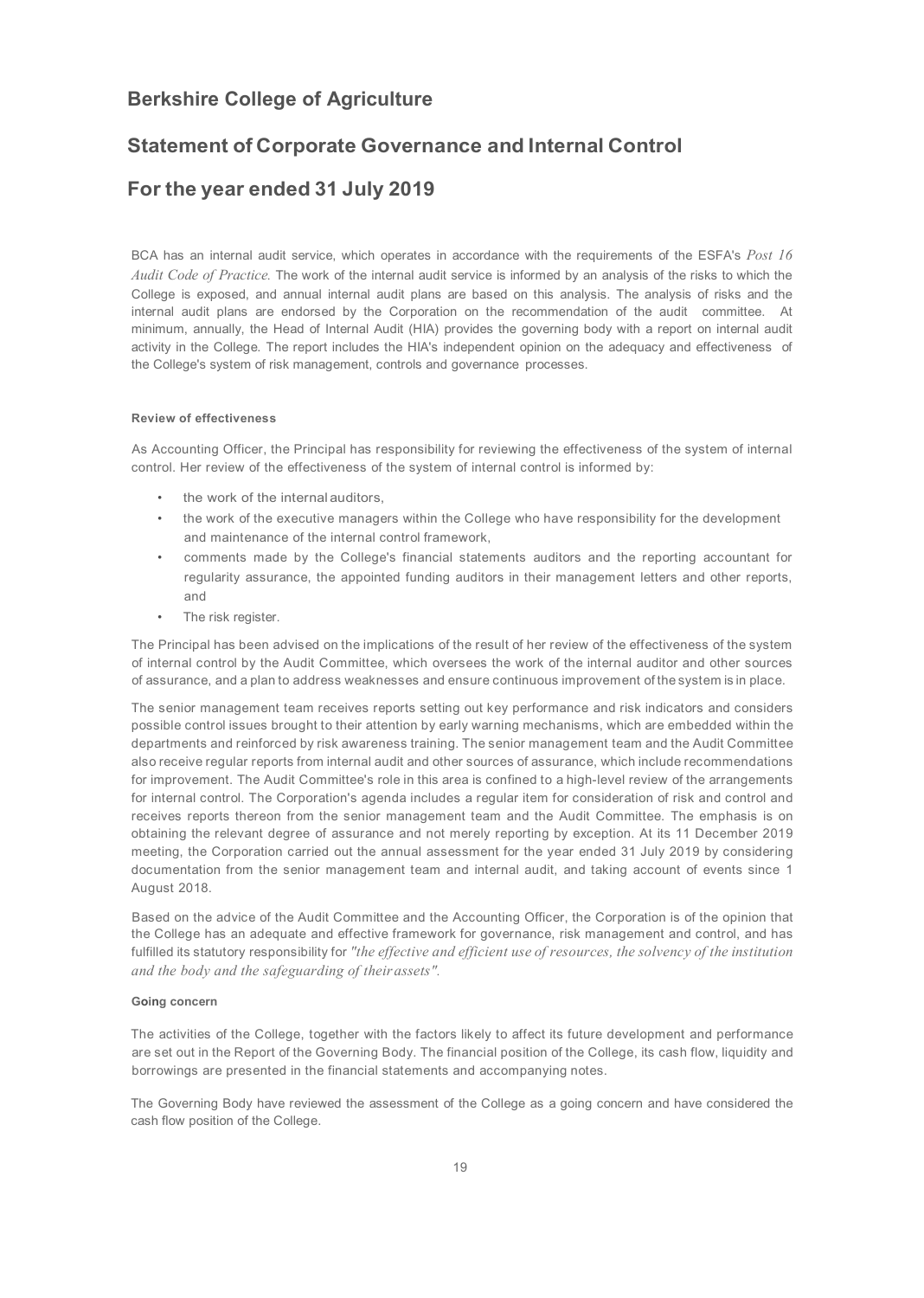### **Statement of Corporate Governance and Internal Control**

### **For the year ended 31 July 2019**

At the balance sheet date, the College had £3.575m of loans outstanding, as detailed in note 16 of the financial statements.

The Governing Body have a reasonable expectation that the College has adequate resources to continue in operational existence for the foreseeable future. Accordingly, the financial statements have been prepared on a going concern basis.

**Approved by order of the members of the Corporation on 11 December 2019 and signed on its behalf by:**

 $\overline{\mathcal{M}}$ **PGoodwin**

**Chair**

**11 December 2019**

G May

**Accounting Officer** 

**11 December 2019**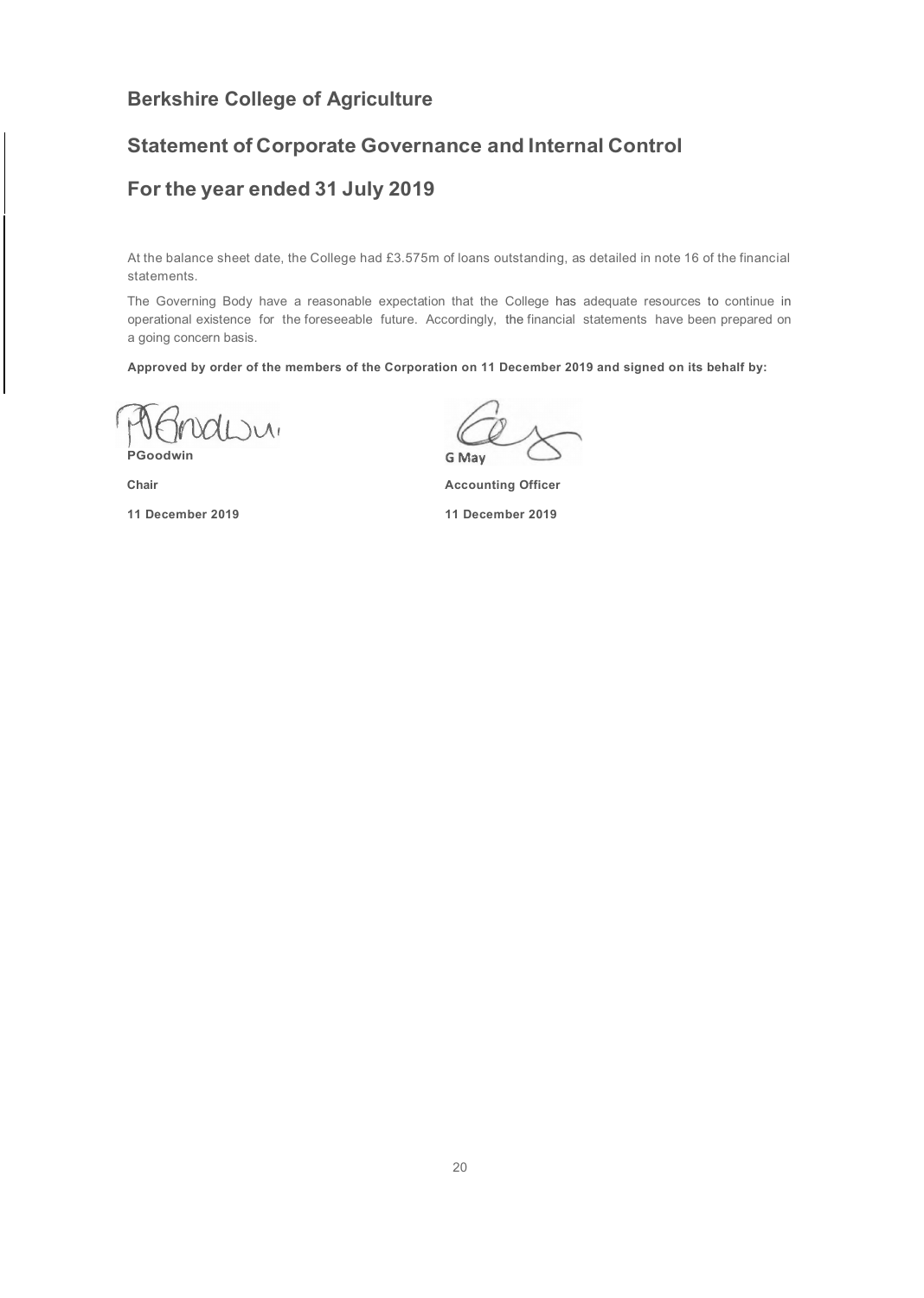## **Governing Body's statement on College's regularity, propriety and compliance with Funding body terms and conditions of funding**

### **For the year ended 31 July 2019**

The Corporation has considered its responsibility to notify the Education and Skills Funding Agency of material irregularity, impropriety and non-compliance with terms and conditions of funding, under College's grant funding agreements and contracts with the ESFA. As part of our consideration we have had due regard to the requirements of the funding agreement with the ESFA.

We confirm, on behalf of the Corporation, that after due enquiry, and to the best of our knowledge, we are able to identify any material irregular or improper use of funds by the College, or material non-compliance with the terms and conditions of funding under the College's grant funding agreements and contracts with the ESFA.

We confirm that no instances of material irregularity, impropriety or funding non-compliance have been discovered to date. If any instances are identified after the date of this statement, these will be notified to the Education and Skills Funding Agency.

Mondevi

**GMay**

**Accounting Officer** 

**11 December 2019**

**P Goodwin Chair of Governors 11 December 2019**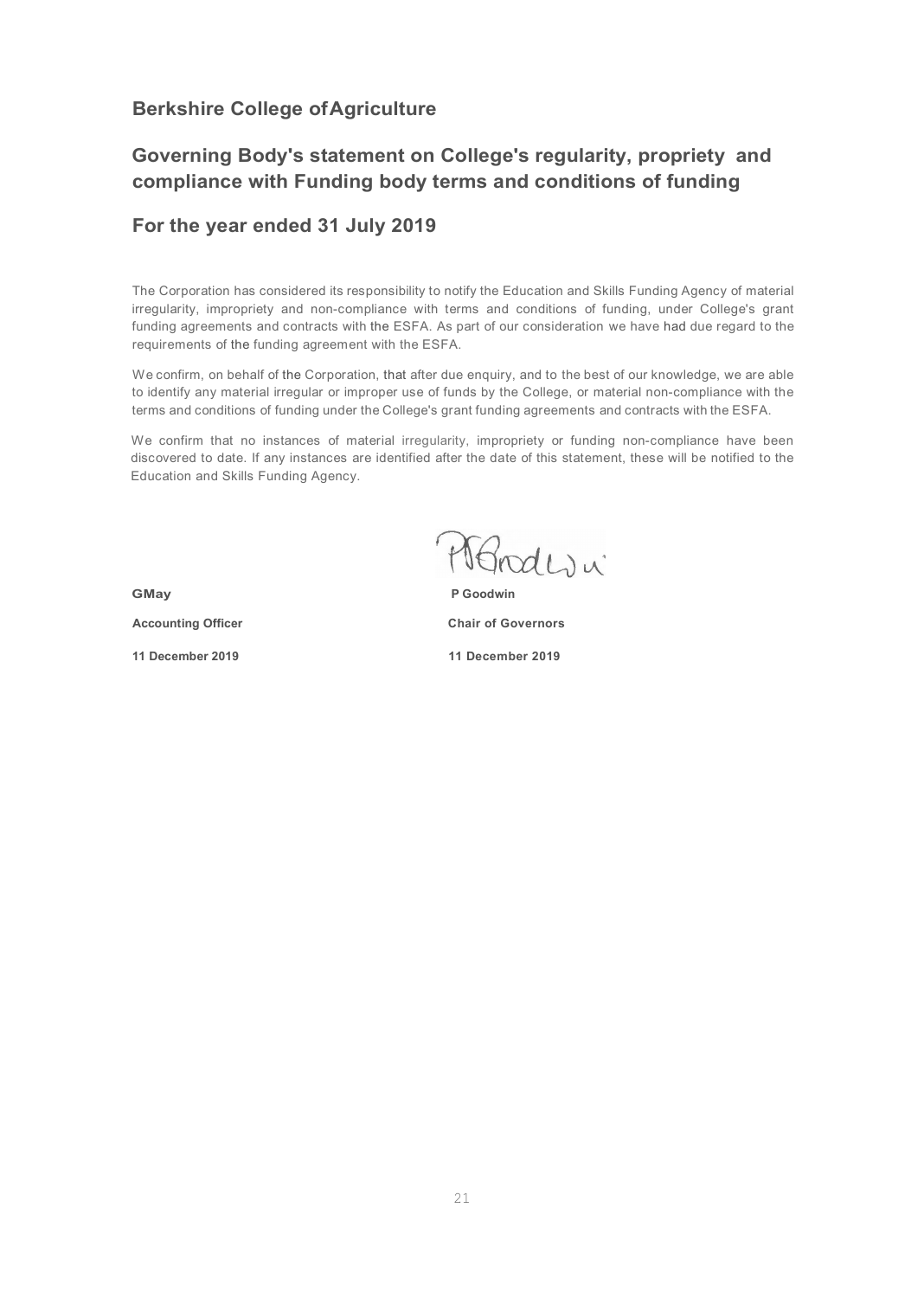### **Statement of Responsibilities of the Members of the Corporation**

### **For the year ended 31 July 2019**

The members of the Corporation are required to present audited financial statements for each financial year.

The law applicable to charities in England and the terms and conditions of the Funding Agreement between the Education and Skills Funding Agency and the Corporation of the College, requires the corporation of the college to prepare financial statements and the Members' Report for each financial year in accordance with the Statement of Recommended Practice - Accounting for Further and Higher Education Institutions the annual Accounts Direction issued by the Education and Skills Funding Agency, and in accordance with United Kingdom Generally Accepted Accounting Practice (United Kingdom Accounting Standards and which give a true and fair view of the state of affairs of the College and of the College's deficit of income over expenditure for that period.

In preparing the financial statements, the corporation is required to:

- select suitable accounting policies and apply them consistently,
- make judgements and estimates that are reasonable and prudent,
- state whether applicable UK Accounting Standards have been followed, subject to any material departures disclosed and explained in the financial statements, and
- prepare financial statements on the going concern basis, unless it is inappropriate to assume that the College will continue in operation.

The corporation is also required to prepare a Governing Body report that describes what it is trying to do and how it is going about it, including information about the legal and administrative status of the corporation.

The Corporation is responsible for keeping proper accounting records which disclose with reasonable accuracy, at any time, the financial position of the College, and enable it to ensure that the financial statements are prepared in accordance with the relevant legislation of incorporation and other relevant accounting standards. It is responsible for taking steps in order to safeguard the assets of the College and to prevent and detect fraud and other irregularities.

The maintenance and integrity of the College website is the responsibility of the Corporation of the College; the work carried out by the auditors does not involve consideration of these matters and, accordingly, the auditors accept no responsibility for any changes that may have occurred to the financial statements since they were initially presented on the website. Legislation in the United Kingdom governing the preparation and dissemination of financial statements may differ from legislation in other jurisdictions.

Members of the Corporation are responsible for ensuring that funds from the Education and Skills Funding Agency are used only in accordance with the authorities that govern them as defined by and in accordance with Further & Higher Education Act 1992, subsequent legislation and related regulations and the Funding Agreement with the Education and Skills Funding Agency and any other conditions that may be prescribed from time to time.

Approved by order of the members of the Corporation on 11 December 2019 and signed on its behalf by:

**P Goodwin** Ostrolum. **Chair**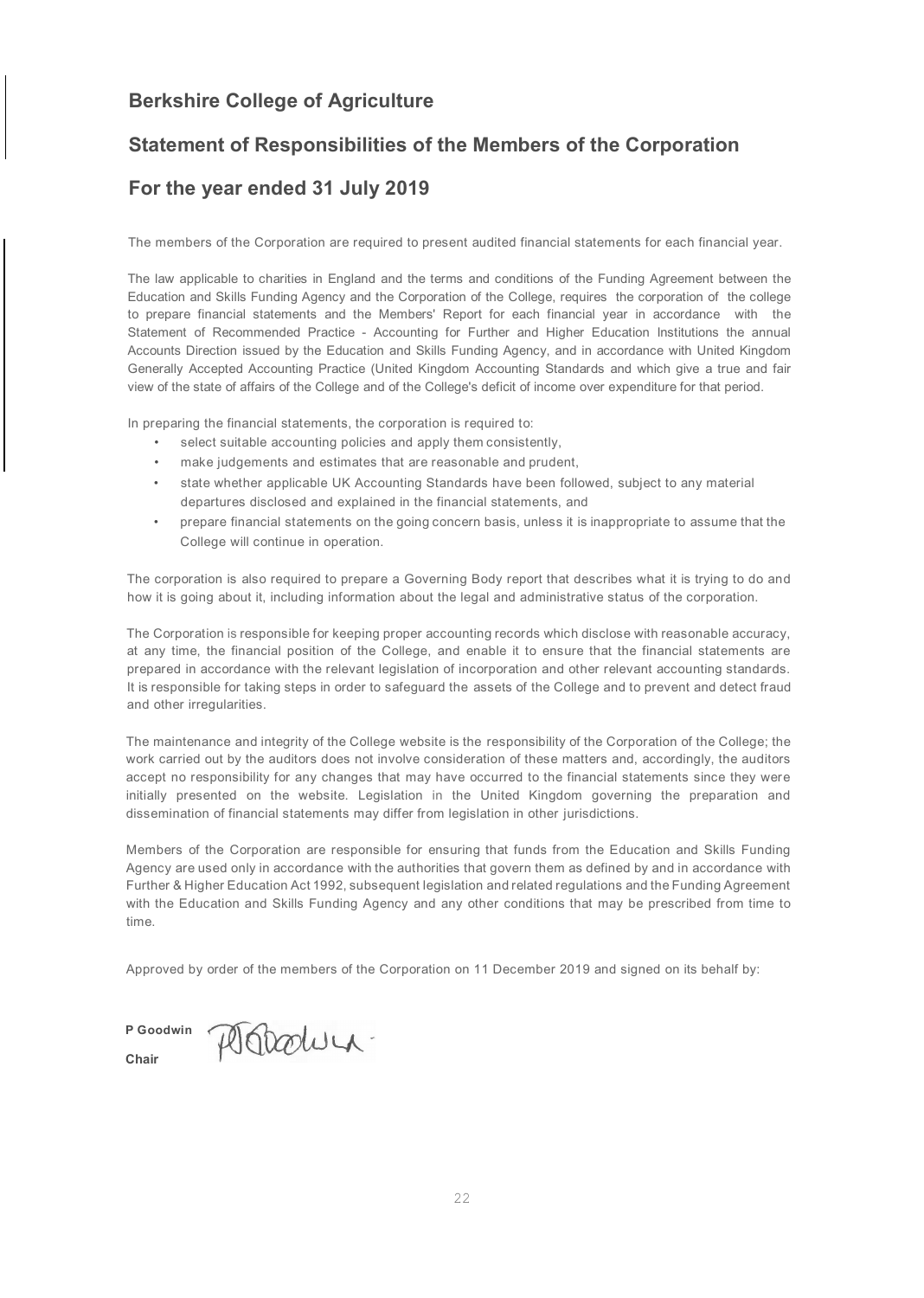## **Independent Auditors' Report to The Corporation of Berkshire College of Agriculture**

### **For the year ended 31 July 2019**

### **Opinion**

We have audited the financial statements of Berkshire College of Agriculture (the College) for the year ended 31 July 2019 which comprise the statement of comprehensive income, the balance sheet, statement of changes in reserves, the statement of cash flows and notes to the financial statements, including a summary of significant accounting policies. The financial reporting framework that has been applied in their preparation is United Kingdom Accounting Standards, including FRS 102 "The Financial Reporting Standard applicable in the UK and Republic of Ireland" (United Kingdom Generally Accepted Accounting Practice).

In our opinion the financial statements:

- give a true and fair view of the state of the College's affairs as at 31 July 2019 and of the College's deficit of income over expenditure for the year then ended; and
- have been properly prepared in accordance with United Kingdom Generally Accepted Accounting Practice.

### **Basis for opinion**

We conducted our audit in accordance with International Standards on Auditing (UK) (ISAs (UK)) and applicable law. Our responsibilities under those standards are further described in the Auditor's responsibilities for the audit of the financial statements section of our report. We are independent of the College in accordance with the ethical requirements that are relevant to our audit of the financial statements in the UK, including the FRC's Ethical Standard and we have fulfilled our other ethical responsibilities in accordance with these requirements. We believe that the audit evidence we have obtained is sufficient and appropriate to provide a basis for our opinion.

### **Conclusions relating to going concern**

We have nothing to report in respect of the following matters in relation to which the ISAs (UK) require us to report to you where:

- the governors' use of the going concern basis of accounting in the preparation of the financial statements is not appropriate; or
- the governors have not disclosed in the financial statements any identified material uncertainties that may cast significant doubt about the college's ability to continue to adopt the going concern basis of accounting for a period of at least twelve months from the date when the financial statements are authorised for issue.

### **Other information**

The other information comprises the information included in the Report and Financial Statements other than the financial statements and our auditor's report thereon. The governors are responsible for the other information. Our opinion on the financial statements does not cover the other information and we do not express any form of assurance conclusion thereon.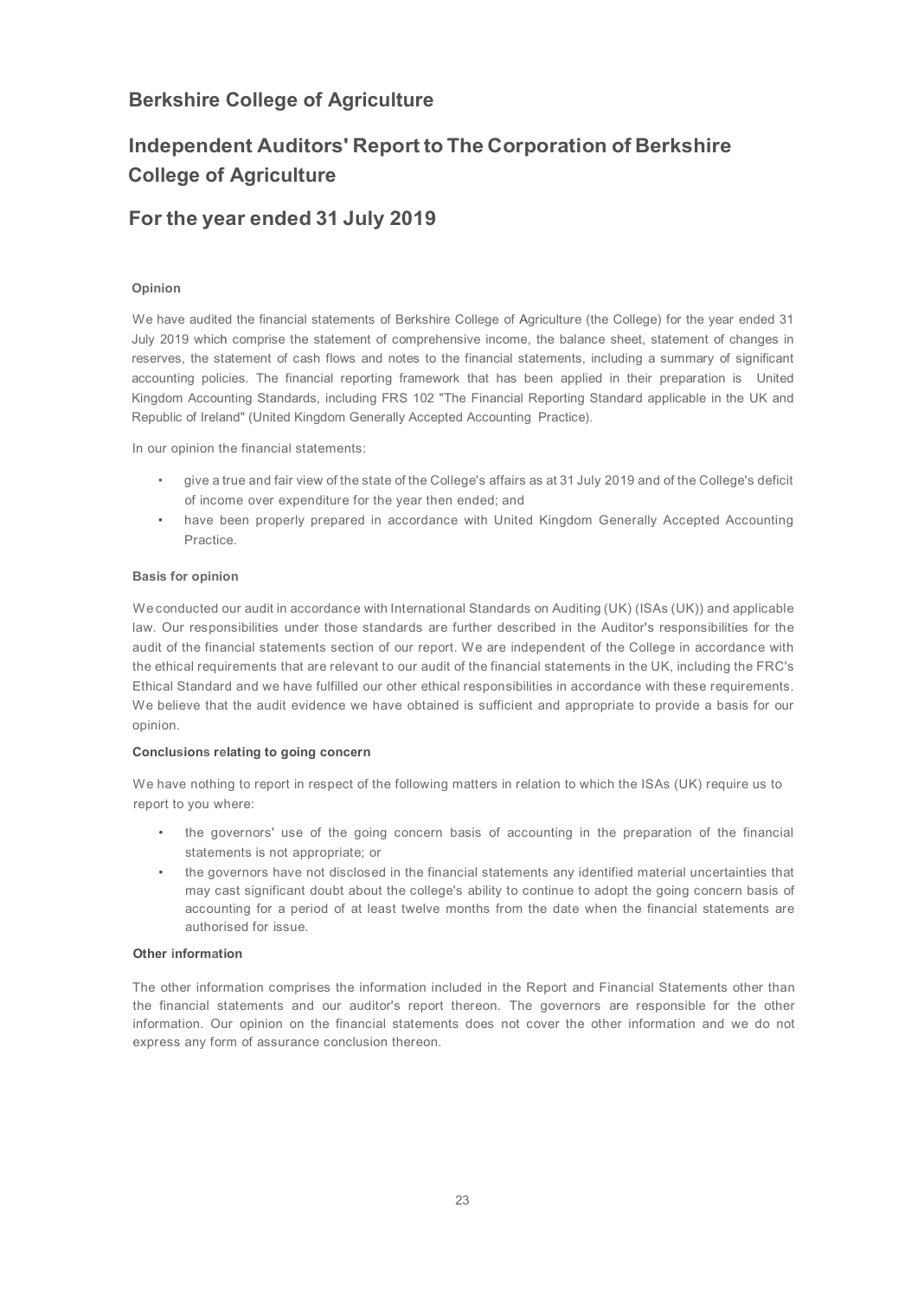## **Independent Auditors' Report to The Corporation of Berkshire College of Agriculture**

### **For the year ended 31 July 2019**

In connection with our audit of the financial statements, our responsibility is to read the other information and, in doing so, consider whether the other information is materially inconsistent with the financial statements or our knowledge obtained in the audit or otherwise appears to be materially misstated. If we identify such material inconsistencies or apparent material misstatements, we are required to determine whether there is a material misstatement in the financial statements or a material misstatement of the other information. If, based on the work we have performed, we conclude that there is a material misstatement of this other information, we are required to report that fact. We have nothing to report in this regard.

### **Matters on which we are required to report by exception**

We have nothing to report in respect of the following matters where the Post-16 Audit Code of Practice 2018 to 2019 issued by the Education and Skills Funding Agency requires us to report to you if, in our opinion:

- adequate accounting records have not beenkept;
- the financial statements are not in agreement with the accounting records; or
- we have not received all the information and explanations required for our audit.

#### **Responsibilities of the Governing Body of Berkshire College of Agriculture**

As explained more fully in the Statement of Responsibilities of the Members of the Corporation set out on page 22 the Governing Body is responsible for the preparation of financial statements and for being satisfied that they give a true and fair view, and for such internal control as the Governing Body determine is necessary to enable the preparation of financial statements that are free from material misstatement, whether due to fraud or error.

In preparing the financial statements, the Governing Body is responsible for assessing the College's ability to continue as a going concern, disclosing, as applicable, matters related to going concern and using the going concern basis of accounting unless the Governing Body either intend to liquidate the College or to cease operations, or have no realistic alternative but to do so.

#### **Auditor's responsibilities for the audit of the financial statements**

Our objectives are to obtain reasonable assurance about whether the financial statements as a whole are free from material misstatement, whether due to fraud or error, and to issue an auditor's report that includes our opinion. Reasonable assurance is a high level of assurance, but is not a guarantee that an audit conducted in accordance with ISAs {UK) will always detect a material misstatement when it exists. Misstatements can arise from fraud or error and are considered material if, individually or in the aggregate, they could reasonably be expected to influence the economic decisions of users taken on the basis of these financial statements.

A further description of our responsibilities for the audit of the financial statements is located on the Financial Reporting Council's website at [http://www.frc.org.uk/auditorsresponsibilities.This d](http://www.frc.org.uk/auditorsresponsibilities.This)escription forms part of our auditor's report.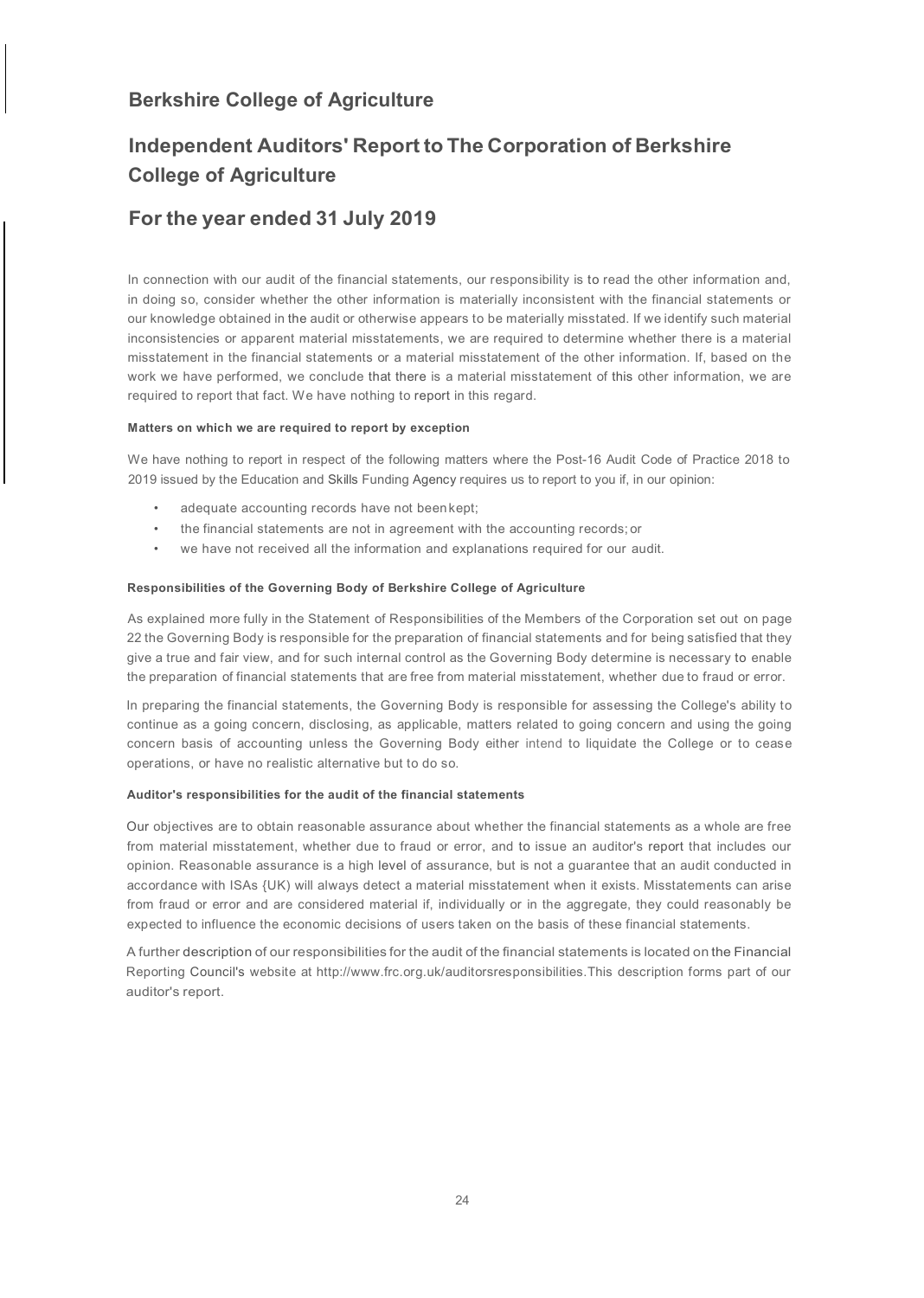## **Independent Auditors' Report to The Corporation of Berkshire College of Agriculture**

### **For the year ended 31 July 2019**

### **Use of our report**

This report is made solely to the Governing Body, as a body, in accordance with the Funding Agreement published by the Education and Skills Funding Agency and our engagement letter dated 11 June 2018. Our audit work has been undertaken so that we might state to the Governing Body, as a body, those matters we are engaged to state to them in an auditor's report and for no other purpose. To the fullest extent permitted by law, we do not accept or assume responsibility to anyone other than the Governing Body, as a body, for our audit work, for this report, or for the opinions we have formed.

SM C)l/4 **At.vf,L** *lJ..?* **RSM UK AUDIT LLP**

Chartered Accountants The Pinnacle 170 Midsummer Boulevard Milton Keynes Buckinghamshire MK91BP Date: December 2019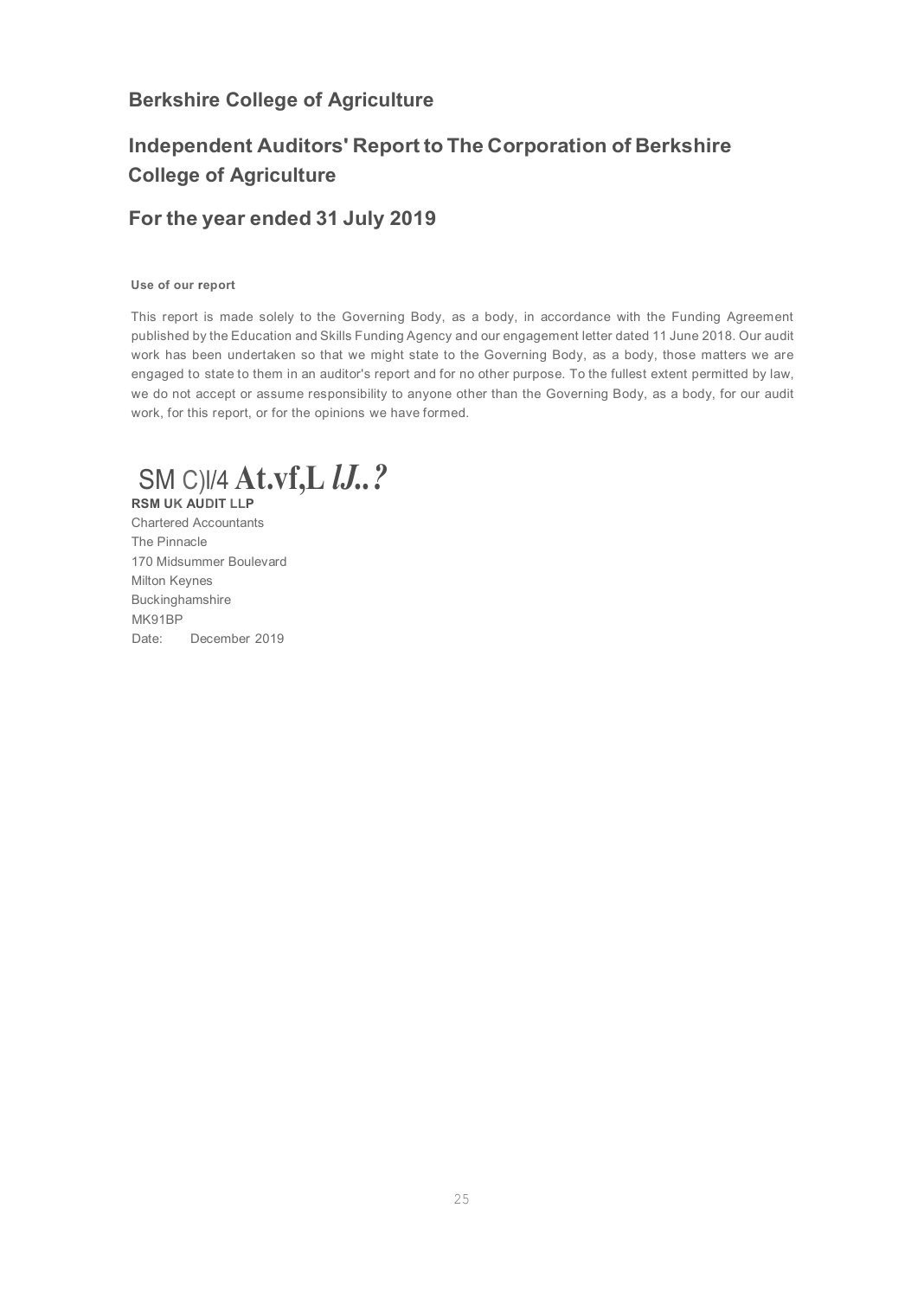## **For the year ended 31 July 2019**

## <span id="page-26-0"></span>**Statement of Comprehensive Income**

|                                                            |                  | 2019    | 2018   |
|------------------------------------------------------------|------------------|---------|--------|
|                                                            | <b>Notes</b>     | £'000   | £'000  |
| <b>INCOME</b>                                              |                  |         |        |
| Funding body grants                                        | $\mathfrak{2}$   | 12,249  | 13,529 |
| Tuition fees and education contracts                       | 3                | 991     | 712    |
| Other income                                               | 4                | 1,746   | 1,756  |
| Investment income                                          | 5                | 1       |        |
| Donations and endowments                                   | 6                | 6       | 5      |
| <b>Total income</b>                                        |                  | 14,993  | 16,002 |
| <b>EXPENDITURE</b>                                         |                  |         |        |
| Staff costs                                                | $\boldsymbol{7}$ | 9,720   | 8,724  |
| Other operating expenses                                   | 8                | 4,276   | 3,740  |
| Amortisation                                               | 10               | 4       |        |
| Depreciation                                               | 11               | 935     | 1,012  |
| Interest and other finance costs                           | 9                | 395     | 484    |
| <b>Total expenditure</b>                                   |                  | 15,330  | 13,960 |
| (Deficit)/Surplus for the year                             |                  | (337)   | 2,042  |
| Re-measurement of net defined benefit pension<br>liability | 20               | (749)   | (151)  |
| Total Comprehensive Income for the year                    |                  | (1,086) | 1,891  |
| <b>Represented by:</b>                                     |                  |         |        |
| Unrestricted comprehensive income                          |                  | (1,086) | 1,891  |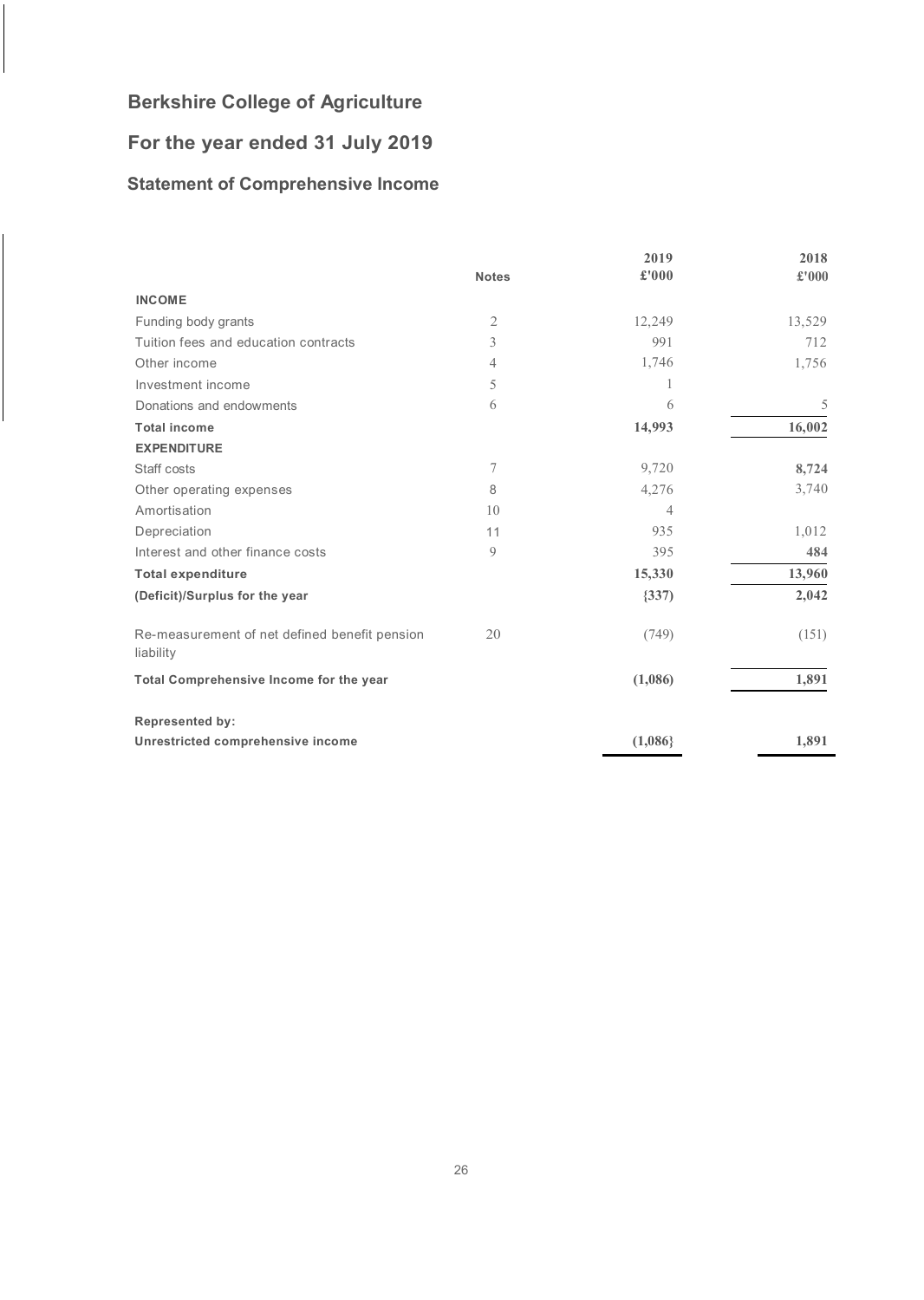### **Balance sheet as at 31 July 2019**

|                                                             |              | 2019      | 2018      |
|-------------------------------------------------------------|--------------|-----------|-----------|
|                                                             | <b>Notes</b> | £'000     | £'000     |
|                                                             |              |           |           |
| <b>Fixed assets</b>                                         |              |           |           |
| Intangible assets - goodwill                                | 10           | 35        |           |
| Tangible assets                                             | 11           | 31,594    | 31,072    |
|                                                             |              | 31,629    | 31,072    |
| <b>Current assets</b>                                       |              |           |           |
| <b>Stocks</b>                                               |              | 70        | 102       |
| Debtors                                                     | 13           | 293       | 374       |
| Cash at bank and in hand                                    |              | 1,137     | 367       |
|                                                             |              | 1,500     | 843       |
| <b>Current liabilities</b>                                  |              |           |           |
| Creditors - amounts falling due within<br>one year          | 14           | (2, 228)  | (1, 723)  |
| <b>Net current liabilities</b>                              |              | (728)     | ${880}$   |
| <b>Total assets less current liabilities</b>                |              | 30,901    | 30,192    |
| Creditors - amounts falling due after<br>more than one year | 15           | (16, 626) | (16, 393) |
| <b>Provisions for liabilities</b>                           |              |           |           |
| Defined benefit pension scheme                              | 17           | (10, 824) | (9, 262)  |
| <b>Total net assets</b>                                     |              | 3,451     | 4,537     |
| <b>Unrestricted Reserves</b>                                |              |           |           |
| Income and expenditure account                              |              | (6,861)   | (5,849)   |
| Revaluation reserve                                         |              | 10,312    | 10,386    |
| <b>Total reserves</b>                                       |              | 3,451     | 4,537     |

The financial statements and related notes, on pages 26 to 51, were approved and authorised for issue by the Corporation on 11 December 2019 and were signed on its behalf on that date by:

vdwu. Y

**PGoodwin** 

**GMay**

**Accounting Officer**

**Chair**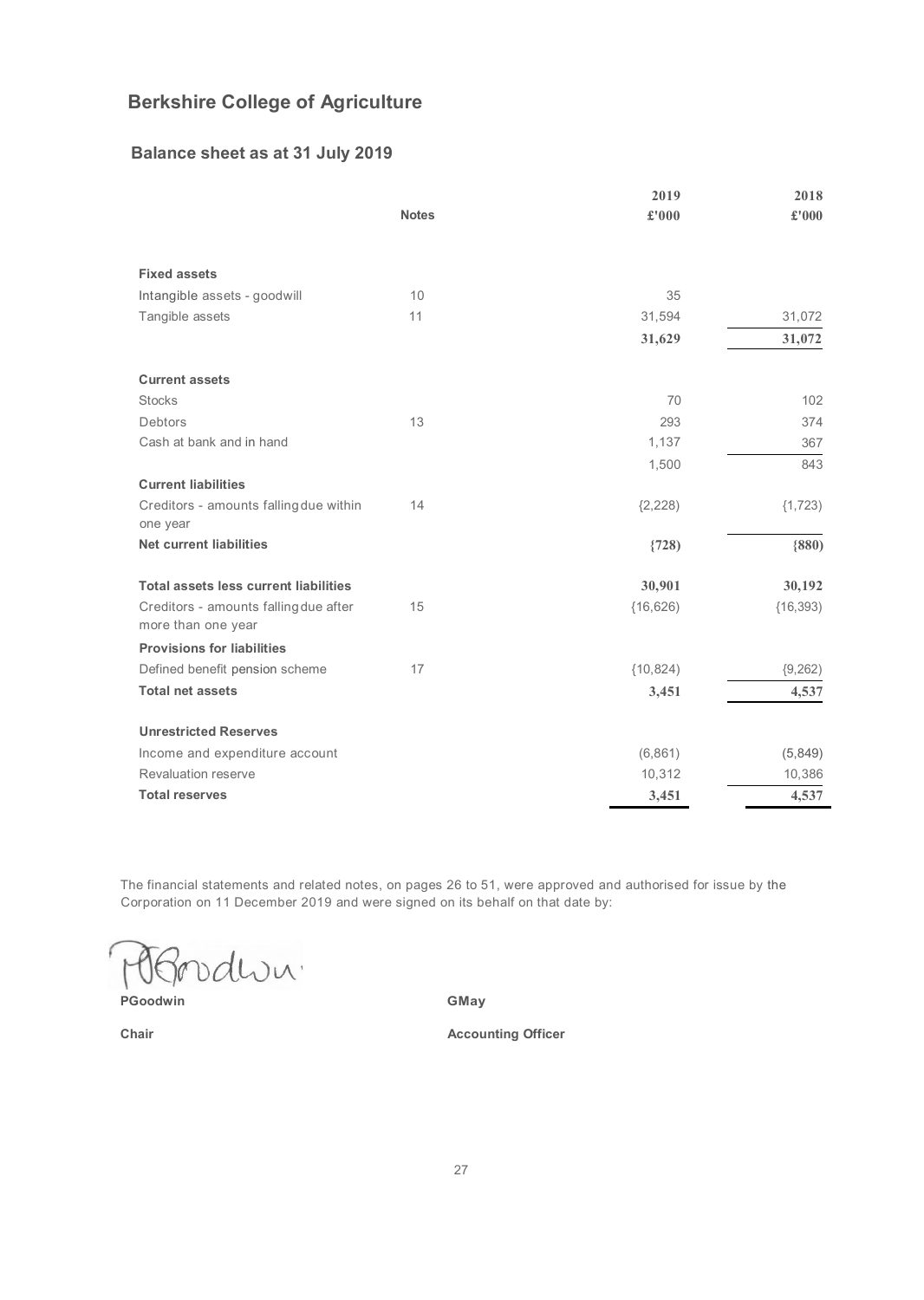For the year ended 31 July2019

### <span id="page-28-0"></span>**Statement of Changes in Reserves**

|                                                                             | Income and<br>expenditure<br>account | <b>Revaluation</b><br>reserve | Total   |
|-----------------------------------------------------------------------------|--------------------------------------|-------------------------------|---------|
|                                                                             | £'000                                | £'000                         | £'000   |
| <b>Balance at 1 August 2017</b>                                             | (7, 814)                             | 10,460                        | 2,646   |
| Surplus for the year                                                        | 2,042                                |                               | 2,042   |
| Other comprehensive income                                                  | (151)                                |                               | (151)   |
| Transfers between revaluation reserve and income and expenditure<br>account | 74                                   | (74)                          |         |
| Total comprehensive income for the year                                     | 1,965                                | (74)                          | 1,891   |
| Balance at 31 July 2018                                                     | (5,849)                              | 10,386                        | 4,537   |
| Deficit for the year                                                        | (337)                                |                               | (337)   |
| Other comprehensive income                                                  | (749)                                |                               | (749)   |
| Transfers between revaluation reserve and income and expenditure<br>account | 74                                   | (74)                          |         |
| Total comprehensive income for the year                                     | ${1,012}$                            | (74)                          | (1,086) |
| Balance at 31 July 2019                                                     | (6, 861)                             | 10,312                        | 3,451   |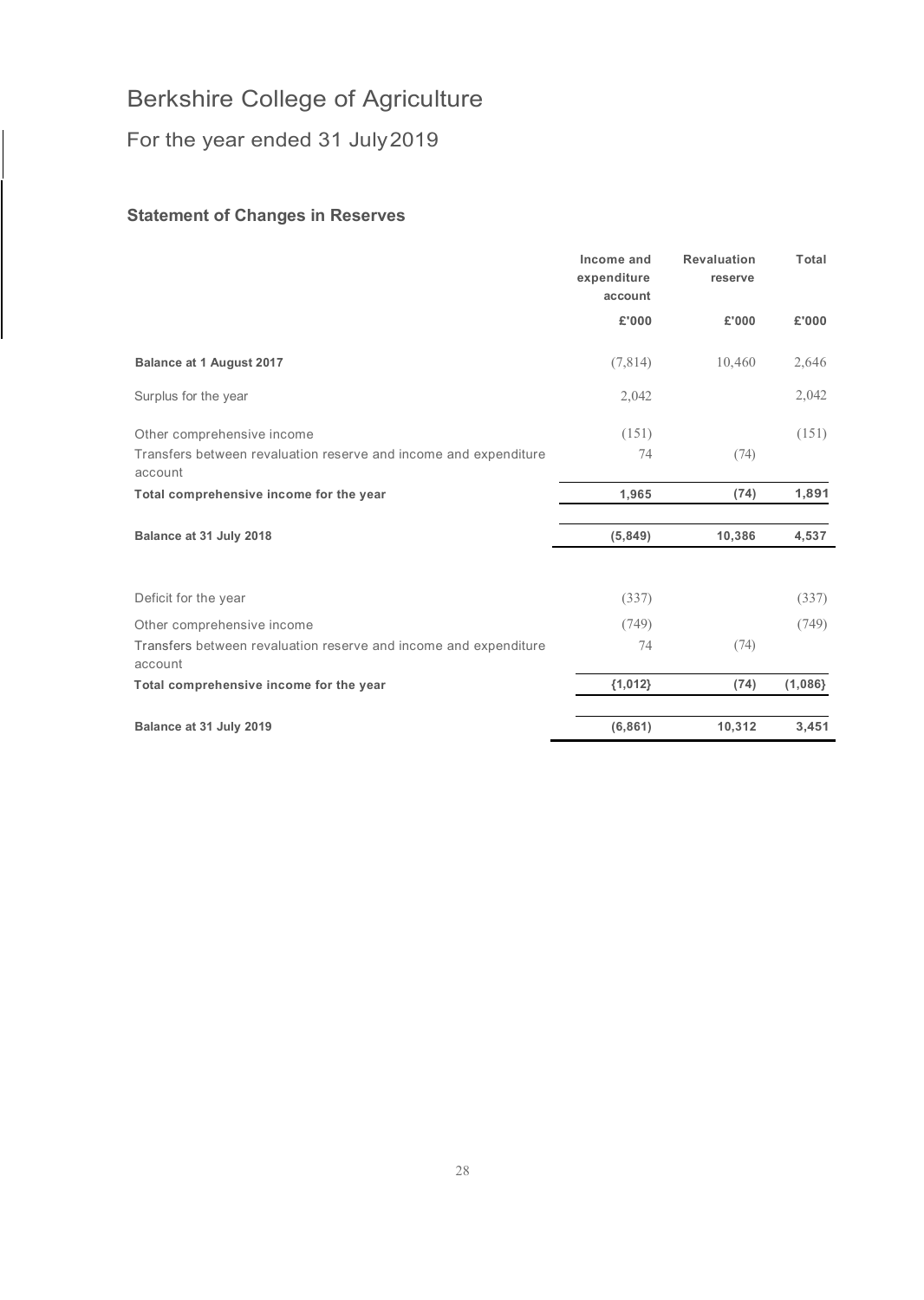For the year ended 31 July2019

### <span id="page-29-0"></span>**Statement of Cash Flows**

|                                                      | 2019           | 2018    |
|------------------------------------------------------|----------------|---------|
|                                                      | £'000          | £'000   |
| <b>Operating activities</b>                          |                |         |
| (Deficit)/surplus for the year                       | (337)          | 2,042   |
| Adjustment for:                                      |                |         |
| Depreciation                                         | 935            | 1,012   |
| Amortisation                                         | $\overline{4}$ |         |
| Decrease in stocks                                   | 32             | (9)     |
| Decrease/(increase) in debtors                       | 52             | (147)   |
| Increase/(decrease) in creditors due within one year | 493            | (85)    |
| Increase/(decrease) in creditors due after one year  | 529            | (98)    |
| Pensions costs less contributions payable            | 813            | 599     |
| Investment income                                    | (1)            |         |
| Interest payable                                     | 395            | 484     |
| Net cash from operating activities                   | 2,915          | 3,798   |
| <b>Investing activities</b>                          |                |         |
| Interest received                                    | $\mathbf{1}$   |         |
| Purchase of tangible fixed assets                    | (1, 457)       | (592)   |
| Purchase of intangible fixed assets                  | (10)           |         |
|                                                      | (1,466)        | (592)   |
| <b>Financing activities</b>                          |                |         |
| Interest paid                                        | (395)          | (484)   |
| Repayments of borrowings                             | (284)          | (2,267) |
|                                                      | (679)          | (2,751) |
| Increase in cash and cash equivalents in the year    | 770            | 455     |
| Cash and cash equivalents at beginning of the year   | 367            | (88)    |
| Cash and cash equivalents at end of the year         | 1,137          | 367     |
|                                                      |                |         |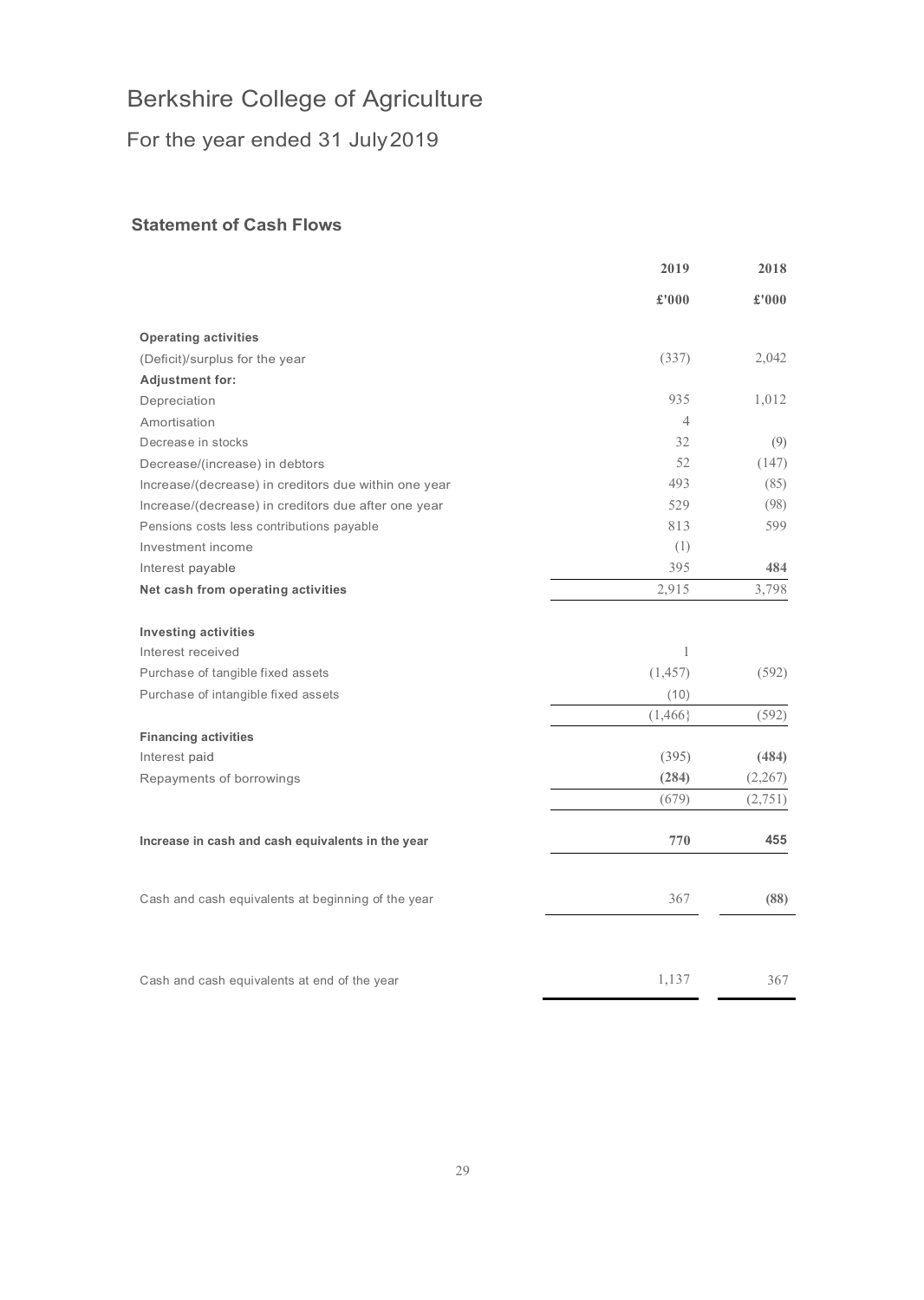### **For the year ended 31 July 2019**

### **Notes to the financial statements**

### **1. Accounting policies**

#### **General information**

Berkshire College of Agriculture is a corporation established under the Further and Higher Education Act 1992 as an English general college of further education. The address of the College's principal place of business is given on page 16. The nature of the College's operations are set out in the Report of the Governing Body.

#### **Basis of accounting**

These financial statements have been prepared in accordance with the *Statement of Recommended Practice: Accounting for Further and Higher Education 2015* (the 2015 FE HE SORP}, the *College Accounts Direction for 2018 to 2019* and in accordance with Financial Reporting Standard 102 - *"The Financial Reporting Standard applicable in the United Kingdom and Republic of Ireland"* (FRS 102) under the historical cost convention. The College is a public benefit entity and has therefore applied the relevant public benefit requirements of FRS 102.

The principal accounting policies applied in the preparation of these financial statements are set out below. These policies have been applied consistently to all the years presented, unless otherwise stated.

The financial statements incorporate those of the College only. The College's only subsidiary, BCA Landbase Limited, has been dormant for the current and previous period. Therefore consolidated financial statements for the group have not been prepared.

The financial statements are presented in sterling which is also the functional currency of the College.

Monetary amounts in these financial statements are rounded to the nearest whole £1,000, except where otherwise indicated.

#### **Going concern**

The activities of the College, together with the factors likely to affect its future development and performance are set out in the Report of the Governing Body. The financial position of the College, its cash flow, liquidity and borrowings are presented in the financial statements and accompanying notes.

The Governing Body has reviewed the assessment of the College as a going concern and has considered the cash flow position of the College.

At the balance sheet date, the College had £3.6m of loans outstanding, as detailed in note 16 of the financial statements. In the prior year the College required additional funds to repay £3.lm of loans from Lloyds, as there was insufficient working capital to make the repayment, which was due in November 2018. The College successfully applied for additional funds from the ESFA equal to £5.9m, of which £4.6m was a one-off specific grant and the remaining £1.3m was a loan which becomes repayable by instalments starting in 2022. Accordingly, the college repaid its loans due in November 2018 in the prior year.

In addition, the Governing Body noted that net current liabilities were £152k lower at the balance sheet date than at the same time in 2018. It also recognised that debt has reduced by £284k during the course of the year and that, as a consequence of the funding provided by the ESFA, future cash balances are such that there is minimal concern that the College will not be in position to meet its liabilities as and when they fall due. The Governing Body is confident that the College will be able to fulfil its obligations with respect to future drawdowns of monies that the ESFA have allocated to the College.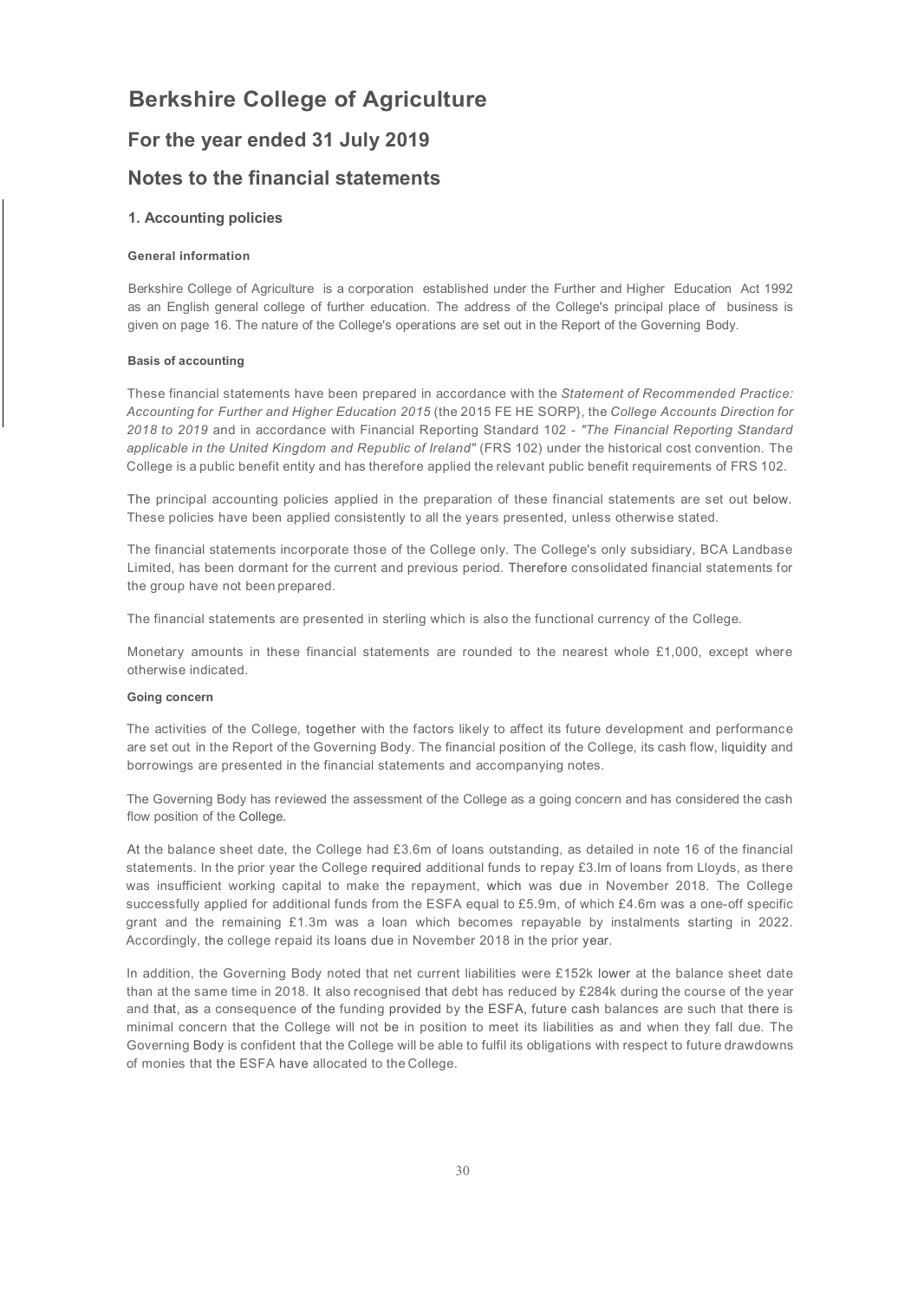### **For the year ended 31 July 2019**

### **Notes to the financial statements**

Bearing all the above comments in mind, the Governing Body has a reasonable expectation that the College has adequate resources to continue in operational existence for the foreseeable future. Accordingly, the financial statements have been prepared on a going concern basis.

### **Recognition of income**

#### **Grants - government and non-government**

#### *Revenue grant funding*

Government revenue grants are accounted for under the accruals model and are recognised on a systematic basis over the periods in which the related costs for which the grant compensates are recognised.

Funding body recurrent grants are measured in line with best estimates for the period of what is recoverable and depend on the particular income stream involved. Adult Education Budget ('AEB') grant funding income is recognised in accordance with the main funding guidance published by ESFA and either determined as part of the reconciliation process or by separate agreement by the College and the ESFA at the reporting end date. Any subsequent agreement to determination of the AEB funding after the reporting end date which is not provided for in the annual main funding guidance is not reflected in the income recognised.

16-18 learner-responsive funding is not normally subject to reconciliation and is therefore not subject to contract adjustments.

The recurrent grant from OFS represents the funding allocations attributable to the current financial year and is recognised when received or receivable.

Grants from non-government sources are recognised in income when the College is entitled to the income and performance related conditions have been met. Income received in advance of performance related conditions being met is recognised as deferred income within creditors on the balance sheet and released to income as the conditions are met.

### *Capital grant funding*

Government capital grants for assets are accounted for under the accruals model. The grant income received or receivable will be recognised over the expected useful life of the asset, with any amount of the asset-related grant that is deferred being recognised as deferred income. The deferred income is allocated between creditors due within one year and those due after more than one year.

#### **Other income**

Income from tuition fees is recognised over the period for which it is received.

#### **Retirement benefits**

Retirement benefits to employees of the College are principally provided by Teachers' Pensions Scheme (TPS) and the Local Government Pension Scheme (LGPS), which are multi-employer defined benefit plans.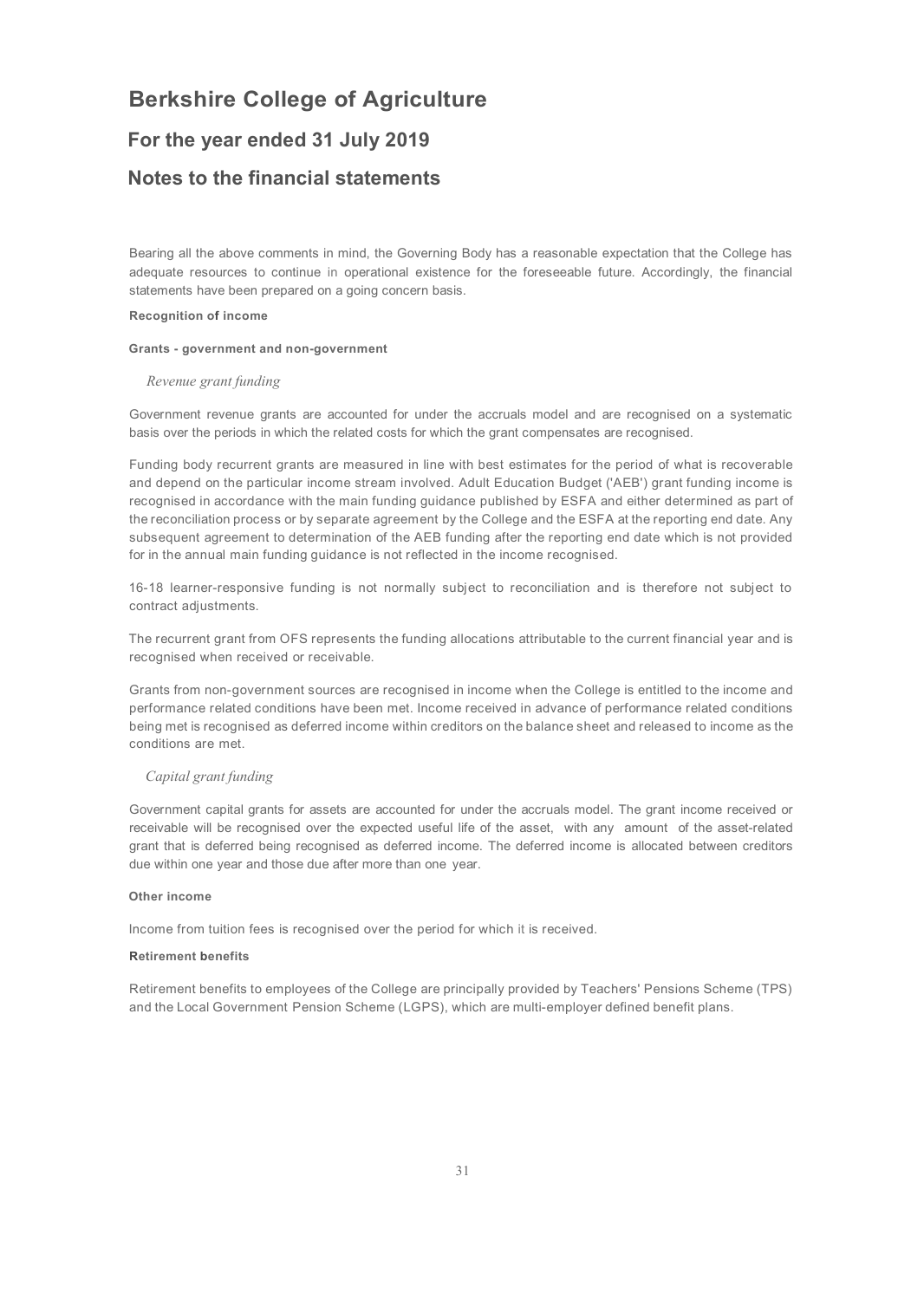# **Berkshire College of Agriculture For the year ended 31 July 2019 Notes to the financial statements**

The TPS is an unfunded scheme. Contributions to the TPS are calculated so as to spread the cost of pensions over employees' working lives with the College in such a way that the pension cost is a substantially level percentage of current and future pensionable payroll. The contributions are determined by the Government Actuary on the basis of valuations using a projected unit method. The TPS is a multi-employer scheme but sufficient information is not available to use defined benefit accounting and therefore it is accounted for as a defined contribution scheme, with the amount charged to the statement of comprehensive income being the contributions payable in the year. Differences between contributions payable in the year and contributions actually paid are shown as either accruals or prepayments.

The LGPS is afunded scheme, and the assets of the scheme are held separately. Pension schemes are measured at fair value and liabilities are measured on an actuarial basis using the projected unit credit method. The actuarial valuations are obtained at least triennially and are updated at each balance sheet date. The amounts charged to operating surplus are the current service costs and the costs of scheme introductions, benefit changes, settlements and curtailments. They are included as part of staff costs. The net interest cost on the net defined benefit liability/asset is charged to comprehensive income and included within finance costs. Remeasurement comprising actuarial gains and losses and the return on scheme assets (excluding amounts include in net interest on the net defined benefit liability) arerecognised immediately in other comprehensive income.

#### **Short term employment benefits**

Short term employment benefits such as salaries and compensated absences (holiday pay) are recognised as an expense in the year in which the employees render service to the College. Any unused benefits are accrued in the period the employees' services are rendered and measured as the additional amount the College expects to pay as a result of the unused entitlement.

#### **Intangible fixed assets - goodwill**

Goodwill is capitalised and written off evenly over 10 years as in the opinion of the College, this represents the period over which the goodwill is expected to give rise to economic benefits.

#### **Tangible fixed assets**

#### **a. Land and buildings**

Land and buildings inherited from the Local Education Authority are stated in the balance sheet at deemed cost less accumulated depreciation and accumulated impairment losses. The central College building is a 300-yearold Grade I listed building. The mansion is depreciated at 2% per annum on a straight-line basis.

Peripheral buildings are depreciated at 2% per annum on a straight-line basis. Other buildings as well as further expenditure on current buildings acquired since incorporation are included in the balance sheet at cost and are depreciated over their estimated useful life of between 10 and 50 years. Freehold land is not depreciated.

Assets under construction are accounted for at cost, based on the value of the architects' certificates and other direct costs, incurred to 31 July. These assets are not depreciated until they are brought into use.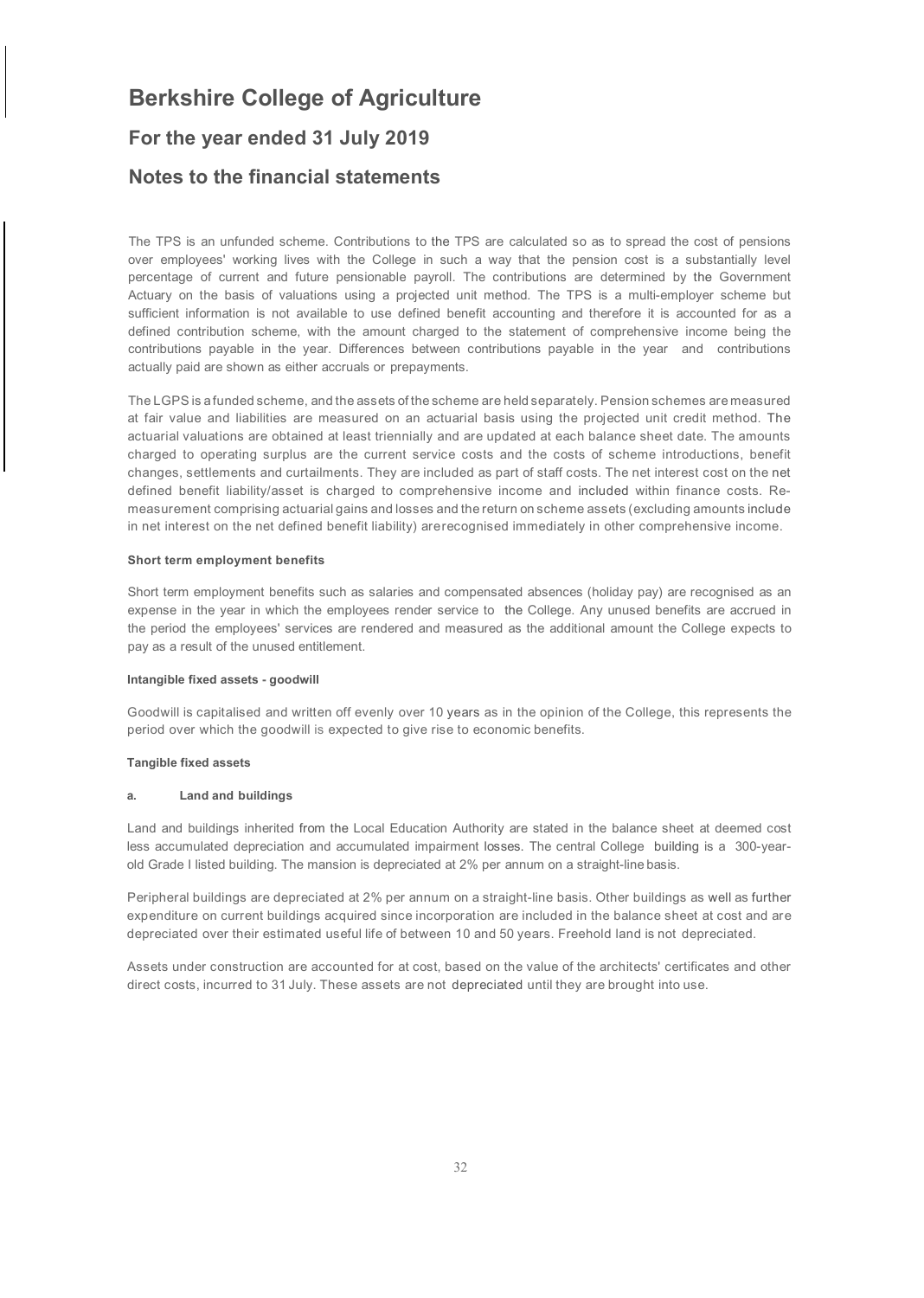### **For the year ended 31 July 2019**

### **Notes to the financial statements**

#### **Tangible fixed assets (continued)**

#### **b. Equipment**

Equipment costing less than £1,000 per individual item is written off to the statement of comprehensive income in the period of acquisition. All other equipment is capitalised and recognised at cost less accumulated depreciation and accumulated impairment losses.

Equipment is depreciated on a straight-line basis over its estimated useful economic lifeto the College as follows:

- Motor vehicles and general equipment 10% - 25% per annum
- Computer equipment 20% - 25% per annum

#### **Leased assets**

Costs in respect of operating leases are charged on a straight-line basis over the lease term to the Statement of Comprehensive Income.

#### **Stocks**

Stock is stated at the lower of its cost and estimated selling price less costs to complete and sell. Where necessary, provision is made for obsolete and slow-moving items.

#### **Financial instruments**

The College has chosen to adopt Sections 11 and 12 of FRS 102 in full in respect of financial instruments.

#### *Financial assets and liabilities*

Financial assets and financial liabilities are recognised when the College becomes party to the contractual provisions of theinstrument. Financial liabilities and equity areclassified according tothe substance of thefinancial instrument's contractual obligations, rather than the financial instrument's legal form.

All financial assets and liabilities are initially measured at transaction price (including transaction costs), except for those financial assets measured at fair value through profit or loss, which are initially measured at fair value (which is normally the transaction price excusing transaction costs), unless arrangement constitutes a financing transaction. A financial asset or financial liability that is payable or receivable in one year is measured at the undiscounted amount expected to be received or paid net of impairment, unless it is a financing transaction.

Financial assets and financial liabilities are offset only when there is a current legally enforceable right to set off the recognised amounts and the intention to either settle on a net basis, or to realise the asset and settle the liability simultaneously.

#### *Derecognition of financial assets and liabilities*

A financial asset is derecognised only when the contractual rights to cash flows expire or are settled, or substantially all the risks and rewards of ownership are transferred to another party, or if some significant risks and rewards of ownership are retained but control of the asset has transferred to another party that is able to sell the asset in its entirety to an unrelated third party. A financial liability (or part thereof) is derecognised when the obligation specified in the contract is discharged, cancelled or expires.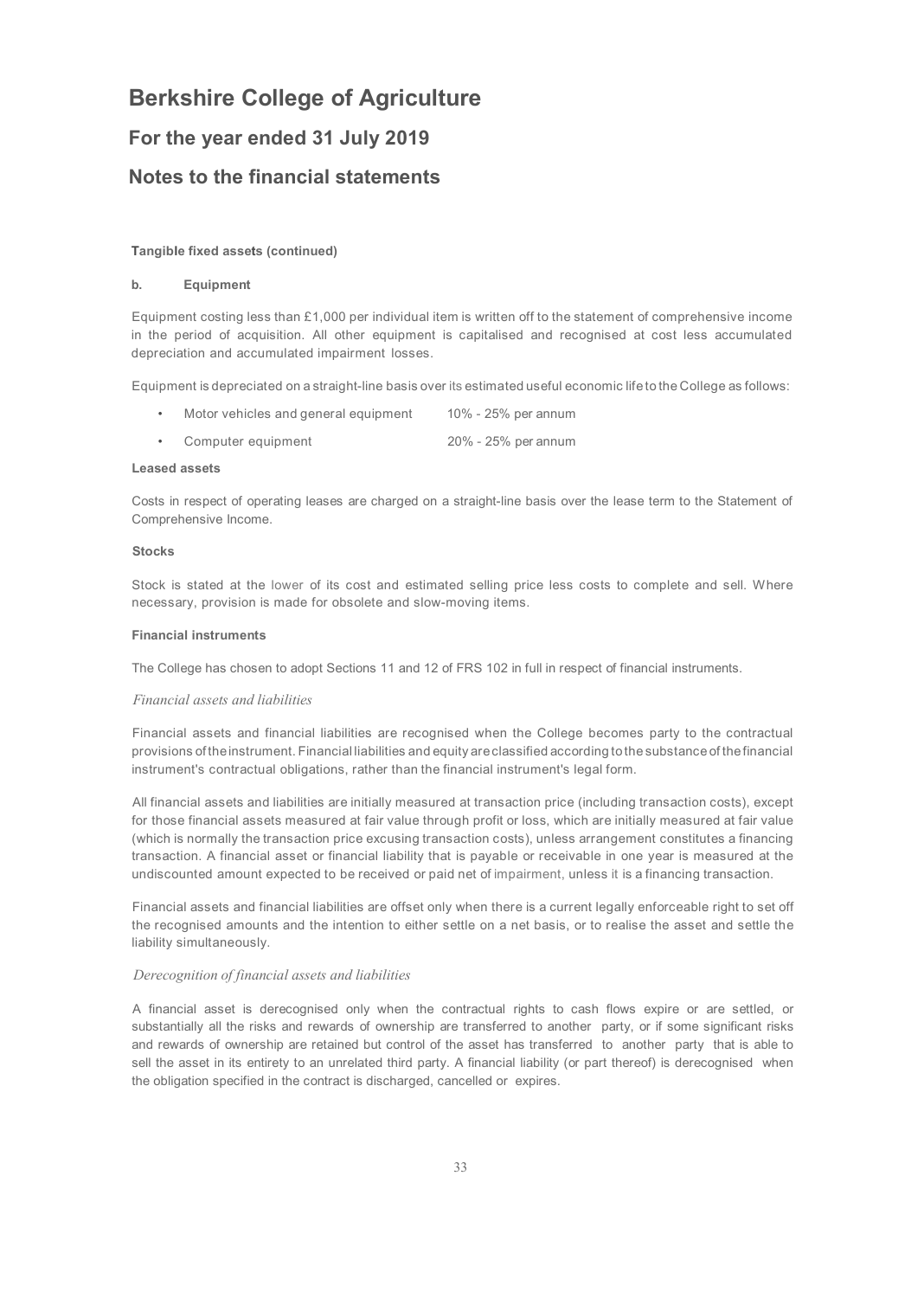# **Berkshire College of Agriculture For the year ended 31 July 2019 Notes to the financial statements**

#### **Taxation**

The College is considered to pass the tests set out in Paragraph 1 Schedule 6 Finance Act 2010 and therefore it meets the definition of a charitable company for UK corporation tax purposes. Accordingly, the College is potentially exempt from taxation in respect of income or capital gains received within categories covered by sections 478-488 of the Corporation Tax Act 2010 or Section 256 of the Taxation of Chargeable Gains Act 1992, to the extent that such income or gains are applied exclusively to charitable purposes.

The College is partially exempt in respect of Value Added Tax, so that it can only recover a minor element of the VAT charged on its inputs. Irrecoverable VAT on inputs is included in the costs of such inputs and added to the cost of tangible fixed assets as appropriate, where the inputs themselves are tangible fixed assets by nature.

#### **Provisions**

Provisions are recognised when the College has a present legal or constructive obligation as a result of a past event, it is probable that a transfer of economic benefit will be required to settle the obligation and a reliable estimate can be made of the amount of theobligation.

Where the effect of the time value of money is material, the amount expected to be required to settle the obligation is recognised at present value using a pre-tax discount rate. The unwinding of the discount is recognised as a finance cost in the Statement of Comprehensive Income in the period it arises.

#### **Agency arrangements**

The college acts as an agent in distributing Bursary Support Funds from funding bodies. Payments received from the funding bodies and subsequent disbursements to students are excluded from the income and expenditure of the College where the College does not have control of the economic benefit related to the transaction.

#### **Critical accounting judgements and estimation uncertainty**

Estimates and judgements are continually evaluated and are based on historical experience and other factors, including expectations of future events that are believed to be reasonable under the circumstances.

### **Critical areas of judgement**

In preparing these financial statements, management have made the following judgements:

- Determine whether leases entered into by the College either as a lessor or a lessee are operating or finance leases. These decisions depend on an assessment of whether the risks and rewards of ownership have been transferred from the lessor to the lessee on a lease by leasebasis.
- Determine whether there are indicators of impairment of the College's tangible fixed assets. Factors taken into consideration in reaching such a decision include the economic viability and expected future financial performance of the asset and where it is a component of a larger cash-generating unit, the viability and expected future performance of that unit.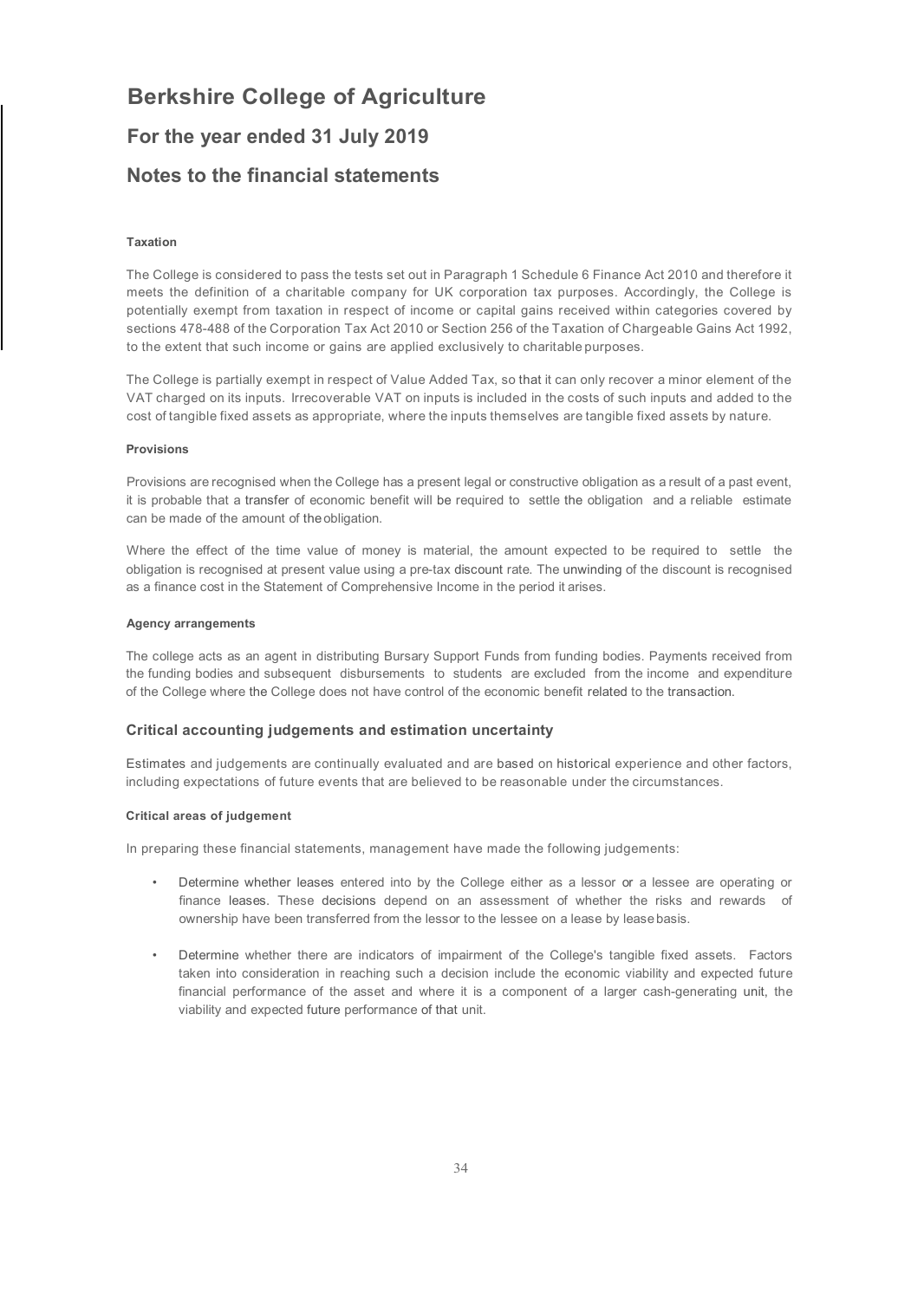# **Berkshire College of Agriculture For the year ended 31 July 2019**

## **Notes to the financial statements**

**Critical accounting estimates and assu mptions**

• *Tangible fixed assets*

Tangible fixed assets are depreciated over their useful lives taking into account residual values, where appropriate. The actual lives of the assets and residual values are assessed annually and may vary depending on a number of factors. In re-assessing asset lives, factors such as technological innovation, economic utilisation, physical condition of assets and maintenance programmes are taken into account. Residual value assessments consider issues such as future market conditions, the remaining life of the asset and projected disposal values.

#### • *Local Government Pension Scheme*

The present value of the Local Government Pension Scheme defined benefit liability depends on a number of factors that are determined on an actuarial basis using a variety of assumptions. The assumptions used in determining the net cost (income) for pensions include the discount rate. Any changes in these assumptions, which are disclosed in note 20, will impact the carrying amount of the pension liability. Furthermore, a roll forward approach which projects results from the latest full actuarial valuation performed at 31 March 2016 has been used by the actuary in valuing the pensions liability at 31 July 2019. Any differences between the figures derived from the roll forward approach and a full actuarial valuation would impact on the carrying amount of the pension liability.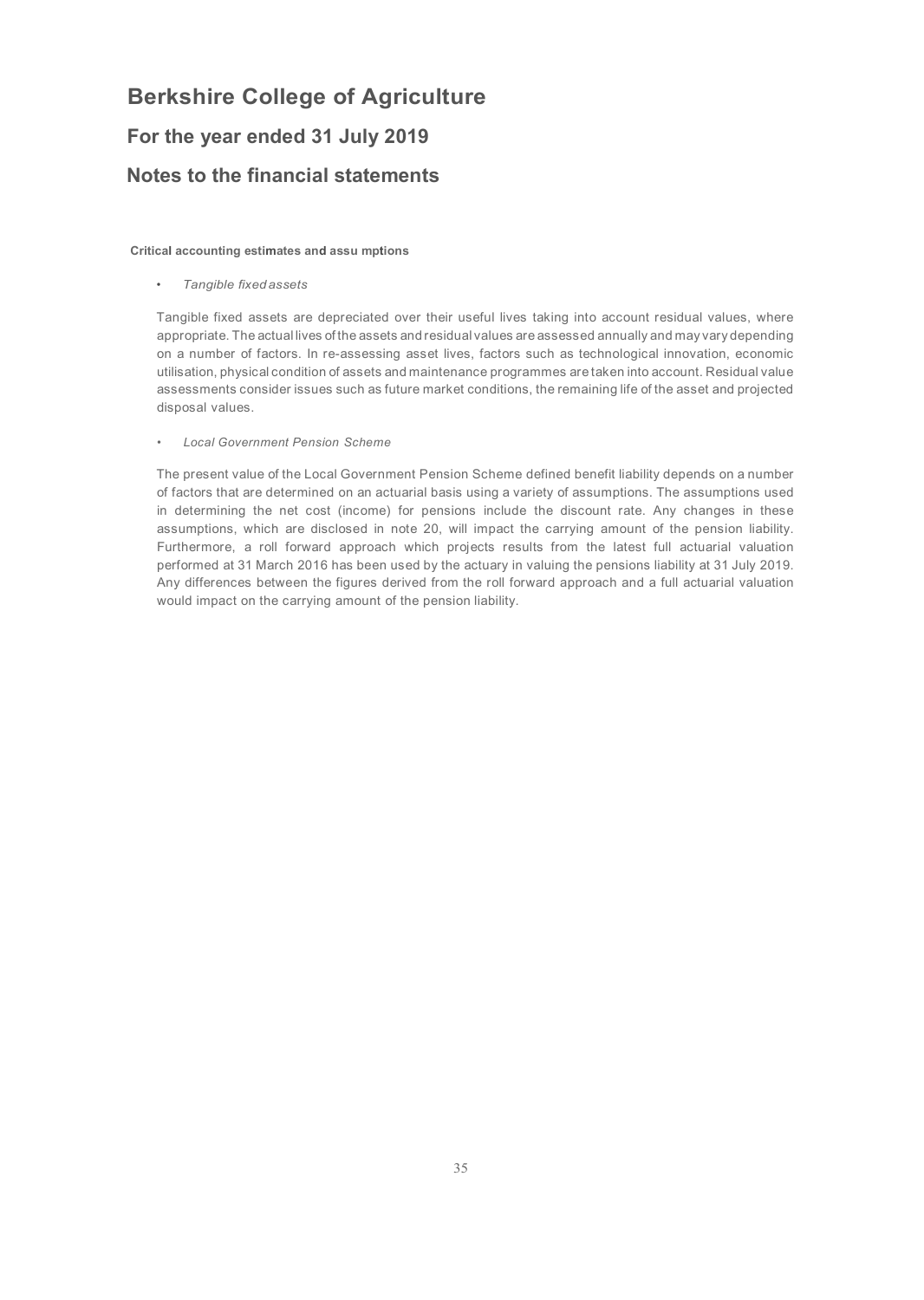# **For the year ended 31 July 2019**

## **Notes to the financial statements**

### **2 Funding body grants**

|                                                               | 2019  | 2018  |
|---------------------------------------------------------------|-------|-------|
|                                                               | £'000 | £'000 |
| <b>Recurrent grants</b>                                       |       |       |
| Education and Skills Funding Agency - adult                   | 201   | 286   |
| Education and Skills Funding Agency - 16-18                   | 8,971 | 8,352 |
| Education and Skills Funding Agency- apprenticeships          | 466   | 343   |
| Office for Students                                           | 76    | 60    |
| <b>Specific grants</b>                                        |       |       |
| Education and Skills Funding Agency - non-recurrent<br>grants | 1,623 | 1,491 |
| Department for Education - non-recurrent grants               | 552   | 2.640 |
| Releases of government capital grants                         | 360   | 357   |

#### **Total** 12,249 13,529

### **3 Tuition fees and education contracts**

|                                    | 2019  | 2018  |
|------------------------------------|-------|-------|
|                                    | £'000 | £'000 |
|                                    |       |       |
| Fees for FE loan supported courses | 367   | 176   |
| Fees for HE loan supported courses | 469   | 394   |
| Other fees                         | 155   | 142   |
|                                    |       |       |
| Total                              | 991   | 712   |

### **4 Other income**

|                                    | 2019<br>£'000 | 2018<br>£'000 |
|------------------------------------|---------------|---------------|
| Catering and residences            | 442           | 431           |
| Other income generating activities | 59            | 58            |
| Estate income                      | 37            | 71            |
| Miscellaneous income               | 1,208         | 1,196         |
| Total                              | 1,746         | 1,756         |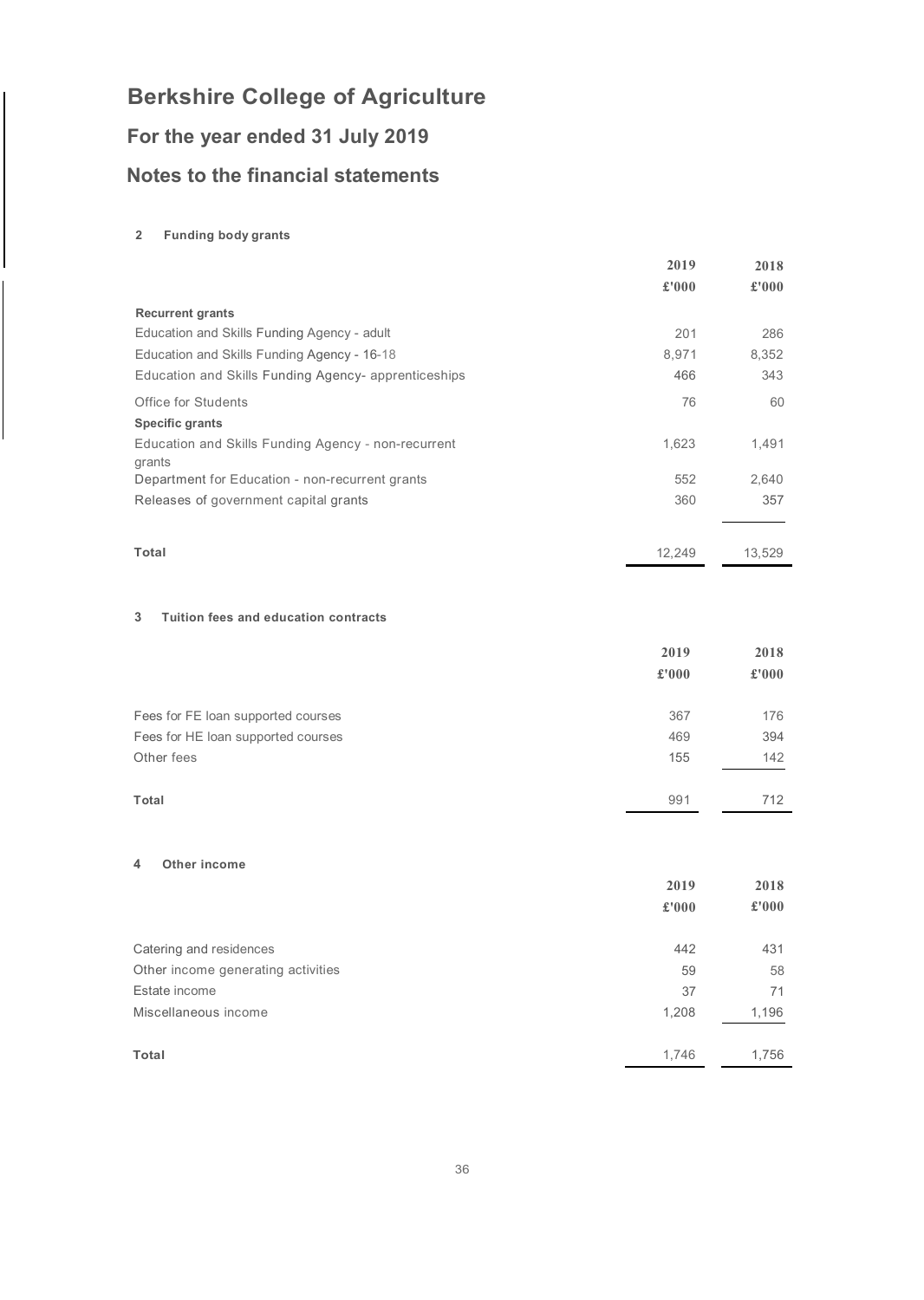## **For the year ended 31 July 2019**

## **Notes to the financial statements**

| 5<br>Investment income    |       |        |
|---------------------------|-------|--------|
|                           | 2019  | 2018   |
|                           | £'000 | £'000  |
| Income from bank deposits | 1     |        |
|                           |       |        |
| <b>Donations</b><br>6     |       |        |
|                           | 2019  | 2018   |
|                           | £'000 | £ '000 |
| Unrestricted donations    | 6     | 5      |

### **7 Staff costs and key management personnel remuneration**

The average number of persons (including key management personnel) employed by the College during the year, described as full-time equivalents, was:

|                                   | 2019   | 2018  |
|-----------------------------------|--------|-------|
|                                   | No.    | No.   |
| Teaching staff                    | 106    | 99    |
| Non-teaching staff                | 172    | 161   |
|                                   | 278    | 260   |
| Staff costs for the above persons |        |       |
|                                   | 2019   | 2018  |
|                                   | £ '000 | £'000 |
| Wages and salaries                | 7,209  | 6,717 |
| Social security costs             | 572    | 538   |
| Other pension costs (note 20)     | 1,800  | 1,421 |
| Payroll sub total                 | 9,581  | 8,676 |
| Contracted out staffing services  | 134    | 28    |
|                                   | 9,715  | 8,704 |
| Restructuring costs - contractual | 5      | 20    |
| <b>Total staff costs</b>          | 9,720  | 8,724 |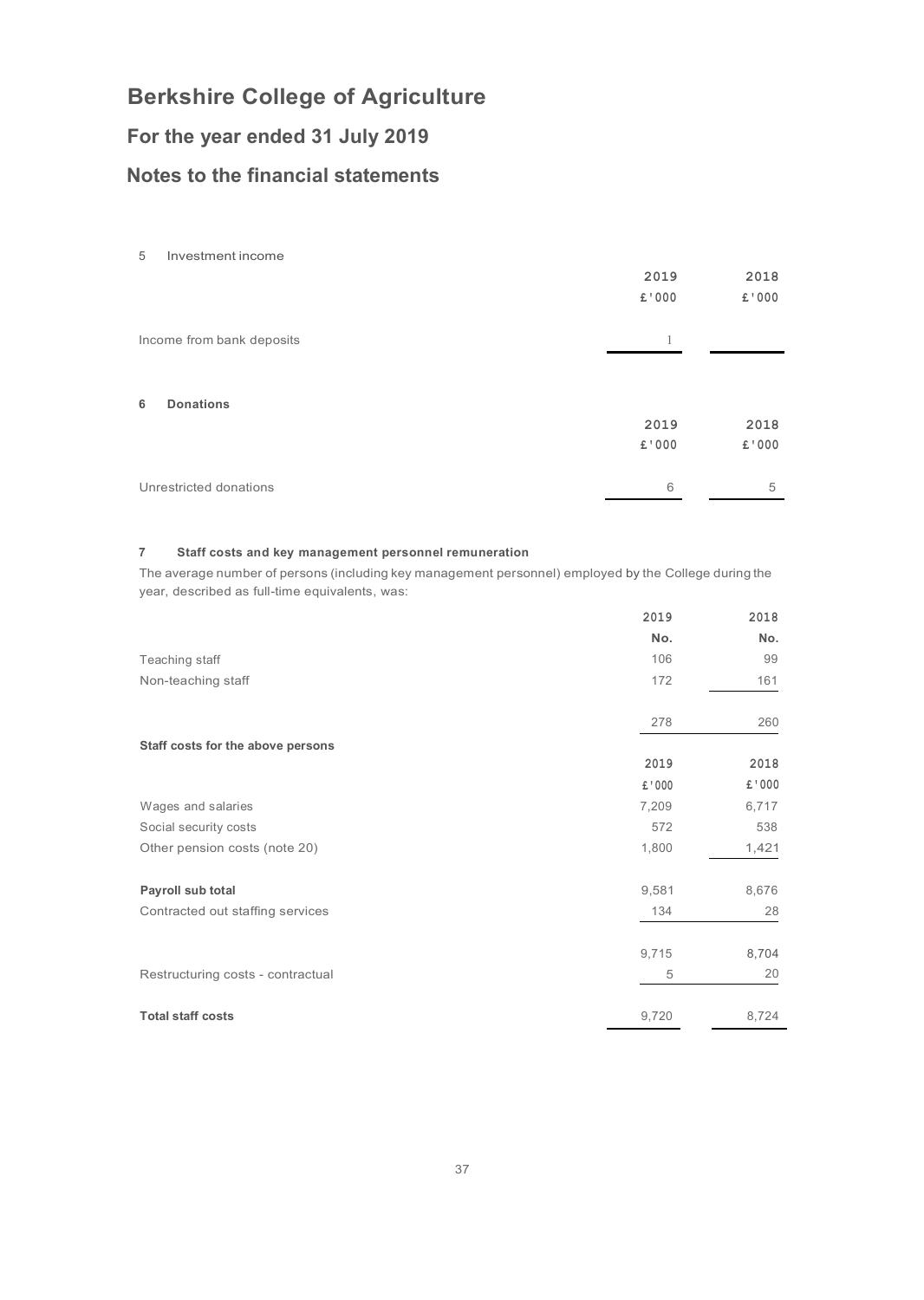### **For the year ended 31 July 2019**

### **Notes to the financial statements**

### **7 Staff costs (continued)**

#### **Key management personnel compensation**

Key management personnel are those persons having authority and responsibility for planning, directing and controlling the activities of the College and are represented by the College Leadership Team which comprise those individuals listed on page 1. Staff costs include compensation paid to key management personnel for loss of office.

#### **Emoluments of key management personnel, Accounting Officer and other higher paid staff**

|                                                                 | 2019 | 2018 |
|-----------------------------------------------------------------|------|------|
|                                                                 | No.  | No.  |
| The number of key management personnel including the Accounting |      |      |
| Officer was:                                                    | 11   |      |

The number of key management personnel and other staff who received annual emoluments, excluding pension contributions but including benefits in kind, in the following ranges was:

|                     | Key management personnel |      |
|---------------------|--------------------------|------|
|                     | 2019                     | 2018 |
|                     | No.                      | No.  |
| £15,001 - £20,000   |                          |      |
| £20,001 - £25,000   |                          |      |
| £25,001 - £30,000   | $\overline{2}$           |      |
| £35,001 - £40,000   |                          | 1    |
| £40,001 - £45,000   | $\overline{2}$           |      |
| £45,001 - £50,000   |                          | 5    |
| £50,001 - £55,000   | $\overline{2}$           |      |
| £65,001 - £70,000   |                          | 1    |
| £75,001 - £80,000   |                          |      |
| £80,001 - £85,000   |                          |      |
| £95,001 - £100,000  |                          |      |
| £110,001 - £115,000 | 1                        |      |
|                     | 11                       | 10   |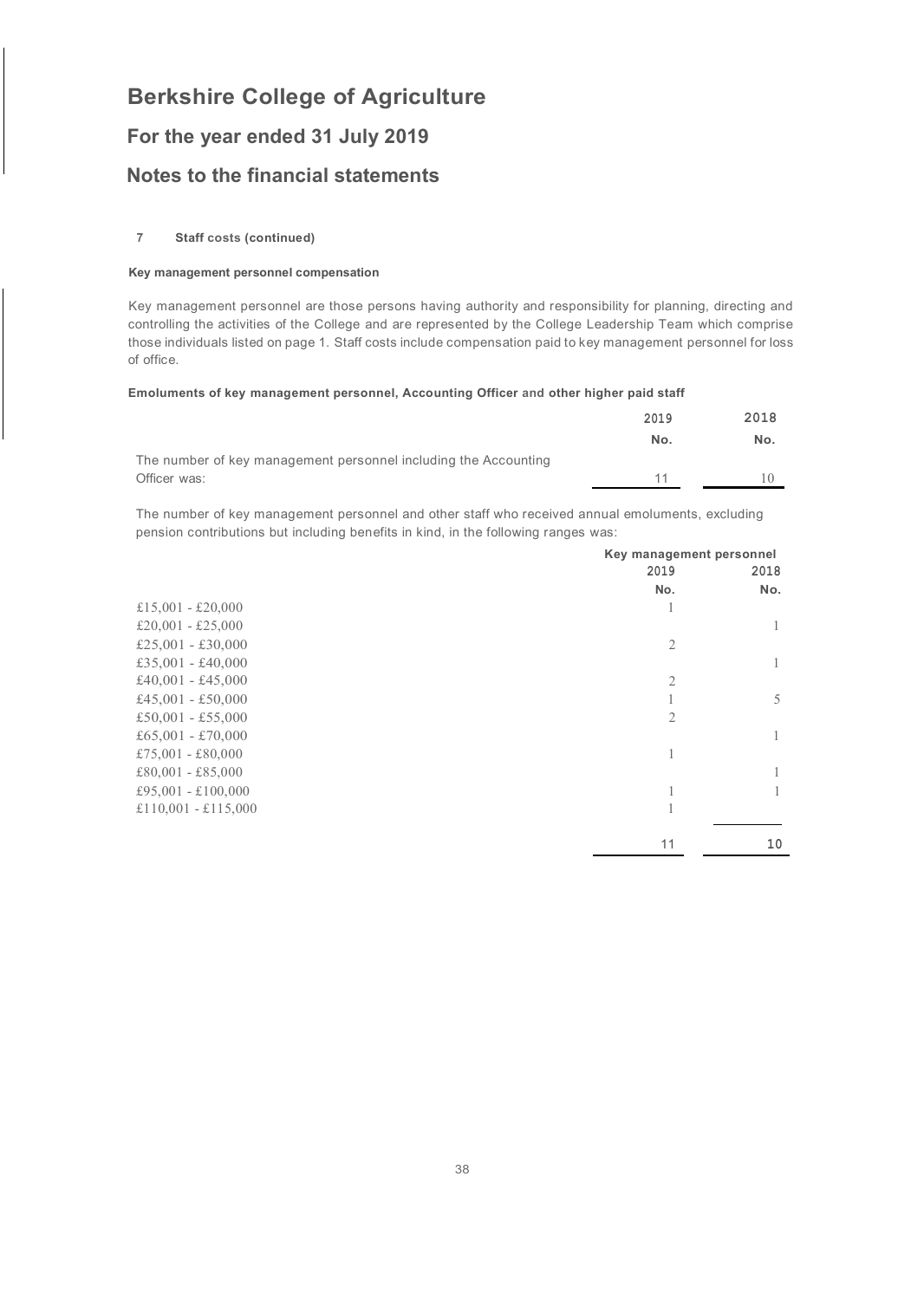## **For the year ended 31 July 2019**

### **Notes to the financial statements**

### **7 Staff costs (continued)**

Key management personnel (including the Accounting Officer) compensation is made up as follows:

|                         | 2019  | 2018           |
|-------------------------|-------|----------------|
|                         | £'000 | £'000          |
| <b>Salaries</b>         | 590   | 543            |
| Benefits in kind        | 4     | $\overline{4}$ |
| National insurance      | 70    | 64             |
|                         | 664   | 611            |
| Pension costs           | 115   | 100            |
| <b>Total emoluments</b> | 779   | 711            |

The pension contributions included above are the contributions payable by the College in respect of the individuals included in key management personnel. Additional amounts included in the Statement of Comprehensive Income related to the measurement required under Section 28 of FRS 102 for defined benefit schemes relating to service costs and interest costs are not included above.

The above emoluments include amounts payable to the Accounting Officer (who is also the highest paid of the key management personnel) of:

|                         | 2019  | 2018         |
|-------------------------|-------|--------------|
|                         | £'000 | £'000        |
| Salaries                | 113   | 97           |
| National insurance      | 14    | 12           |
| Benefits in kind        | 1     | $\mathbf{1}$ |
|                         | 128   | 110          |
| Pension contributions   | 18    | 16           |
| <b>Total emoluments</b> | 146   | 126          |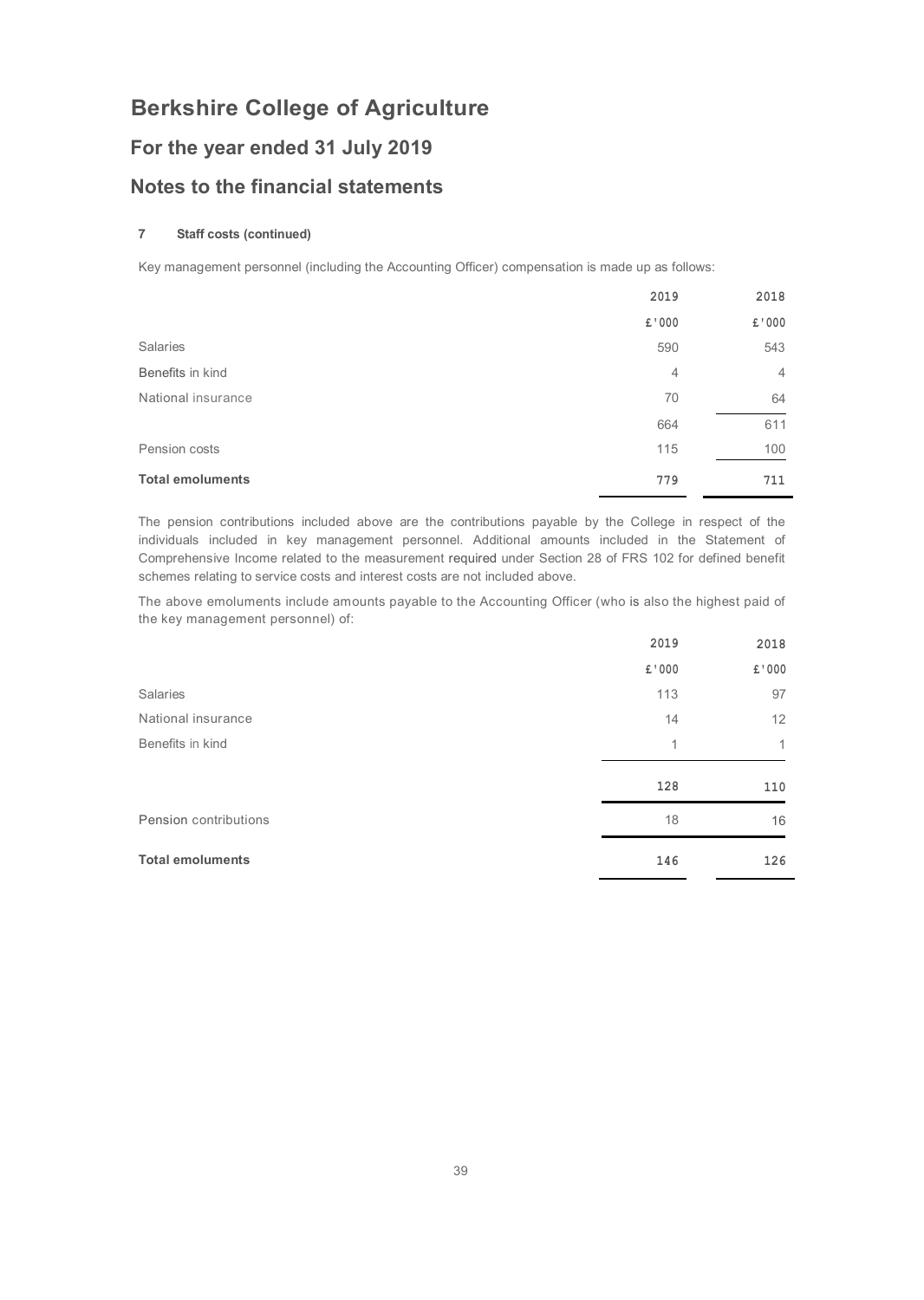## **For the year ended 31 July 2019**

### **Notes to the financial statements**

### **7 Staff costs (continued)**

The remuneration of the accounting officer for 2018-19 was determined on 2 July 2018 by the Corporation on recommendation from the College's Remuneration Committee. The accounting officer was not involved in setting their remuneration. The factors taken into account by the Committee, and subsequently the Corporation, in determining the accounting officer's remuneration for the year to 31 July 2019 included: previous decreases due to salary sacrifice (January 2014); pay increases for other staff during the previous 4 years; performance against personal objectives; performance of the organisation; sector data on pay of accounting officers and benchmarking to the broader market. Performance was measured by the financial recovery of the College and the improved academic performance including the QAR outcome data.

A similar approach was used to determine the remuneration of other key management personnel.

The relationship between the accounting officer's emoluments, expressed as a multiple of all other employees based on full-time equivalents, is set out below for both basic salary andtotal remuneration.

|                                                                        | 2019 |                | 2018 |
|------------------------------------------------------------------------|------|----------------|------|
|                                                                        | No   | No.            |      |
| Basic salary as a multiple of median basic salary of staff             | h    | 4              |      |
| Total remuneration as a multiple of median total remuneration of staff |      | $\overline{4}$ |      |

### **Governors' remuneration**

The Accounting Officer and staff members only receive remuneration in respect of services they provide undertaking their roles of Principal and staff members under contracts of employment and not in respect of their roles as governors. The other members of the Corporation did not receive any payments from the college in respect of their roles as governors.

Details of expenses paid to or on behalf of the Governors are disclosed in note 21.

### **8 Other operating expenses**

|                    | 2019  | 2018  |
|--------------------|-------|-------|
|                    | £'000 | £'000 |
| Teaching costs     | 742   | 488   |
| Non-teaching costs | 2,914 | 2,660 |
| Premises costs     | 620   | 592   |
| Total              | 4,276 | 3,740 |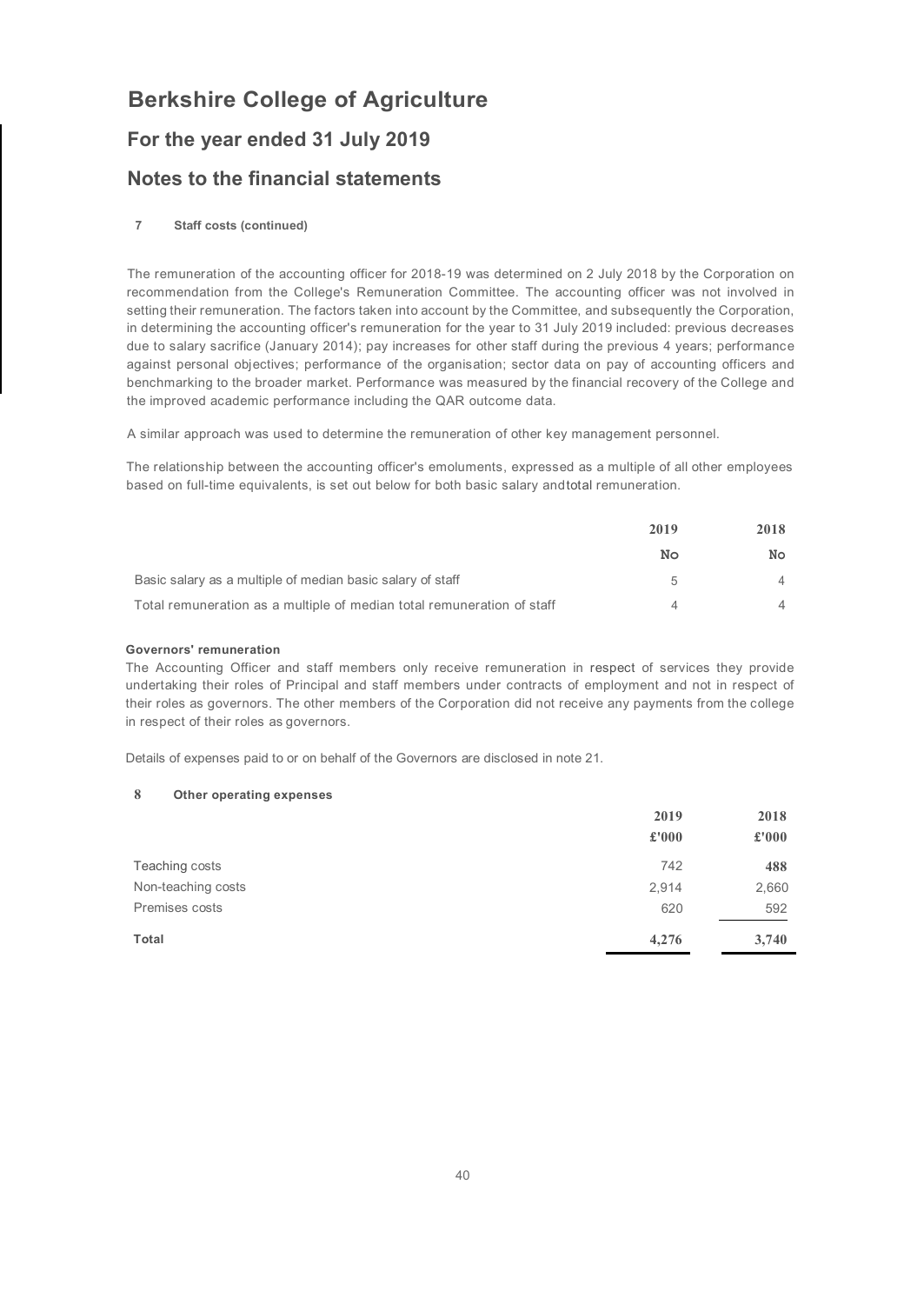## **For the year ended 31 July 2019**

## **Notes to the financial statements**

### **8 Other operating expenses (continued)**

| Surplus before taxation is stated after charging/(crediting)                                  | 2019<br>£'000 | 2018<br>£'000               |
|-----------------------------------------------------------------------------------------------|---------------|-----------------------------|
| Fees payable to RSM UK LLP and its associates in respect of both audit and<br>non-audit fees: |               |                             |
| Audit of college                                                                              | 18            | 18                          |
| Other assurance services                                                                      | 2             | $\overline{2}$              |
| Other non-audit services                                                                      | 5             | 3                           |
| Internal audit                                                                                | 4             | 12                          |
| Operating lease renta ls                                                                      | 345           | 350                         |
| Interest payable and other finance costs<br>9                                                 |               |                             |
|                                                                                               | 2019          | 2018                        |
|                                                                                               | £'000         | £'000                       |
| On bank loans, overdrafts and other loans                                                     | 159           | 263                         |
| Net interest on defined pension liability (note 20)                                           | 236           | 221                         |
| <b>Total</b>                                                                                  | 395           | 484                         |
| Intangible fixed assets<br>10                                                                 |               |                             |
|                                                                                               |               | <b>Business</b><br>goodwill |

|                                | <u>a</u> - - - - - - - |
|--------------------------------|------------------------|
|                                | £'000                  |
| <b>Cost or valuation</b>       |                        |
| At 1 August 2018               |                        |
| Additions                      | 39                     |
| At 31 July 2019                | 39                     |
|                                |                        |
| Amortisation                   |                        |
| At 1 August 2018               |                        |
| Charge for the year            | $\overline{4}$         |
| At 31 July 2019                | $\overline{4}$         |
|                                |                        |
| Net book value at 31 July 2019 | 35                     |
|                                |                        |
| Net book value at 31 July 2018 |                        |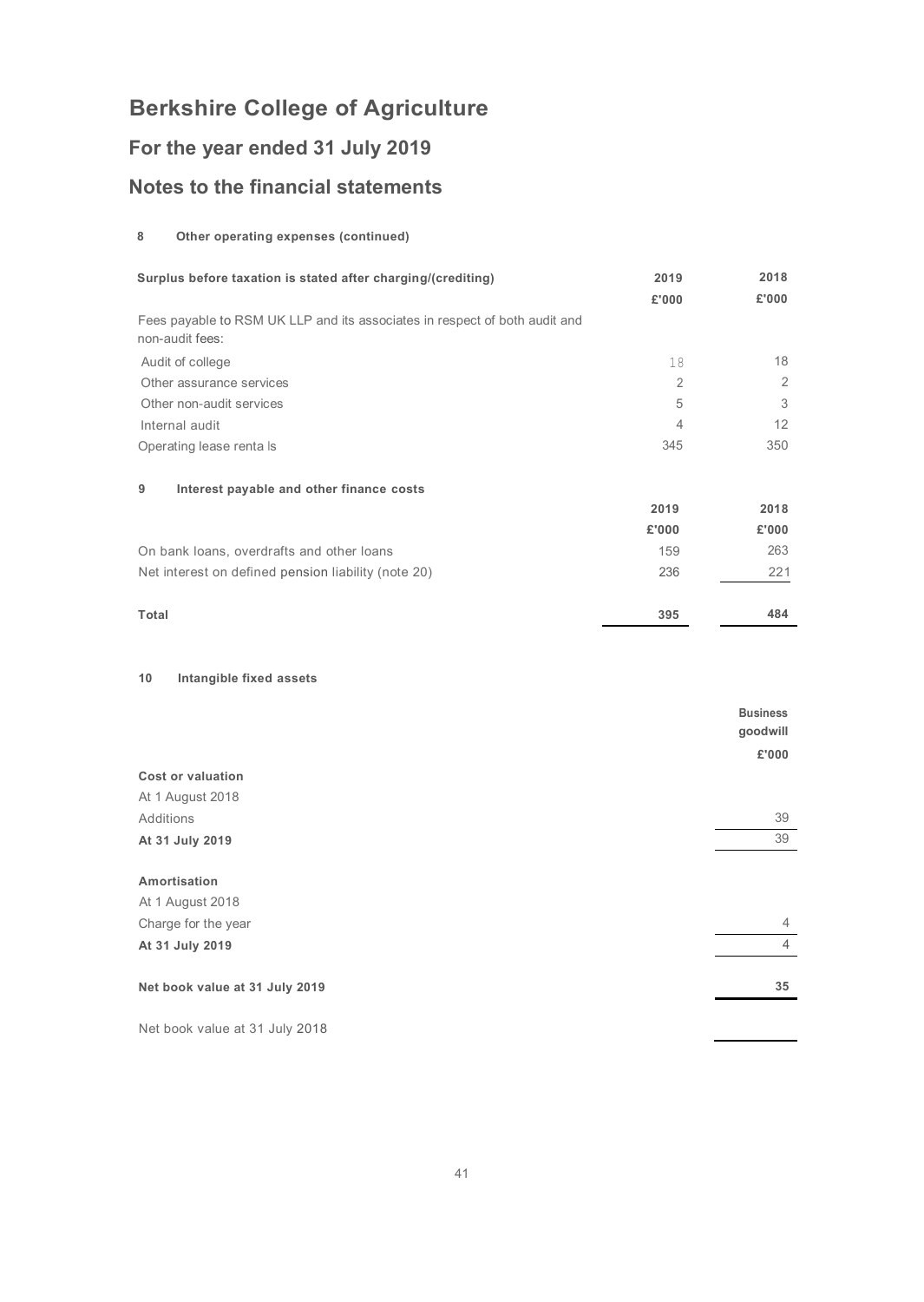## **For the year ended 31 July 2019**

### **Notes to the financial statements**

### **11 Tangible fixed assets**

|                                | Land and<br>buildings<br>(freehold) | Equipment<br>and<br>machinery | Assets in the<br>course of<br>construction | Total  |
|--------------------------------|-------------------------------------|-------------------------------|--------------------------------------------|--------|
|                                | £'000                               | £'000                         | £'000                                      | £'000  |
| <b>Cost or valuation</b>       |                                     |                               |                                            |        |
| At 1 August 2018               | 35,701                              | 3,569                         | 14                                         | 39,284 |
| Add it ions                    | 5                                   | 711                           | 741                                        | 1,457  |
| <b>Transfers</b>               | 5                                   | 9                             | (14)                                       |        |
| At 31 July 2019                | 35,711                              | 4,289                         | 741                                        | 40,741 |
| Depreciation                   |                                     |                               |                                            |        |
| At 1 August 2018               | 5,538                               | 2,674                         |                                            | 8,212  |
| Charge for the year            | 615                                 | 320                           |                                            | 935    |
| At 31 July 2019                | 6,153                               | 2,994                         |                                            | 9,147  |
| Net book value at 31 July 2019 | 29,558                              | 1,295                         | 741                                        | 31,594 |
| Net book value at 31 July 2018 | 30,163                              | 895                           | 14                                         | 31,072 |

If freehold land and buildings had not been revalued before being deemed as cost on transition they would have been included at the following hist orical cost amount;

| Net book value based on cost           | Ni    |
|----------------------------------------|-------|
| Accumulated depreciation based on cost | Nil   |
| Cost                                   | Nil   |
|                                        | £'000 |

#### **12 Fixed asset investments**

The College owns 100 per cent of the issued ordinary £1 shares of BCA Landbase Limited, a company incorporated in England and Wales. This company became dormant on 1 August 1998 and is therefore carried in the financial statements at a net book value of £nil (2018: £nil). Original cost was £2,000.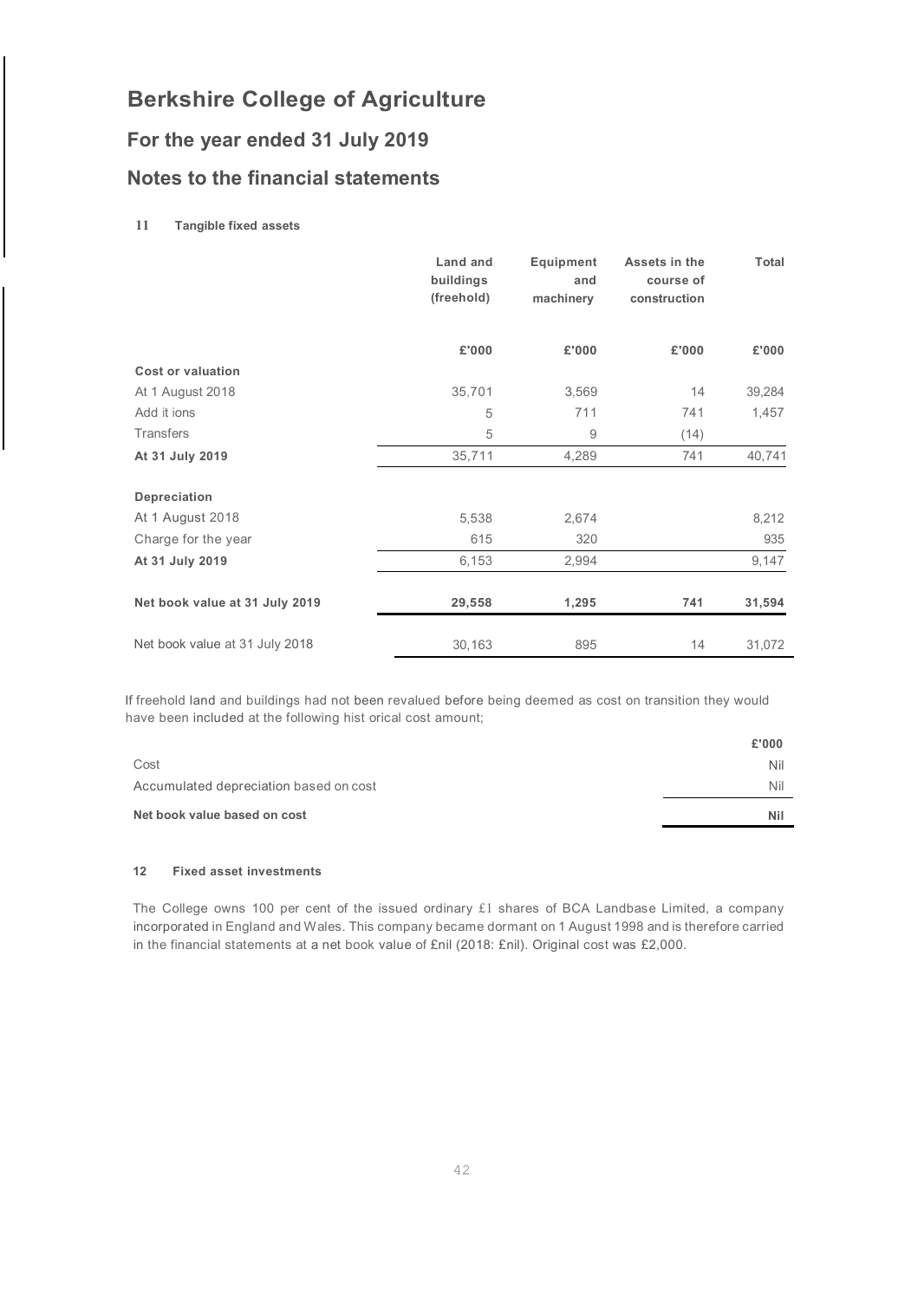# **For the year ended 31 July 2019 Notes to the financial statements**

### **13 Debtors**

|                                                      | 2019          | 2018   |
|------------------------------------------------------|---------------|--------|
|                                                      | £'000         | £'000  |
| Amounts falling due within one year:                 |               |        |
| Trade debtors                                        | 70            | 63     |
| Amounts due from subsidiary undertaking              | 3             | 3      |
| Prepayments and accrued income                       | 220           | 308    |
| Total                                                | 293           | 374    |
| 14<br>Creditors: amounts falling due within one year |               |        |
|                                                      | 2019          | 2018   |
|                                                      | $\pounds$ 000 | £'000  |
| Bank loans and overdrafts                            | 296           | 283    |
| Trade cred it ors                                    | 292           | 217    |
| Other taxation and soc ial security                  | 158           | 138    |
| Accruals and deferred income                         | 751           | 739    |
| Deferred income - government capital grants          | 420           | 346    |
| Deferred income - government revenue grants          | 169           |        |
| Amounts owed to the ESFA                             | 142           |        |
| Total                                                | 2,228         | 1,723  |
| 15<br>Creditors: amounts falling due after one year  |               |        |
|                                                      | 2019          | 2018   |
|                                                      | £'000         | £'000  |
| Bank loans                                           | 1,979         | 2,276  |
| Other loans                                          | 1,300         | 1,300  |
| Deferred income - government capital grants          | 13,347        | 12,817 |
| Total                                                | 16,626        | 16,393 |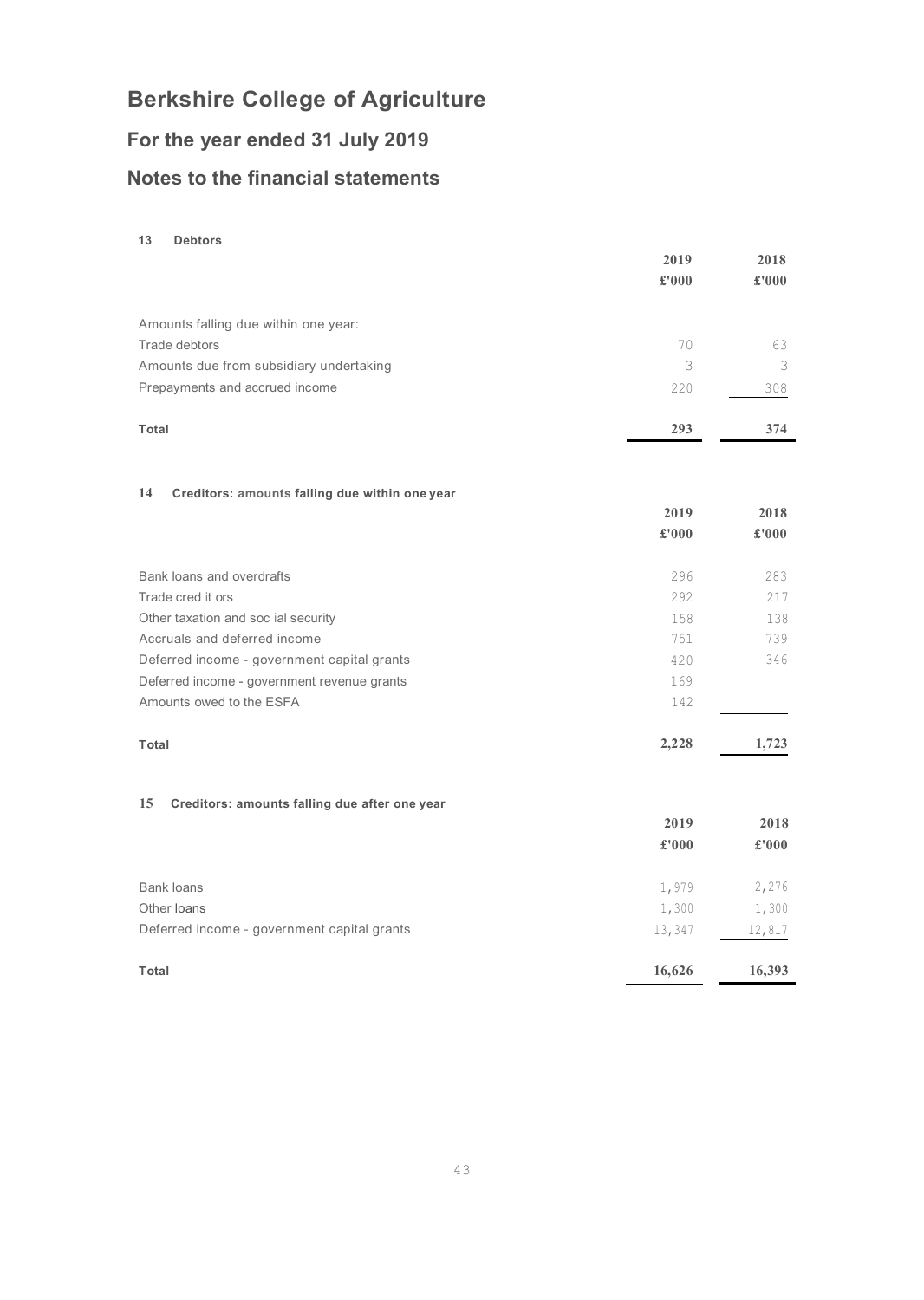## **For the year ended 31 July 2019 Notes to the financial statements**

### **16 Maturity of debt**

### **Bank loans, other loans and overdrafts**

Bank loans, other loans and overdrafts are repayable as follows:

|                            | 2019  | 2018  |
|----------------------------|-------|-------|
|                            | £'000 | £'000 |
| In one year or less        | 296   | 283   |
| Between one and two years  | 314   | 296   |
| Between two and five years | 1,117 | 1,084 |
| In five years or more      | 1,848 | 2,196 |
| Total                      | 3,575 | 3,859 |

The College has four loans with its bankers, Lloyds Bank pie. Loan 1 of £440k (2018: £561k) bears fixed interest of 5.730%and is repayable in instalments to August 2022. Loan 2 of £417k (2018 : £501k) bears fixed interest of 6.050% and is repayable in instalments to August 2023. Loan 3 of £921k {2018: £964k) bears fixed interest of 5.690% and is repayable in instalments to July 2033. Loan 4 of £497k {2018: £531k) bears fixed interest of 5.033% and is repayable in instalments to April 2030.

In November 2015, loans 5 and 6 along with £500k of the College's overdraft facility were converted to a three year loan totalling £3,950k. As part of the restructuring exercise during the prior year the college was able to secure additional funding of £5,900k from the Department for Education. Of this amount £4,600k was a grant and the remainin g £1,300k was made up of a loan which does not become repayable until October 2021. These additional funds were used in the prior year to repay the college's bank overdraft as well as the Lloyds loans 5 and 6.

The remaining debts are the outstanding balance of £nil (2018: £2k) on a £40k loan to refurbish the North Cafe at the College.

The loans are secured by fixed charges over the freehold property of the College.

### **17 Provisions for liabilities**

|                                       | At 1<br>August<br>2018 | Amount<br>utilised | <b>Additions</b><br>charged to<br>SCI | At 31 July<br>2019 |
|---------------------------------------|------------------------|--------------------|---------------------------------------|--------------------|
|                                       | £'000                  | £'000              | £'000                                 | £'000              |
| Defined benefit obligations (note 20) | 9,262                  | (772)              | 2,334                                 | 10,824             |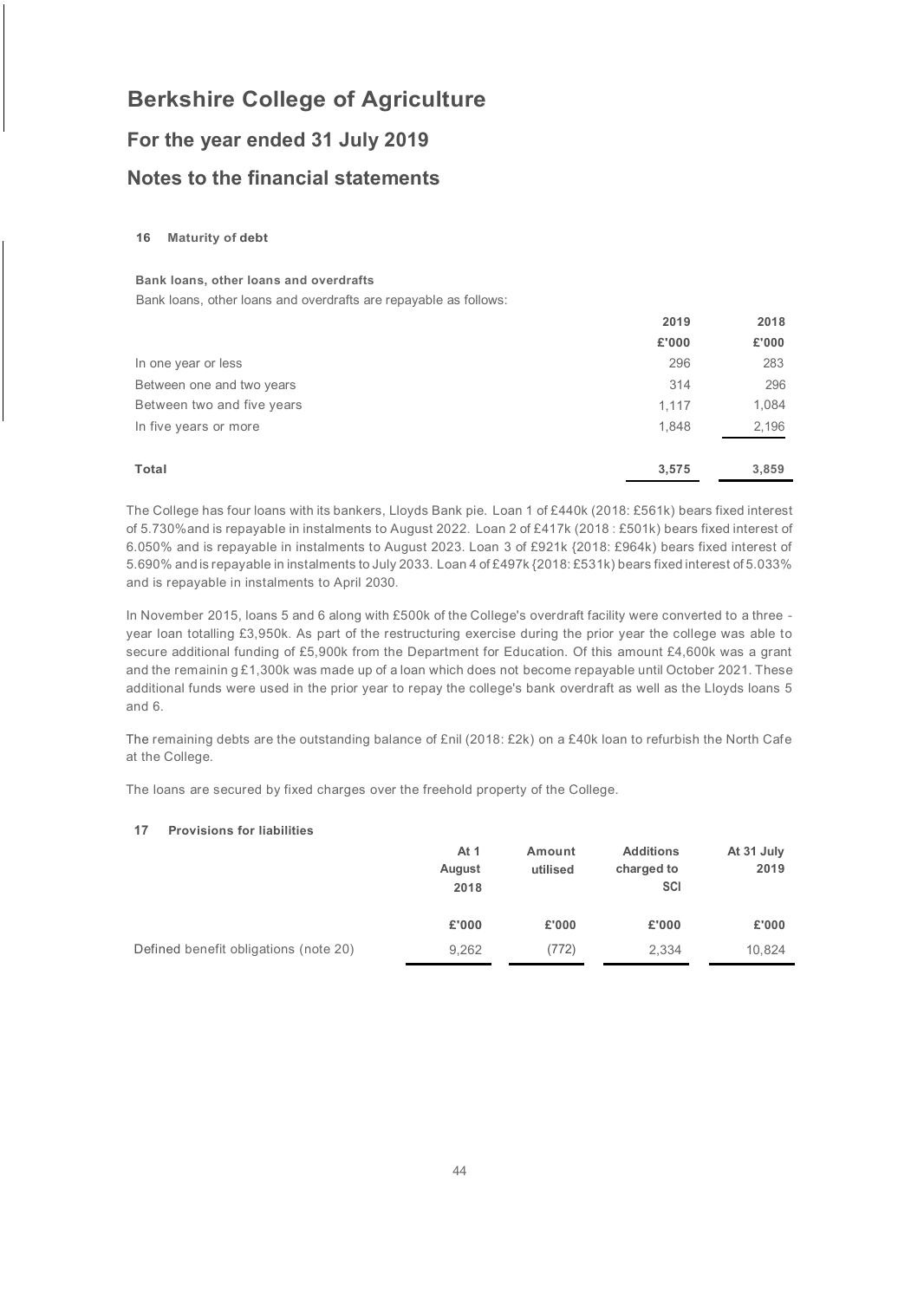## **For the year ended 31 July 2019**

## **Notes to the financial statements**

**18 Financial instruments**

|                                                  | 2019<br>£'000 | 2018<br>£'000 |
|--------------------------------------------------|---------------|---------------|
| <b>Financial assets</b>                          |               |               |
| Debt instruments measured at amortised cost      | 88            | 191           |
| <b>Financial liabilities</b>                     |               |               |
| Financial liabilities measured at amortised cost | 4,654         | 4.577         |

### **19 Lease obligations**

At 31 July, the College had minimum lease payments under non-cancellable operating leases as follows:

|                                                   | 2019<br>£'000 | 2018<br>£'000 |
|---------------------------------------------------|---------------|---------------|
| Payments due                                      |               |               |
| Not later than one year                           | 167           | 292           |
| Later than one year and not later than five years | 149           | 227           |
|                                                   | 316           | 519           |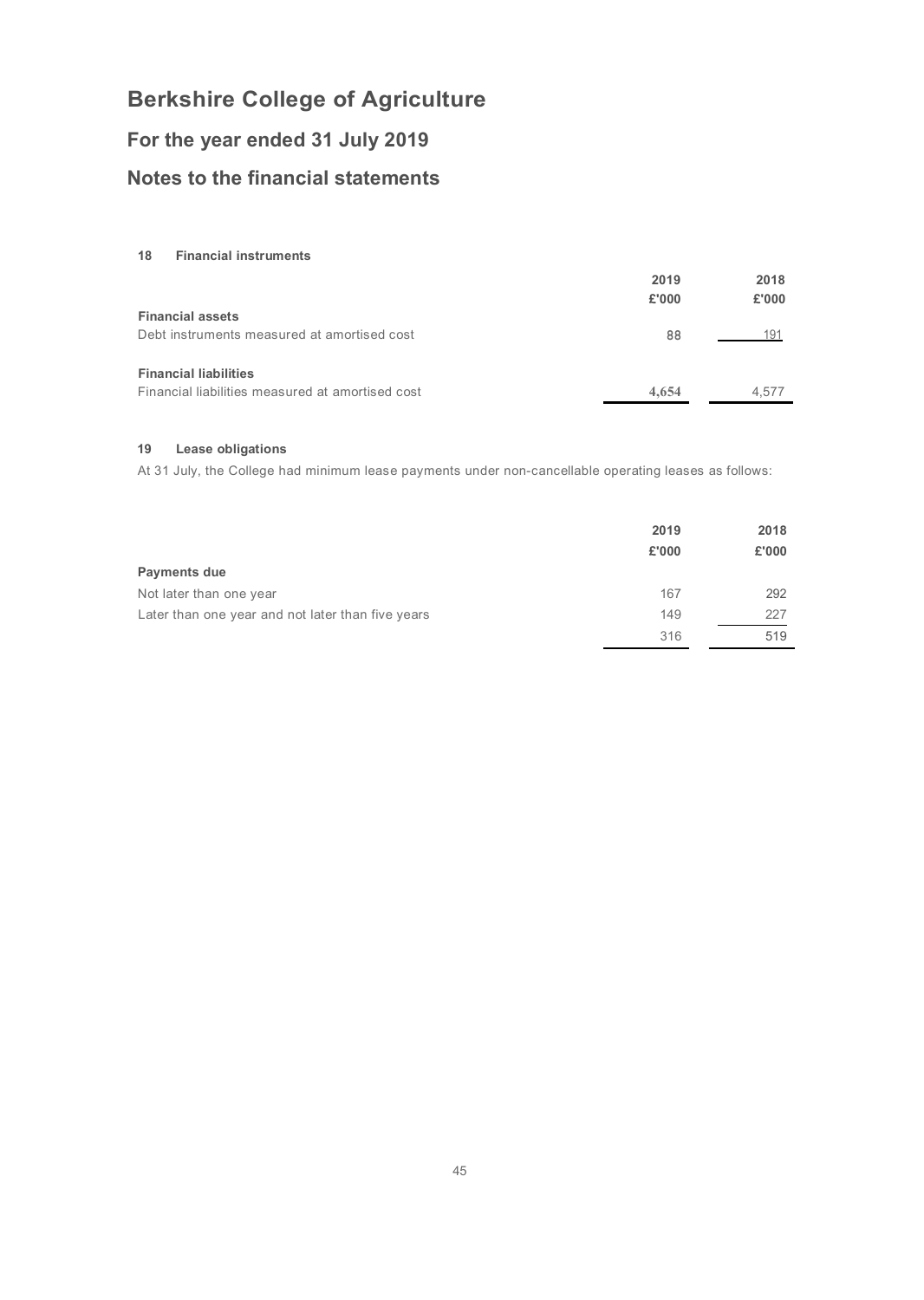### **For the year ended 31 July 2019**

### **Notes to the financial statements**

### **20 Retirement benefits**

The College's employees belong to two principal post-employment benefit plans: The Teachers' Pension Scheme England and Wales (TPS) for academic and related staff; and the Local Government Pension Scheme (LGPS) for non-teaching staff, which is managed by Royal Borough of Windsor and Maidenhead. Both are multi-employer defined-benefit plans.

| Total pension cost for the year                       |     | 2019  |     | 2018  |
|-------------------------------------------------------|-----|-------|-----|-------|
|                                                       |     | £000  |     | £000  |
| Teachers' Pension Scheme: contributions paid          |     | 451   |     | 393   |
| Local Government Pension Scheme:                      |     |       |     |       |
| Contributions paid                                    | 772 |       | 657 |       |
| FRS 102(28) charge                                    | 577 |       | 371 |       |
| Charge to the Statement of Comprehensive Income       |     | 1.349 |     | 1.028 |
| <b>Total Pension Cost for Year within staff costs</b> |     | 1,800 |     | 1.421 |

The pension costs are assessed in accordance with the advice of independent qualified actuaries. The latest formal actuarial valuation of the TPS was 31 March 2016 and of the LGPS 31 March 2016. Contributions amounting to £141k {2018: £117k) were payable to the scheme at 31 July and are included within creditors.

#### **Teachers' Pension Scheme**

The Teachers' Pension Scheme (TPS) is a statutory, contributory, defined benefit scheme, governed by the Teachers' Pensions Regulations 2014. The TPS is an unfunded scheme and members contribute on a 'pay as you go' basis - these contributions, along with those made by employers, are credited to the Exchequer.

The TPS is a multi-employer pension plan. The College is unable to identify its share of the underlying assets and liabilities of the plan and therefore it has accounted for its contributions to the scheme as if it were a definedcontribution plan.

### **Valuation of the Teachers' Pension Scheme**

Not less than every four years the Government Actuary ("GA"), using normal actuarial principles, conducts a formal actuarial review of the TPS. The aim of the review is to specify the level of future contributions. Actuarial scheme valuations are dependent on assumptions about the value of future costs, design of benefits and many other factors. The latest actuarial valuation was carried out as at 31 March 2016 and in accordance with The Public Service Pensions (Valuations and Employer Cost Cap) Directions 2014 except it has been prepared following the Government's decision to pause the operation of the cost control mechanisms at the time when legal challenges were still pending. The valuation report was published in April 2019.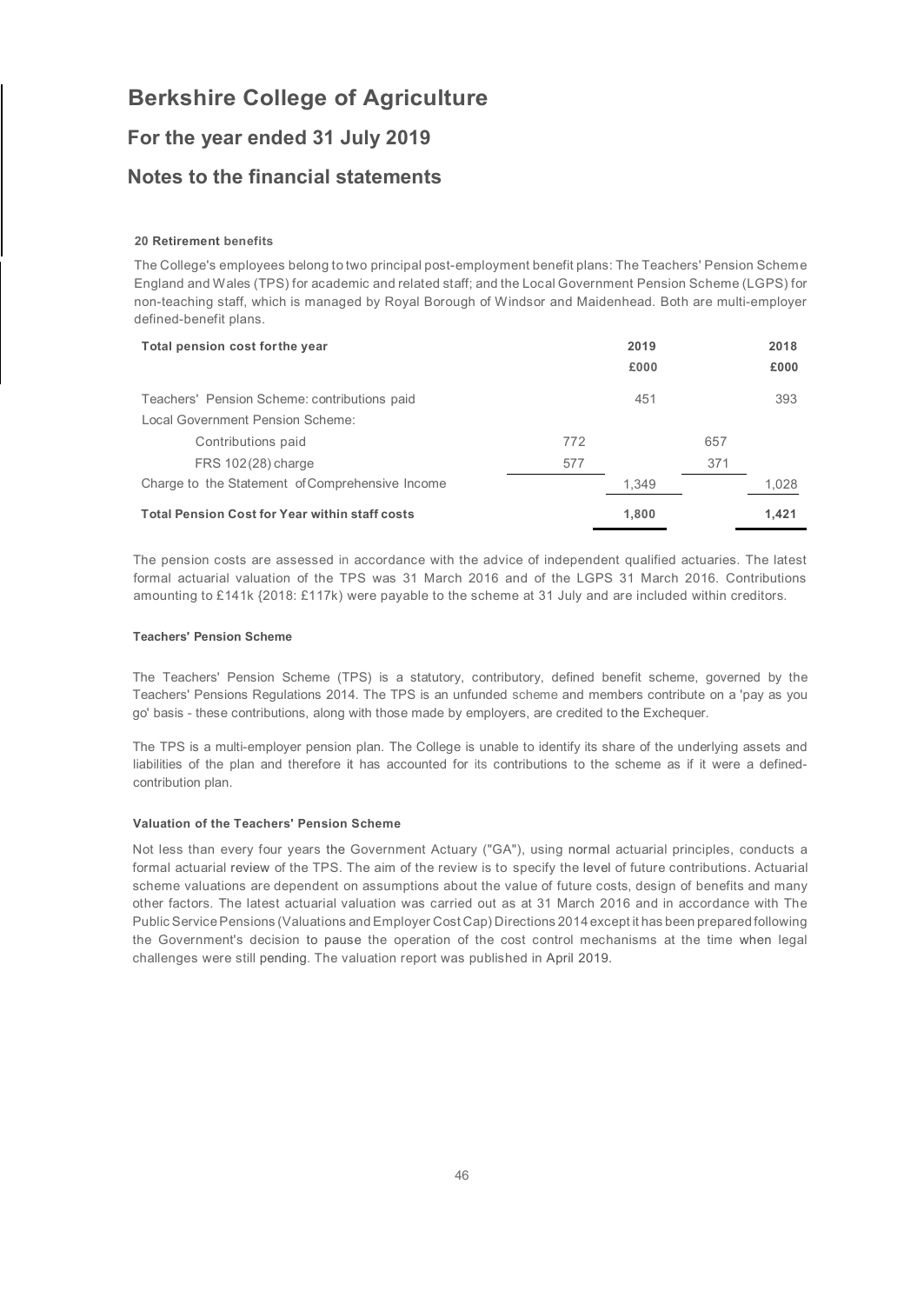### **For the year ended 31 July 2019**

### **Notes to the financial statements**

### **20 Retirement benefits (continued)**

### **Valuation of the Teachers' Pension Scheme (continued}**

The key results of the valuation and subsequent consultation are:

- Total scheme liabilities for service (pensions currently payable and the estimated cost of future benefits) of £218 billion
- Value of notional assets (estimated future contributions together with the proceeds from the notional investments held at the valuation date) of £196 billion
- Notional past service deficit of £22 billion

Discount rate is 2.4% in excess of CPI.

As a result of the valuation, new employer contribution rates were set at 23.68% of pensionable pay from September 2019 onwards (compared to 16.48% during 2018/9). DfE has agreed to pay a teacher pension employer contribution grant to cover the additional costs during the 2019-20 academic year.

However, legal challenge to the 2015 pubic sector pension reforms could have a further impact on the scheme, which would have retrospective application .

The pension costs paid to TPS in the year amounted to £451k (2018: £393k).

### **local Government Pension Scheme**

The LGPS is a funded defined-benefit plan, with the assets held in separate funds administered by Royal Borough of Windsor and Maidenhead Local Authority. The total contributions made for the year ended 31 July 2019 were £976k, of which employer's contributions totalled £772k and employees' contributions totalled £204k. The agreed contribution rates for future years are 17.3% for employers and range from 5.5% to 7.5% for employees, depending on salary.

### **Principal Actuarial Assumptions**

The following information is based upon a full actuarial valuation of the fund at 31 March 2016 updated to 31 July 2019 by a qualified independent actuary.

| At 31 July | At 31 July |  |
|------------|------------|--|
| 2019       | 2018       |  |
| 3.65%      | 3.65%      |  |
| 2.35%      | 2.35%      |  |
| 2.15%      | 2.65%      |  |
| 2.35%      | 2.35%      |  |
|            |            |  |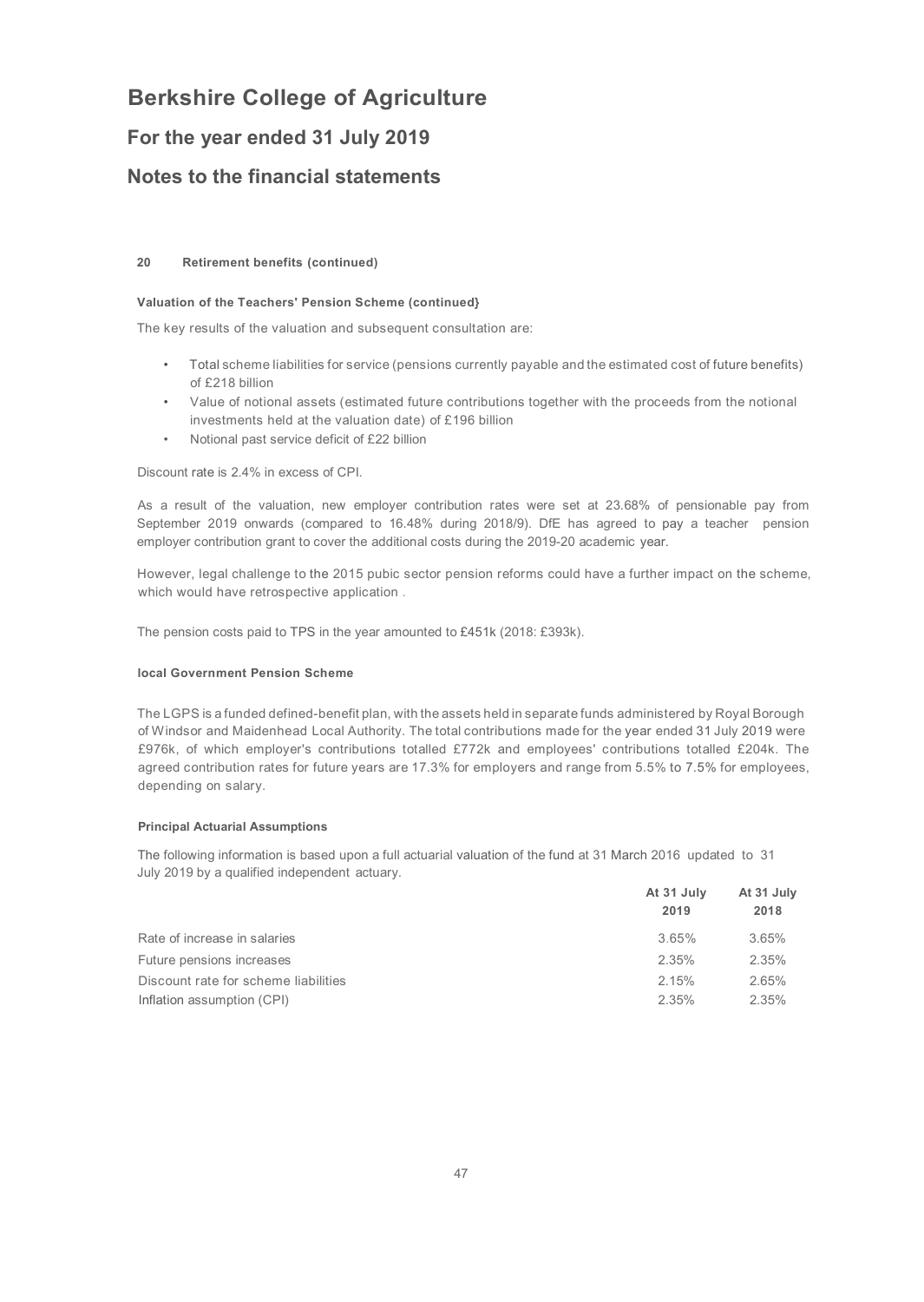## **For the year ended 31 July 2019**

### **Notes to the financial statements**

### **20 Retirement benefits (continued)**

The current mortality assumptions include sufficient allowance for future improvements in mortality rates. The assumed life expectations on retirement age 65 are:

|                      | At 31 July<br>2019 | At 31 July<br>2018<br>years |
|----------------------|--------------------|-----------------------------|
|                      | years              |                             |
| Retiring today       |                    |                             |
| Males                | 22.0               | 23.1                        |
| Females              | 24.0               | 25.2                        |
| Retiring in 20 years |                    |                             |
| Males                | 23.7               | 25.3                        |
| Females              | 25.8               | 27.5                        |
|                      |                    |                             |

The College's share of the assets in the plan at the balance sheet date:

|                                 | <b>Fair Value</b><br>at 31 July<br>2019 | <b>Fair Value</b><br>at 31 July<br>2018 |
|---------------------------------|-----------------------------------------|-----------------------------------------|
|                                 | £'000                                   | £'000                                   |
| Equities                        | 5,623                                   | 4,227                                   |
| Cash                            | 702                                     | 1,336                                   |
| Other bonds                     | 1,588                                   | 1,345                                   |
| Property                        | 1,427                                   | 1,241                                   |
| Target return portfolio         | 503                                     | 362                                     |
| Longevity Insurance             | (584)                                   | (273)                                   |
| Commodities                     | 81                                      | 163                                     |
| Infrastructure                  | 974                                     | 600                                     |
| Total fair value of plan assets | 10,314                                  | 9,001                                   |
| Actual return on plan assets    | 412                                     | 398                                     |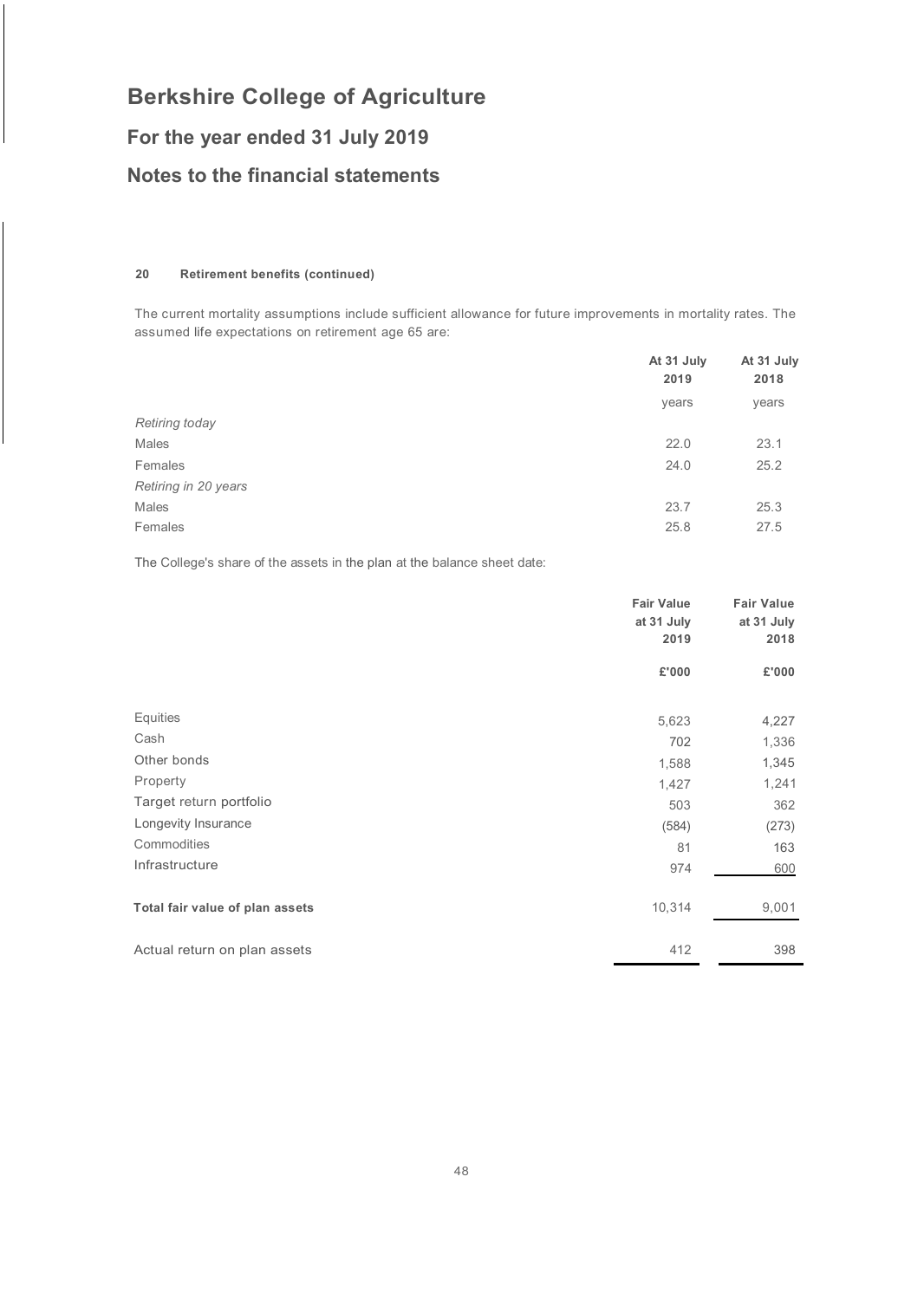## **For the year ended 31 July 2019**

## **Notes to the financial statements**

### 20 Retirement benefits (continued)

| Amounts recognised in the Statement of Comprehensive Income in respect of the plan are as follows:<br>2019<br>2018 |             |             |
|--------------------------------------------------------------------------------------------------------------------|-------------|-------------|
|                                                                                                                    | £'000       | £'000       |
| Amounts included in staff costs                                                                                    |             |             |
| Service cost                                                                                                       | 1,235       | 1,028       |
| Past service costs                                                                                                 | 114         |             |
|                                                                                                                    |             |             |
|                                                                                                                    | 1,349       | 1,028       |
| Amounts included in interest and other finance costs                                                               |             |             |
| Net interest on defined pension liability                                                                          | 236         | 221         |
|                                                                                                                    |             |             |
| Amount recognised in other comprehensive income                                                                    |             |             |
| Return on pension plan assets                                                                                      | 412         | 398         |
| Changes in assumptions underlying the present value of plan liabilities                                            |             |             |
|                                                                                                                    | $\{1,161\}$ | (820)       |
| Other actuarial gains on assets                                                                                    |             | 271         |
|                                                                                                                    |             |             |
| Amount recognised in Other Comprehensive Income                                                                    | (749)       | (151)       |
|                                                                                                                    |             |             |
|                                                                                                                    |             |             |
|                                                                                                                    |             | 2019        |
|                                                                                                                    |             | £'000       |
| Changes in the present value of defined benefit obligations                                                        |             |             |
| Defined benefit obligations at start of period                                                                     |             | 18,263      |
| Current service cost                                                                                               |             | 1,226       |
| Interest cost                                                                                                      |             | 483         |
| Contributions by Scheme participants                                                                               |             | 204         |
| Changes in financial assumptions                                                                                   |             | 2,312       |
| Estimated benefits paid                                                                                            |             | (313)       |
| Past service cost                                                                                                  |             | 114         |
| Change in demographic assumptions                                                                                  |             | $\{1,151\}$ |
| Defined benefit obligations at end of period                                                                       |             | 21.138      |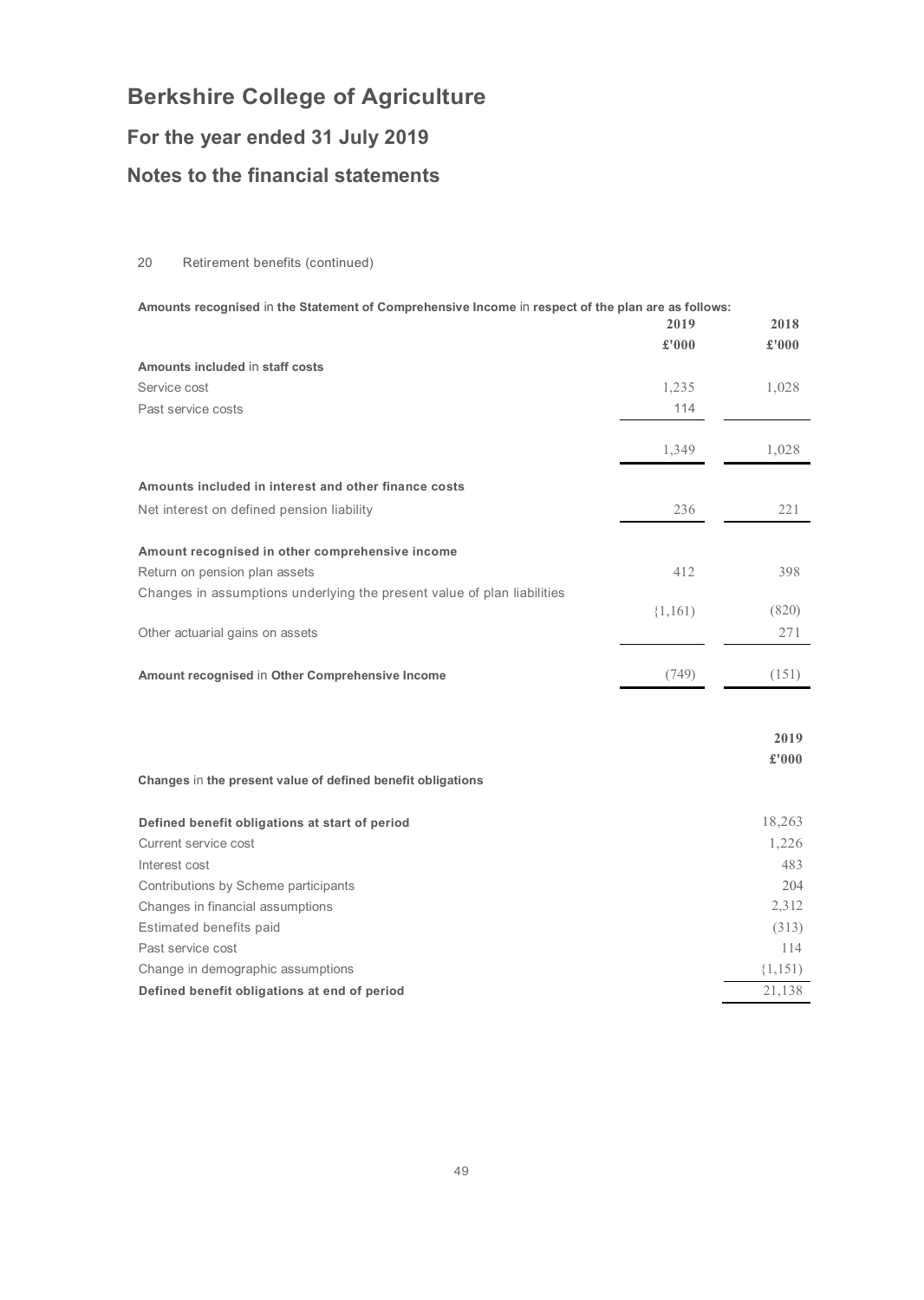## **For the year ended 31 July 2019 Notes to the financial statements**

### **20 Retirement benefits (continued)**

|                                              | 2019   |
|----------------------------------------------|--------|
|                                              | £'000  |
| Changes in fair value of plan assets         |        |
| Fair value of plan assets at start of period | 9,001  |
| Interest on plan assets                      | 247    |
| Return on plan assets                        | 412    |
| Administration expenses                      | (9)    |
| <b>Employer contributions</b>                | 772    |
| Contributions by Scheme participants         | 204    |
| Estimated benefits paid                      | (313)  |
| Fair value of plan assets at end of period   | 10.314 |

The current valuation does not reflect the expected increase in benefits and therefore liability as a result of Guaranteed Minimum Pension ('GMP') equalisation between men and women which is required as a result of the removal of the Additional State Pension. Methodologies for a long-term solution are still being investigated by the Government as set out in the published (January 2018) outcome of the Government Consultation 'Indexation and Equalisation of GMP in Public Service Pensions Schemes' and therefore the expected impact cannot be reliably estimated and consequently no provision/liability has been recognised.

The current valuation reflects the implications of the Mccloud judgement. A past service cost of £114k has been recognised in the year as a result of this.

### **21 Related party transactions**

Due to the nature of the College's operations and the composition of the Board of Governors (being drawn from local public and private sector organisations), it is inevitable that transactions will take place with organisations in which a member of the Board of Governors may have an interest. All transactions involving organisations in which a member of the Board of Governors may have an interest are conducted in accordance with the College's financial regulations and normal procurement procedures.

The total expenses paid to or on behalf of the governors during the year was £552 (2018: £677). Expenses represent travel and subsistence expenses and other out of pocket expenses incurred in attending Governor meeting and charity events in their official capacity.

The College received rent of £nil (2018: £39,000) and received £17,944 (2018: £30,585) for educational activities from entities in which governors are statutory directors. In relation to the amounts charged during the year there was no amounts outstanding at the year end.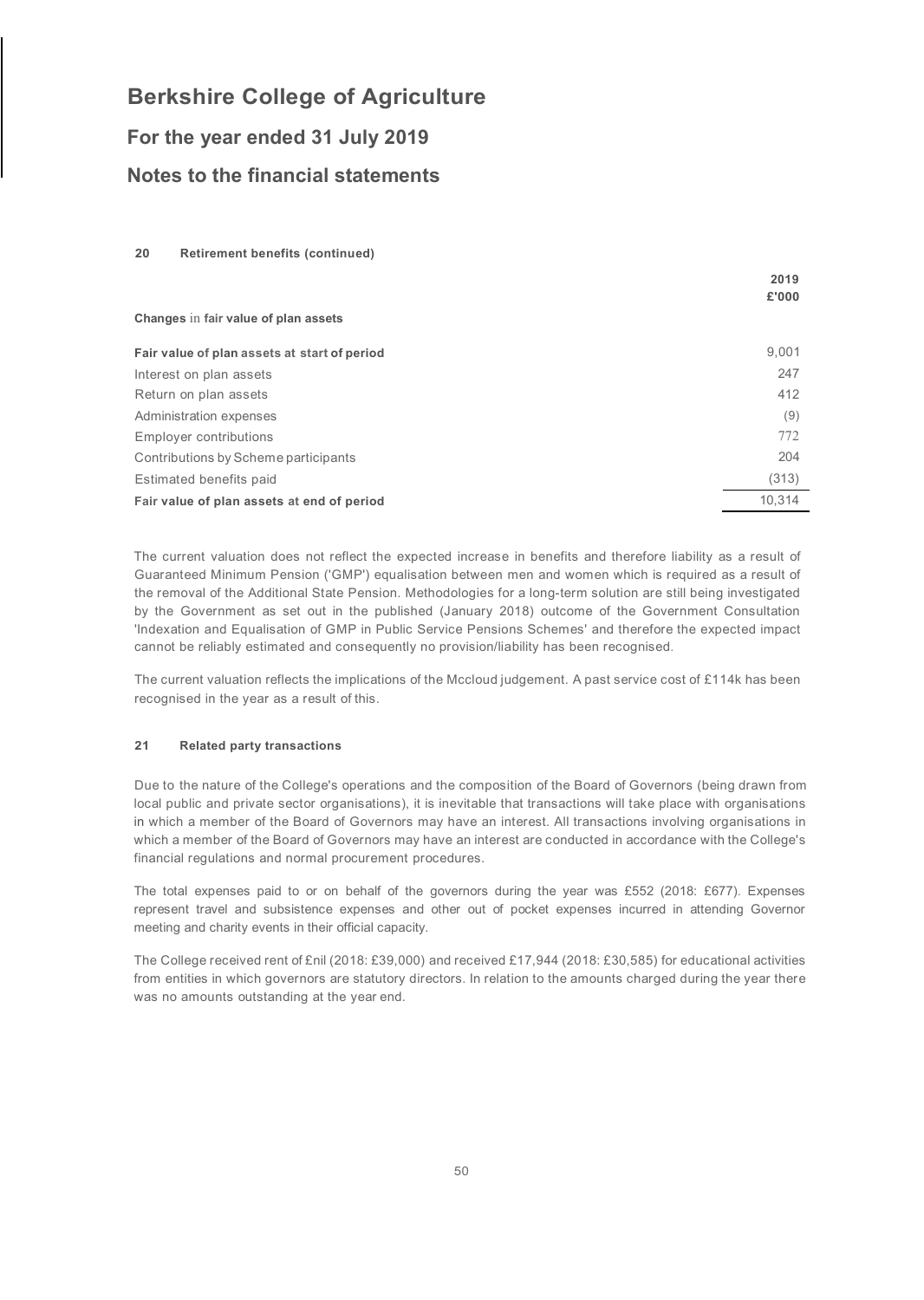## **For the year ended 31 July 2019**

## **Notes to the financial statements**

### **22 Amounts disbursed as agent**

|                                                      | 2019  | 2018  |
|------------------------------------------------------|-------|-------|
|                                                      | £'000 | £'000 |
| Learner support funds                                |       |       |
| Funding body grants - 16-19 bursary support          | 278   | 232   |
| Fund i n g body grants - residential bursaries       | 21    | 18    |
|                                                      | 299   | 250   |
| Disbursed to students                                | (274) | (226) |
| Administration costs                                 | (13)  | (11)  |
| Balance unspent as at 31 July, included in creditors | 12    | 13    |
|                                                      |       |       |

Fund in g body grants are available solely for students. In the majority of instances, the College only acts as a paying agent. In these circumstances, the grants and related disbursements are therefore excluded from the Statement of Comprehensive Income.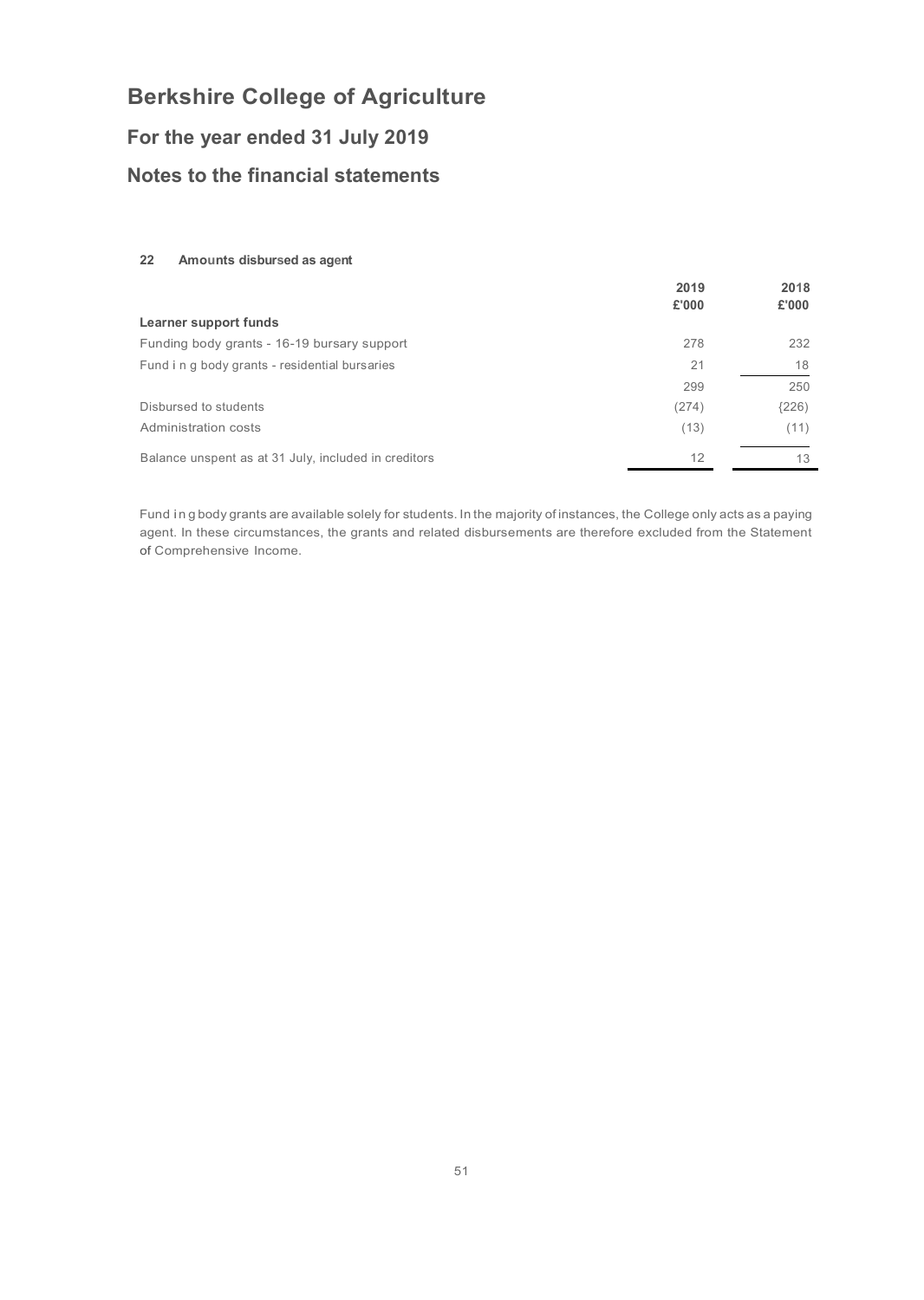### **INDEPENDENT REPORTING ACCOUNTANT'S REPORT ON REGULARITY TO THE CORPORATION OF BERKSHIRE COLLEGEOFAGRICULTUREANDTHESECRETARY OFEDUCATION ACTING THROUGH EDUCATION AND SKILLS FUNDING AGENCY**

#### **Conclusion**

We have carried out an engagement, in accordance with the terms of our engagement letter dated 11 June 2018 and further to the requirements of the grant funding agreements and contracts with the Education and Skills Funding Agency (the "ESFA"), to obtain limited assurance about whether the expenditure disbursed and income received by Berkshire College of Agriculture during the period 1 August 2018 to 31 July 2019 have been applied to the purposes identified by Parliament and the financial transactions conform to the authorities which govern them.

In the course of our work, nothing has come to our attention which suggests that in all material respects the expenditure disbursed and income received during the period 1 August 2018 to 31 July 2019 has not been applied to purposes intended by Parliament and the financial transactions do not conform to the authorities which govern them.

#### **Basisforconclusion**

The framework that has been applied is set out in the Post-16 Audit Code of Practice (the "ACoP") issued by the ESFA . In line with this framework, our work has specifically not considered income received from the main funding grants generated through the Individualised Learner Record (ILR) returns, for which the ESFA has other assurance arrangements in place.

We are independent of the Berkshire College of Agriculture in accordance with the ethical requirements that are applicable to this engagement and we have fulfilled our ethical requirements in accordance with these requirements. We believe the assurance evidence we have obtained is sufficient to provide a basis for our conclusion.

#### **Responsibilities of Governing Body of Berkshire College of Agriculture for regularity**

The Corporation of Berkshire College of Agriculture is responsible, under the grant funding agreements anp contracts with the ESFA and the requirements of the Further & Higher Education Act 1992, subsequent legislation and related regulat ions and guidance, for ensuring that expenditure disbursed and income received is applied for the purposes intended by Parliament and the financial transactions conform to the authorities which govern them. The Corporation of Berkshire College of Agriculture is also responsible for prepari ng the Governing Body's St at ement of Regularity , Propriety and Compliance .

#### **Reporting accountant's responsibilities for reporting on regularity**

Our responsibilitie s for t his engagement are established in the United Kingdom by our profession's ethical guidance and are to obtain limited assurance and report in accordance with our engagement letter and the requirements of the ACoP.

The objective of a li m ited assurance engagement is to perform such proced ures as to obtain information and explanations in order to provide us with sufficient appropriate evidence to express a negative conclusion on regularity. A limited assurance engagement is more limited in scope than a reasonable assurance engagement and the procedures performed vary in nature and t iming from , and are less in ext ent than for a reasonable assurance engagement; consequently a limited assurance engagement does not enable us to obtain assurance that we would become aware of all significant matters that might be identified in a reasonable assurance engagement. Accordingly, we do not express a positive opinion.

We report to you whether anything has come to our attention in carrying out our work which suggests that in all material respec t s, expenditure disbursed and income received during the period 1 August 2018 to 31 July 2019 have not been applied to purposes intended by Par li ament or that the financial transactions do not conform to the authorities which govern them .